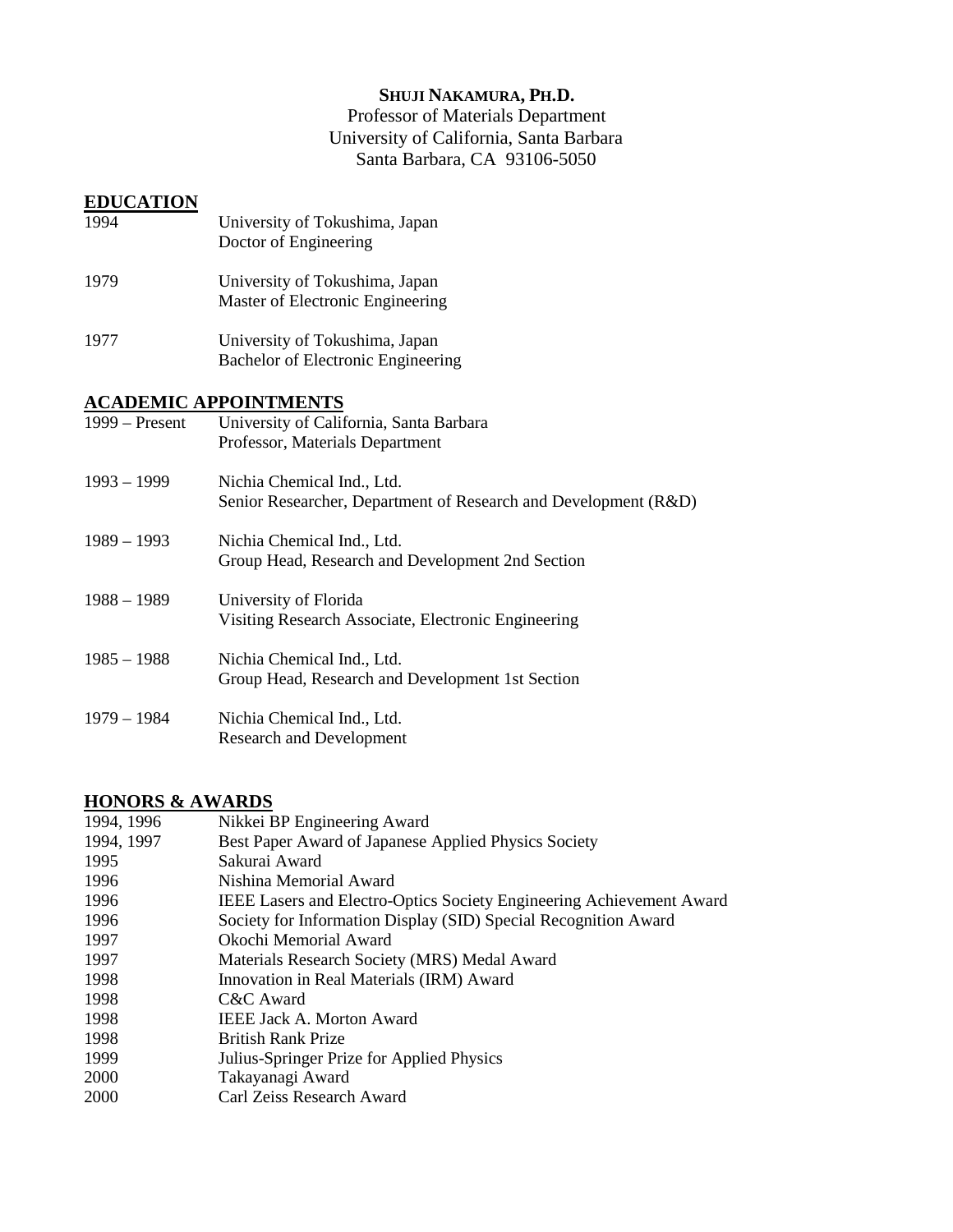#### **HONORS & AWARDS** (Continued)

| 2000 | Honda Award                                                                            |
|------|----------------------------------------------------------------------------------------|
| 2000 | Crystal Growth and Crystal Technology Award                                            |
| 2001 | Asahi Award                                                                            |
| 2001 | Cree Professor in Solid State Lighting and Display Endowed Chair                       |
| 2001 | <b>OSA Nick Holonyak Award</b>                                                         |
| 2001 | LEOS Distinguished Lecturer Award                                                      |
| 2002 | <b>IEEE/LEOS Quantum Electronics Award</b>                                             |
| 2002 | Recipient of the Franklin Institute's 2002 Benjamin Franklin Medal in Engineering      |
| 2002 | Takeda Award                                                                           |
| 2002 | The Economist Innovation Award 2002 "No Boundaries"                                    |
| 2002 | World Technology Award                                                                 |
| 2003 | CompoundSemi Pioneer Award                                                             |
| 2003 | National Academy of Engineering Member                                                 |
| 2003 | <b>Blue Spectrum Pioneer Awards</b>                                                    |
| 2004 | The Society for Information Display Karl Ferdinand Braun Prize                         |
| 2006 | Global Innovation Leader Award, Optical Media Global Industry Awards                   |
| 2006 | Millennium Technology Prize                                                            |
| 2007 | Santa Barbara Region Chamber of Commerce Innovator of the Year Award                   |
| 2007 | Czochralski Award                                                                      |
| 2008 | Japanese Science of Applied Physics (JSAP) Outstanding Paper Award for the             |
|      | "Demonstration of Nonpolar m-Plane InGaN/GaN Laser Diode"                              |
| 2008 | The Prince of Asturias Award for Technical Scientific Research (The Prince of Asturias |
|      | Foundation)                                                                            |
| 2009 | <b>Harvey Prize</b>                                                                    |

#### **PROFESSIONAL ACTIVITIES**

| Developed the first group-III nitride-based blue/green LEDs                              |
|------------------------------------------------------------------------------------------|
| Developed the first group-III nitride-based violet laser diodes (LDs)                    |
| Editorial Board, Applied Physics Society                                                 |
| Director, Solid State Lighting and Display Center                                        |
| Editorial Board, Compound Semiconductor Magazine                                         |
| Editor, Materials Research Society Conference Proceedings                                |
| Director, Exploratory Research for Advanced Technology (ERATO)                           |
| Honorary Professor, Universtät Bremen (Germany)                                          |
| Guest Professor, Shinshu University (Japan)                                              |
| Guest Professor, Tottori University (Japan)                                              |
| Guest Professor, University of Tokushima (Japan)                                         |
| Honorary Professor, Wuhan University (China)                                             |
| Visiting Honorary Professor, Hong Kong University of Science & Technology                |
| Guest Professor, University of Ehime (Japan)                                             |
| Advisor, Shanghai Research Center of Engineering and Technology for Solid-State Lighting |
| (China)                                                                                  |
| Advisory Professor, Fudan University (China)                                             |
|                                                                                          |

## **PUBLICATIONS 437 as of 10/28/10**

1. S. Nakamura, S. Sakai, S.S. Chang, R.V. Ramaswamy, J.-H. Kim, G. Radhakrishnan, J.K. Liu, J. Katz, *Transient-mode liquid phase epitaxial growth of GaAs on GaAs-coated Si substrates prepared by migrationenhanced molecular beam epitaxy,* J. Cryst. Growth, **Vol. 97**, pp. 303-309. (1989)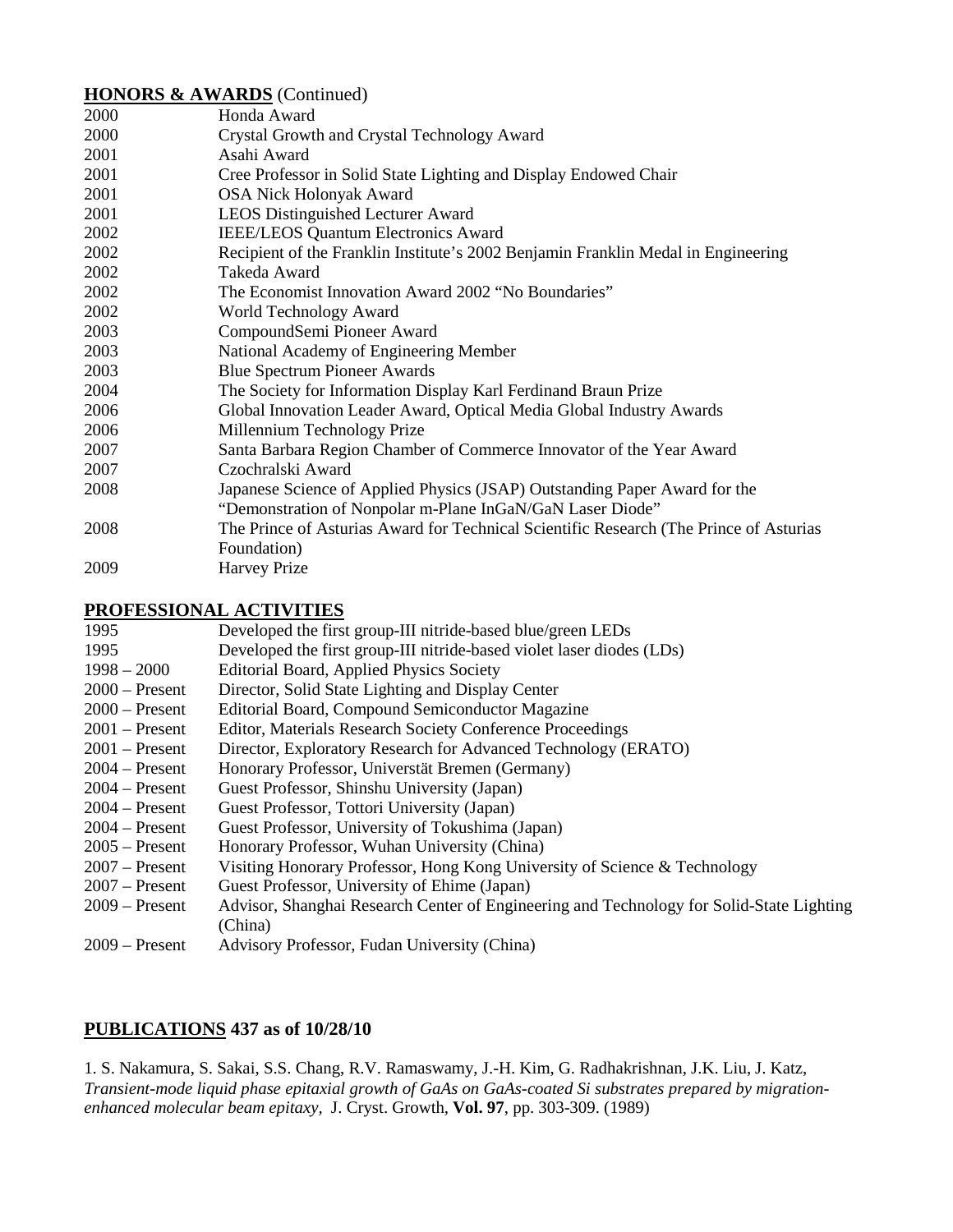2. S. Nakamura, H. Takagi, *High-power and high-efficiency P-GaAlAs/N-GaAs: Si single herterostucture infrared emitting diodes,* Jpn. J. Appl. Phys*.,* **Vol. 29** No. 12, pp. 2694-2697. (1990)

3. S. Nakamura, Y. Harada, M. Senoh, *Novel metalorganic chemical vapor deposition system for GaN growth,*  Appl. Phys. Lett., **Vol. 58** No. 18, pp. 2021-2023 (1991)

4. S. Nakamura, *Analysis of real-time monitoring using interference effects,* Jpn. J. Appl. Phys., **Vol. 30** No. 7, pp.1348-1353 (1991)

5. S. Nakamura, *In situ monitoring of GaN growth using interference effects,* Jpn. J. Appl. Phys., **Vol. 30** No. 8, pp. 1620-1628 (1991)

6. S. Nakamura, *GaN growth using GaN buffer layer,* Jpn. J. Appl. Phys., **Vol. 30** No. 10A, pp. L1705-L1707 (1991)

7. S. Nakamura, M. Senoh, T. Mukai, *Highly P-typed Mg-doped GaN films grown with GaN buffer layers,* Jpn. J. Appl. Phys., **Vol. 30** No. 10A, pp.L1708-L1711 (1991)

8. S. Nakamura, T. Mukai, M. Senoh, *High-power GaN P-N junction blue-light-emitting diodes,* Jpn. J. Appl. Phys., **Vol. 30** No. 12A, pp. L1998-L2001 (1991)

9. S. Nakamura, T. Mukai, M. Senoh, N. Iwasa, *Thermal annealing effects on P-type Mg-doped GaN films*, Jpn. J. Appl. Phys., **Vol. 31** No. 2B, pp. L139-L142 (1992)

10. S. Nakamura, N. Iwasa, M. Senoh, T. Mukai, *Hole compensation mechanism of P-type GaN films,.* Jpn. J. Appl. Phys., **Vol. 31** No. 5A, pp. 1258-1266 (1992)

11. S. Nakamura, T. Mukai, M. Senoh, *In situ monitoring and hall measurements of GaN growth with GaN buffer layers,* J. Appl. Phys., **Vol. 71**, No. 11, pp. 5543-5549. (1992)

12. S. Nakamura, T. Mukai, M. Senoh, *Si- and Ge-doped GaN films grown with GaN buffer layers,.* Jpn. J. Appl. Phys., **Vol. 31** No. 9A, pp. 2883-2888. (1992)

13. S. Nakamura, T. Mukai, *High-quality InGaN films grown on GaN films,* Jpn.J.Appl. Phys.,**Vol. 31** No.10B, pp. L1457-L1459. (1992).

14. S. Nakamura, M. Senoh, T. Mukai, *p-GaN/N-InGaN/N-GaN double-heterostructure blue-light-emitting diodes*, Jpn. J. Appl. Phys., **Vol. 32** No. 1A/B. pp. L8-L11 (1993)

15. S. Nakamura, T. Mukai, M. Senoh, *Si-doped InGaN films grown on GaN films,* Jpn. J. Appl. Phys., **Vol. 32**  No. 1A/B, pp. L16-L19 (1993)

16. S. Nakamura, N. Iwasa, S. Nagahama, *Cd-doped InGaN films grown on GaN films,* Jpn. J. Appl. Phys., **Vol. 32** No. 3A, pp. L338-L341 (1993)

17. S. Nakamura, M. Senoh, T. Mukai, *High-power InGaN/GaN double-heterostructure violet light-emitting diodes,* Appl. Phys. Lett., **Vol. 62** No. 19, pp. 2390-2392 (1993)

18. S. Nakamura, *InGaN blue-light-emitting diodes,* Journal of the Institute of Electronics, Information and Communication Engineers, Vol. 76 No. 9, pp. 3911-3915 (1993)

19. S. Nakamura, T. Mukai, M. Senoh, S. Nagahama, N. Iwasa, *In/sub x-Ga/sub (1-x)-N/In/sub y-Ga/sub (1-y)-N superlattices grown on GaN films.* J. Appl. Phys., **Vol. 74** No. 6, pp. 3911-3915 (1993)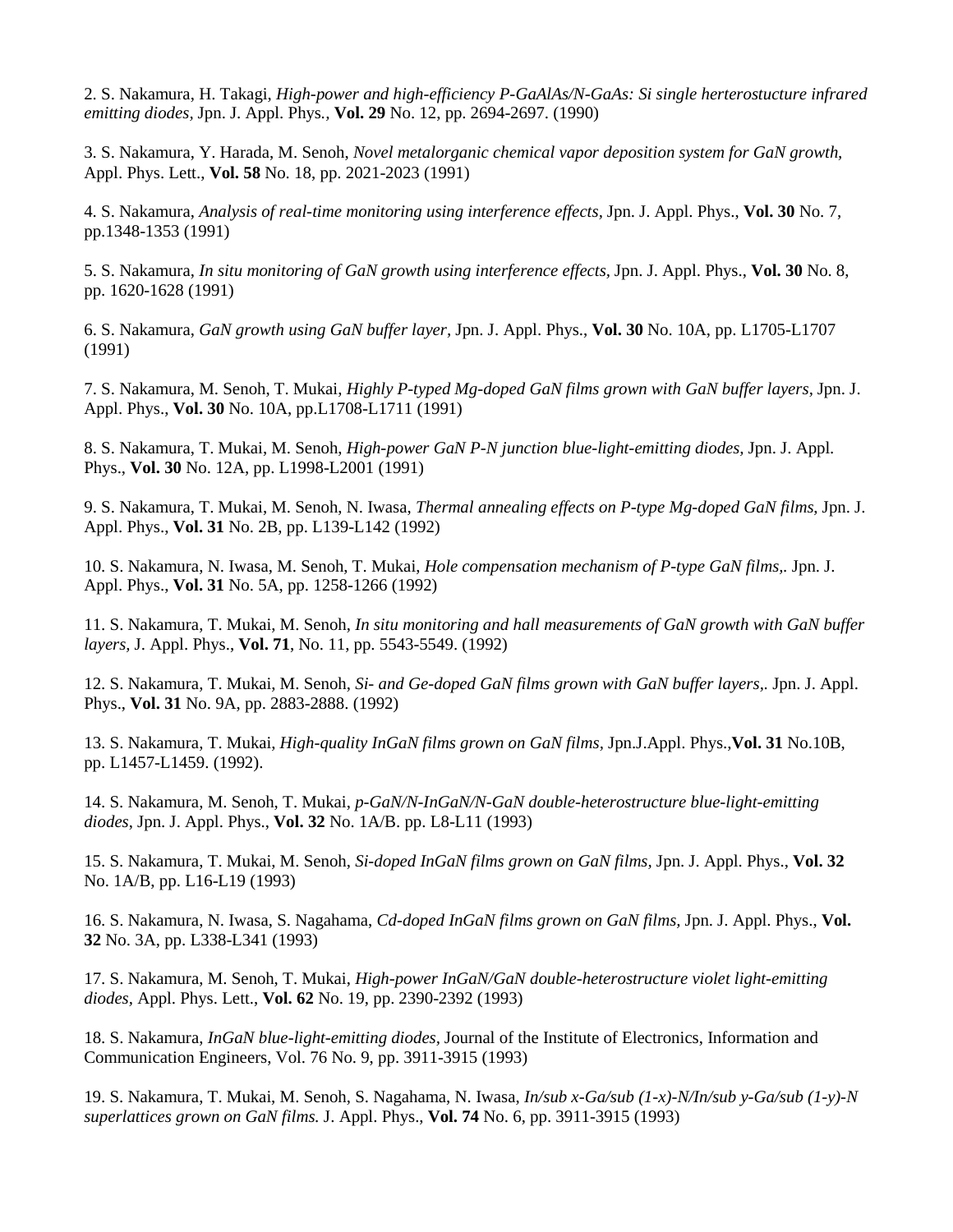20. S. Nakamura, *Blue LEDs, realization of LCD by double-heterostructure.* No. 602, pp. 93-102 (1994)

21. S. Nakamura, T. Mukai, M. Senoh, *Candela-class high-brightness InGaN/AlGaN double-heterostructure blue-light-emitting diodes,* Appl. Phys. Lett., **Vol. 64** No. 13, pp. 1687-1689 (1994)

22. S. Nakamura, *Nichia's 1cd blue LED paves way for full-color display.* Nikkei Electronics Asia, June (1994).

23. S. Nakamura, *InGaN/AlGaN double-heterostructure light-emitting diodes,* Extended Abstracts of the 1994 International Conference on Solid State Devices and Materials, JSAP, pp. 81-83. (1994)

24. S. Nakamura, *Realized high bright blue laser-emitting diodes,* Scientific American, October (1994)

25. S. Nakamura, *Growth of In/sub x-Ga/sub (1-x)-N compound semiconductors and high-power InGaN/AlGaN double heterostructure violet-light-emitting-diodes,* Microelectronics Journal, **Vol. 25**, pp. 651-659 (1994)

26. S. Nakamura, *Zn-doped InGaN growth and InGaN/AlGaN double-heterostructure blue-light-emitting diodes,* J. Cryst. Growth, Vol. 145, pp. 911-917 (1994)

27. S. Nakamura, *InGaN/AlGaN double-heterostructure blue LEDs,* Mat. Res. Symp. Proc., **Vol. 339**, pp. 173- 178 (1994)

28. S. Nakamura, T. Mukai, M. Senoh, *High-brightness InGaN/AlGaN double heterostructure blue-green-lightemitting diodes,* J. Appl. Phys., **Vol. 76**, pp. 8189-8191 (1994)

29. S. Chichibu, T. Azhata, T. Sota, S. Nakamura, *Excitonic emissions from hexagonal GaN epitaxial layers,* J. Appl. Phys., **Vol. 79** No. 5, pp. 2784-2786 (1995)

30. S. Nakamura, *Highly luminous III-V nitride-based devices head for the highway, color displays,* IEEE, May (1995)

31. S. Nakamura, *InGaN/AlGaN blue-light-emitting diodes,* J. Vac. Sci. & Tech. A, **Vol. 13** No. 3, pp. 705-710 (1995)

32. S. Nakamura, *High-brightness InGaN blue, green, and yellow light-emitting diodes with quantum well structures,* Jpn. J. Appl. Phys., **Vol. 34** No. 7A, pp. L797-L799 (1995)

33. S. Nakamura, *LED full color display,* IEICE, **Vol. 78**, No. 7, pp. 683-688 (1995)

34. S. Nakamura, *InGaN light-emitting diodes with quantum well structures,*Extended Abstracts of the 1995 International Conference on Solid State Devices and Materials 08/21-24/95, Osaka, Japan (JSAP) (1995)

35. S. Nakamura, M. Senoh, N. Iwasa, S. Nagahama, Y. Yamada, T. Mukai, *Superbright green InGaN singlequantum-well structure light-emitting diodes,* Jpn. J. Appl. Phys., **Vol. 34** No. 10B, pp. L1332-L1335 (1995)

36. S. Nakamura, M. Senoh, N. Iwasa, S. Nagahama, *High-power InGaN single-quantum-well-structure blue and violet light-emitting diodes,* Appl. Phys. Lett., **Vol. 67** No. 13, pp. 1868-1870 (1995)

37. S. Nakamura, *Laser diodes and progress of InGaN-based IV-V system LED,* Optik, **Vol. 24**, No. 11, pp. 673- 678 (1995)

38. T. Azuhata, T. Soto, K. Suzuki, S. Nakamura, *Polarized Raman Spectra in GaN,* J. Phys. Condens. Matter, **Vol. 7** No. 10, pp. L129-L133 (1995)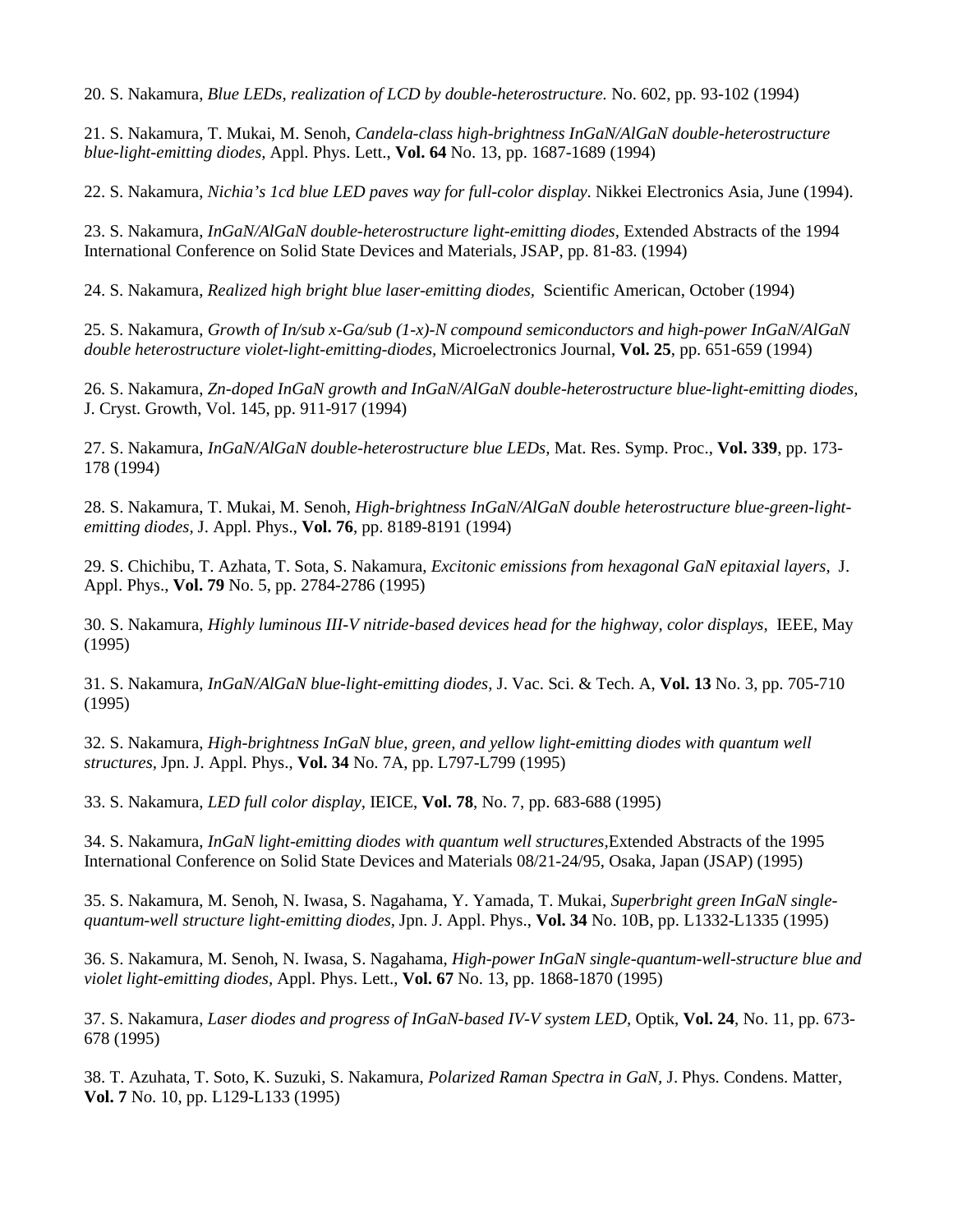39. S. Nakamura, *III-V Nitride light-emitting diodes,* OSA Proceedings on Advanced Solid-State Lasers, **Vol. 24**, pp. 20-24 (1995)

40. W.E. Carlos, E.R. Glaser, T.A. Kennedy, S. Nakamura, *Paramagnetic resonance in GaN-based light emitting diodes,* Appl. Phys. Lett., Vol. 67 No. 16, pp. 2376-2378 (1995)

41. S. Nakamura, *Recent developments of GaN based LEDs,* Proceedings of Topical Workshop on III-V Nitrides, pp. 11-14 (1995)

42. S. Chichibu, T. Azuhata, T. Sota, S. Nakamura, *Contribution of excitons in the photoluminescence spectra of h-GaN epitaxial layers grown on sapphire substrates by TF-MOCVD,* International Symposium on Blue Laser and Light Emitting Diodes, March 5-7, pp. 202-205 (1996)

43. S. Nakamura, M. Senoh, S. Nagahama, N. Iwasa, T. Yamada, T. Matsushita, H. Kiyoku, Y. Sugimoto. *InGaN-based multi-quantum-well-structure laser diodes.* Jpn. J. Appl. Phys., **Vol. 35** No. 1B, pp. L74-L76 (1996)

44. S. Nakamura, M. Senoh, S. Nagahama, N. Iwasa, T. Yamada, T. Matsushita, H. Kiyoku, Y. Sugimoto, *InGaN multi-quantum-well-structure laser diodes with cleaved mirror cavity facets,* Jpn. J. Appl. Phys., **Vol. 35** No. 2B, pp. L217-L220 (1996)

45. S. Nakamura, *Pulsed operation of violet laser diodes,* Electr. Mater.,March issue, pp. 159-164 (1996)

46. S. Nakamura, N. Senoh, S. Nagahama, N. Iwasa, T. Yamada, T. Matsushita, H. Kiyoku, Y. Sugimoto, *InGaN multi-quantum-well structure laser diodes grown on MgAl(sub 2)O(sub 4) substrates,* Appl. Phys. Lett., **Vol. 68** No. 15, pp. 2105-2107 (1996)

47. S. Nakamura, M. Senoh, S. Nagahama, N. Iwasa, T. Yamada, T. Matsushita, H. Kiyoku, Y. Sugimoto, *Characteristics of InGaN multi-quantum-well-structure laser diodes,* Appl. Phys. Lett., **Vol. 68** No. 23, pp. 3269- 3271 (1996)

48. S. Chichibu, A. Shikanai, T. Azuhata, T. Sota, A. Kuramata, K. Horino, S. Nakamura, *Effects of biaxial strain on exciton resonance energies of hexagonal GaN heteroepitaxial layers,* Appl. Phys. Lett., **Vo. 68** No. 26, pp. 3766-3768 (1996)

49. S. Nakamura, *InGaN-based blue/green LEDs and laser diodes,* Adv. Mater., **Vol. 8** No. 8, pp. 689-692 (1996)

50. S. Nakamura, M. Senoh, S. Nagahama, N. Iwasa, T. Yamada, T. Matsushita, Y. Sugimoto, H. Kiyoku, *Continuous-wave operation of InGaN multi-quantum-well-structure laser diodes at 233K,* Appl. Phys. Lett., **Vol. 69** No. 20, pp. 3034-3036 (1996)

51. S. Nakamura, M. Senoh, S. Nagahama, N. Iwasa, T. Yamada, T. Matsushito, Y. Sugimoto, H. Kiyoku, *Roomtemperature continuous-wave operation of InGaN multi-quantum-well-structure laser diodes,* Appl. Phys. Lett., **Vol. 69** No. 26, pp. 4056-4058 (1996)

52. S. Chichibu, T. Azuhata, T. Sota, S. Nakamura, *Spontaneous emission of localized excitons in InGaN single and multiquantum well structures,* Appl. Phys. Lett., **Vol. 69** No. 27, pp. 4188-4190 (1996)

53. S. Nakamura, *Present status and future prospects of GaN-based light emitting devices,* Jpn. Soc. Appl. Phys., **Vol. 65** No. 7, pp. 676-685 (1996)

54. T. Azuhata, T. Matsunaga, K. Shimada, K. Yoshida, T. Sota, K. Suzuki, S. Nakamura, *Optical phonons in GaN,* Physica B, **Vol. 219-220**, pp. 493-495 (1996)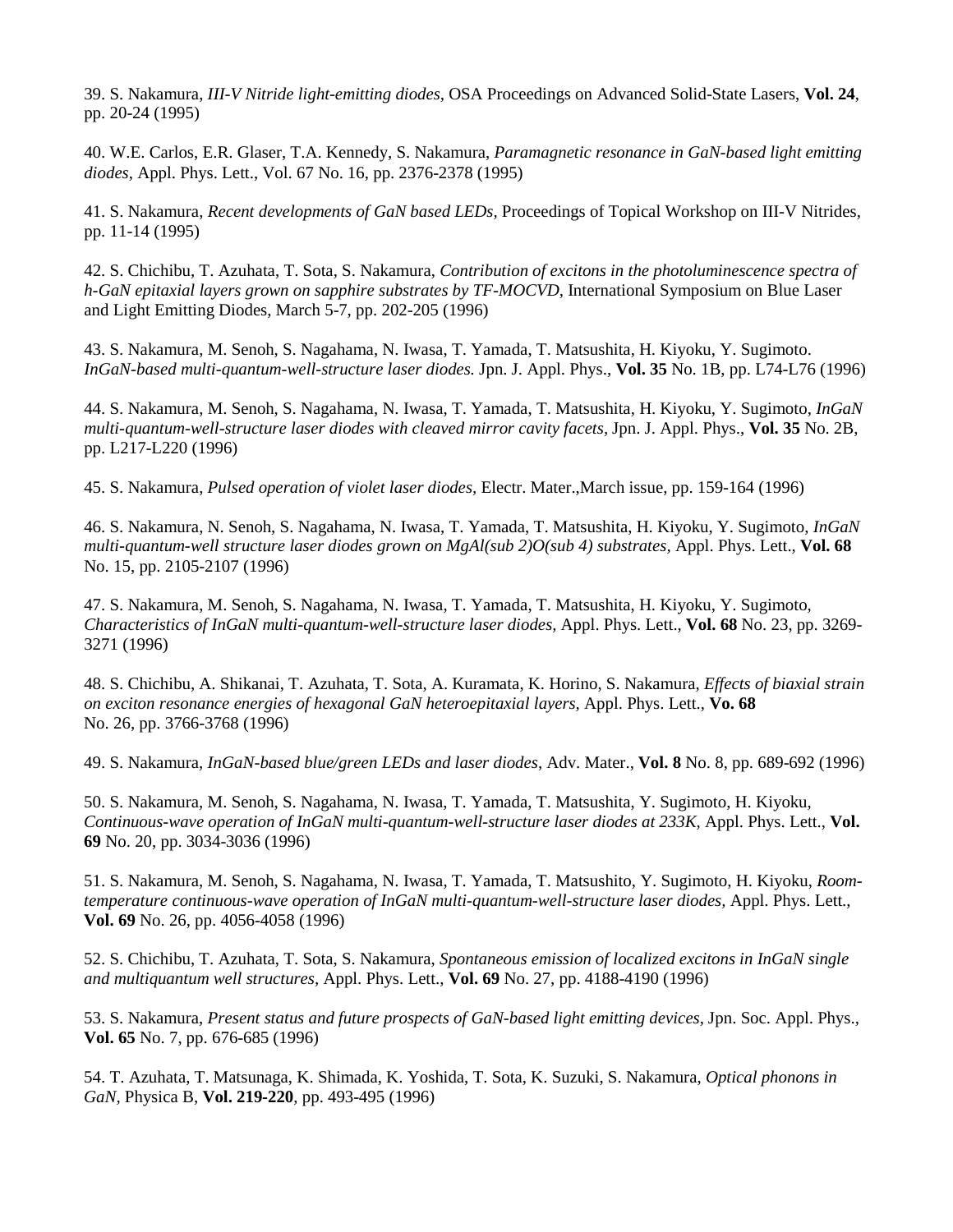55. S. Nakamura, *Fabrication of blue and green nitride light-emitting diodes,* Inst. Phys. Conf. Ser. No. 142, Chapter 6 (1996)

56. S. Nakamura, *III-V nitride-based light-emitting diodes,* Diamond and Related Materials, **Vol. 5** Issue 1-3, pp. 496-500 (1996)

57. Y. Kawakami, Z.G. Peng, Y. Narukawa, Sz. Fujita, Sg. Fujita, S. Nakamura, *Recombination dynamics of excitons and biexcitons in hexagonal GaN epitaxial layer,* Appl. Phys. Lett., **Vol. 69** No. 10, pp. 1414-1416 (1996)

58. K. Okada, Y. Yamada, T. Taguchi, F. Sasaki, S. Kobayashi, T. Tani, S. Nakamura, G. Shinomiya, *Biexciton luminescence from GaN epitaxial layers*, Jpn. J. Appl. Phys., **Vol. 35** No. 6B, pp. L787-L789 (1996)

59. W. E. Carlos, E. R. Glaser, T. A. Kennedy, S. Nakamura, *Magnetic resonance studies of recombination processes in GaN light-emitting diodes,* Mat. Res. Soc. Symp. Proc. **395**, pp. 673-678 (1996)

60. S. Nakamura, *InGaN light-emitting diodes with quantum-well structures,* Mat. Res. Soc. Symp. Proc. **395**, pp. 879-887 (1996)

61. S. Nakamura, *High-brightness blue-green LEDs and first III-V nitride-based laser diodes*, Proceedings of SPIE**, Vol. 2693**, pp. 43-56 (1996)

62. T. Taguchi, T. Maeda, Y. Yamada, S. Nakamura, G. Shinomiya, *Band edge emission of InGaN active epilayers in the high-brightness Nichia blue LEDs,* International Symposium on Blue Laser and Light Emitting Diodes, March 5-7, pp. 372-374 (1996)

63. S. Nakamura, *First successful III-V nitride based laser diodes,* International Symposium on Blue Laser and Light Emitting Diodes, March 5-7, pp. 119-124 (1996)

64. S. Nakamura, M. Senoh, S. Nagahama, N. Iwasa, T. Yamada, T. Matsushita, Y. Sugimoto, H. Kiyoku, *Optical gain and carrier lifetime of InGaN multi-quantum well structure laser diodes,* Appl. Phys. Lett., **Vol. 69** No. 11, pp. 1568-1570 (1996)

65. S. Nakamura, *III-V nitride based blue/green LEDs and LDs,* 23rd ICPS Proc., Berlin, July 21-26, **Vol. 1**, pp. 11-18 (1996)

66. T. Taguchi, Y. Yamada, K. Okada, T. Maeda, F. Sasaki, S. Kobayashi, T. Tani, S. Nakamura, G. Shinomiya, *Time-resolved luminescence spectroscopy of GaN and InGaN epitaxial layers under high density excitation,* 23<sup>rd</sup> ICPS Proc., Berlin, July 21-26, **Vol. 1**, pp. 541-544 (1996)

67. W. E. Carlos, E. R. Glaser, T. A. Kennedy, S. Nakamura, *Magnetic resonance studies of recombination processes in GaN-based single-quantum-well light-emitting diodes,* 23rd ICPS Proc., Berlin, July 21-26, **Vol. 4**, pp. 2921-2924 (1996)

68. S. Nakamura, M. Senoh, S. Nagahama, N. Iwasa, T. Yamada, T. Matsushita, Y. Sugimoto, H. Kiyoku, *Ridgegeometry InGaN multi-quantum-well-structure laser diodes,* Appl. Phys. Lett., Vol. 69 No. 10, pp. 1477-1479 (1996)

69. S. Chichibu, T. Azuhata, T. Sota, S. Nakamura, *Excitonic emissions from hexagonal GaN epitaxial layers,* J. Appl. Phys., **Vol. 79** No. 5, pp. 2784-2786 (1996)

70. K. G. Zolina, V. E. Kudryashov, A. N. Turkin, A. E. Yunovich, S. Nakamura, *Luminescence spectra of superbright blue and green InGaN/AlGaN/GaN light-emitting diodes,* MRS Internet Journal of Nitride Semiconductor Research, **Vol. 1** (1996)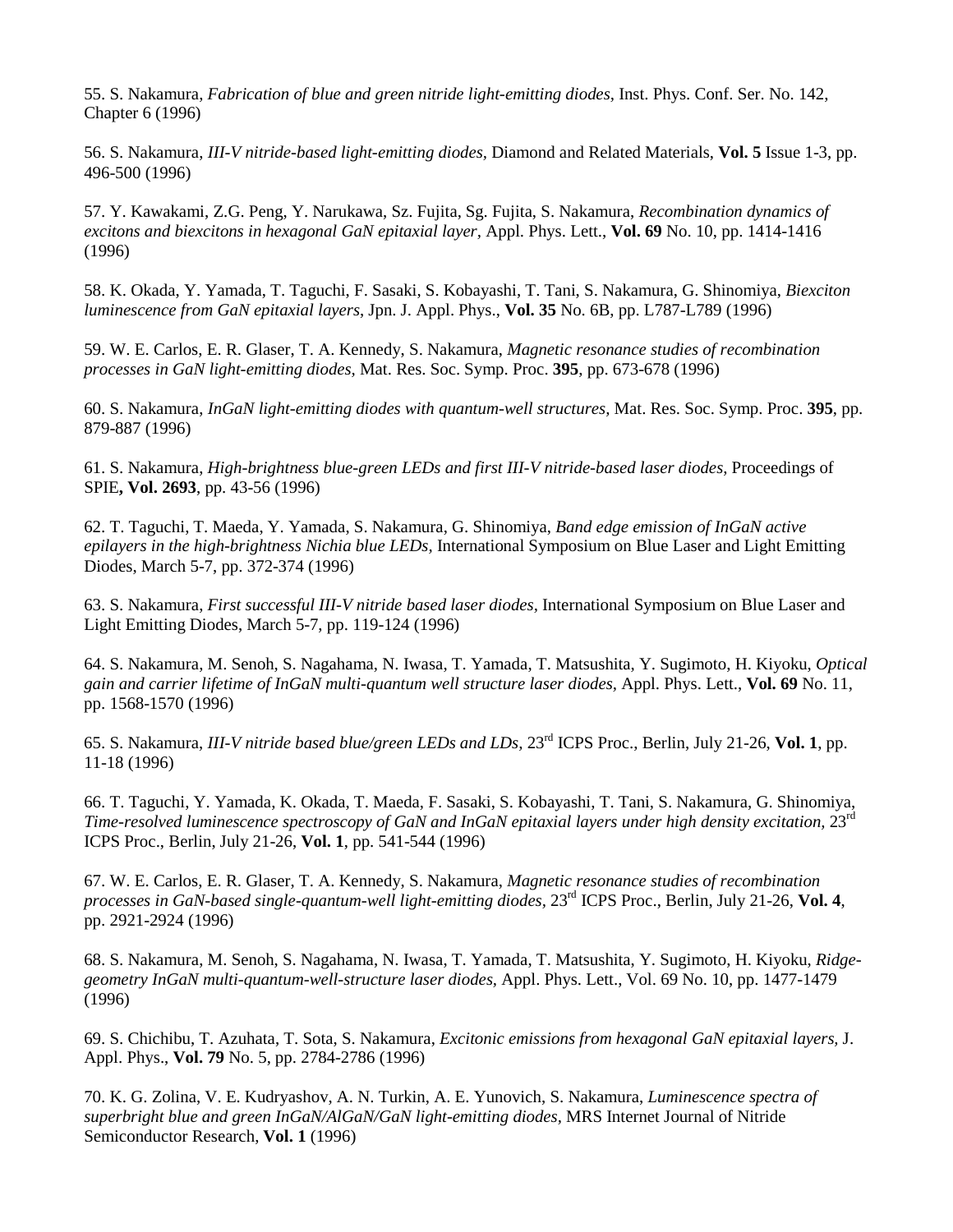71. A. Shikanai, T. Azuhata, T. Sota, S. Chichibu, A.Kuramata, K. Horino, S. Nakamura, *Biaxial strain dependence of exciton resonance energies in wurzite GaN,* J. Appl. Phys., **Vol. 81** No. 1, pp. 417-424 (1997)

72. Y. Narukawa, Y. Kawakami, S. Fujita, S. Fujita, S. Nakamura, *Recombination dynamics of localized excitons in In(sub 0.20)Ga(sub 0.80)N-In(sub 0.05)Ga(sub0.95)N multiple quantum wells,* Phys. Rev. B, **Vol. 55** No. 4, pp. R1938-R1941 (1997)

73. S. Nakamura, M. Senoh, S. Nagahama, N. Iwasa, T. Yamada, T. Matsushita, Y. Sugimoto, H. Kiyoku, *Longitudinal mode spectra and ultrashort pulse generation of InGaN multiquantum well structure,* Appl. Phys. Lett., **Vol. 70** No. 5, pp. 616-618 (1997)

74. S. Nakamura, M. Senoh, S. Nagahama, N. Iwasa, T. Yamada, T. Matsushita, Y. Sugimoto, H. Kiyoku, *Roomtemperature continuous-wave operation of InGaN multi-quantum-well-structure laser diodes with a long lifetime,* Appl. Phys. Lett., **Vol. 70** No. 7, pp. 868-870 (1997)

75. S. Nakamura, *Blue-green light-emitting diodes and violet laser diodes,* MRS Bulletin, **Vol. 22** No. 2, pp. 29- 35 (1997)

76. S. Nakamura, M. Senoh, S. Nagahama, N. Iwasa, T. Yamada, T. Matsushita, Y. Sugimoto, H. Kiyoku, *Roomtemperature continuous-wave operation of InGaN multi-quantum-well structure laser diode with a lifetime of 27 hours,* Appl. Phys. Lett., **Vol. 70** No. 11, pp.1417-1419 (1997)

77. S. Chichibu, H. Okumura, S. Nakamura, G. Feuillet, T. Azuhata, T. Sota, S. Yoshida, *Exciton spectra of cubic and hexagonal GaN epitaxial films,* Jpn. J. Appl. Phys., **Vol 36** No. 3B, pp. 1976-1983 (1997)

78. S. Nakamura, *GaN-based blue/green semiconductor laser,* IEEE Journal of Selected Topics in Quantum Electronics, **Vol. 36** No. 3B, pp. 435-442 (1997)

79. S. Chichibu, T. Azuhata, T. Sota, S. Nakamura, *Optical properties of InGaN,* Bulletin of Solid State Physics and Applications (1997)

80. Y. Kawakami, S. Saijyo, Y. Narukawa, Sz. Fujita, Sg. Fujita, S. Nakamura, *Time-resolved electroluminescence spectroscopy of InGaN-single quantum well-based light emitting diodes,* Bulletin of Solid State Physics and Applications (1997)

81. S. Nakamura, *Characteristics of RT-CW operated bluish-purple laser diodes,* Bulletin of Solid State Physics and Applications (1997)

82. Y. Narukawa, Y. Kawakami, M. Funato, Sz. Fujita, Sg. Fujita, S. Nakamura, *Role of self-formed InGaN quantum dots for exciton localization in the purple laser diode emitting at 420nm,* Appl. Phys. Lett., **Vol. 70** No. 8, pp. 981-983 (1997)

83. S. Nakamura, M. Senoh, S. Nagahama, N. Iwasa, T. Yamada, T. Matsushito, Y. Sugimoto, H. Kiyoku, *Subband emission of InGaN multi-quantum-well laser diodes under room-temperature continuous wave operation,* Appl. Phys. Lett., Vol. 70 No. 20, pp. 2753-2755 (1997)

84. S. Chichibu, T. Azuhata, T. Sota, S. Nakamura, *Luminescence from localized states in InGaN epilayers,* Appl. Phys. Lett., **Vol. 70** No. 21, pp. 2822-2824 (1997)

85. S. Chichibu, T. Mizutani, T. Shioda, H. Nakanishi, T. Deguchi, T. Azuhata, T. Sota, S. Nakamura, *Urbach-Matienssen tails in a wurzite GaN epilayer*, Appl. Phys. Lett., Vol. 70 No. 25, pp. 3440-3442 (1997)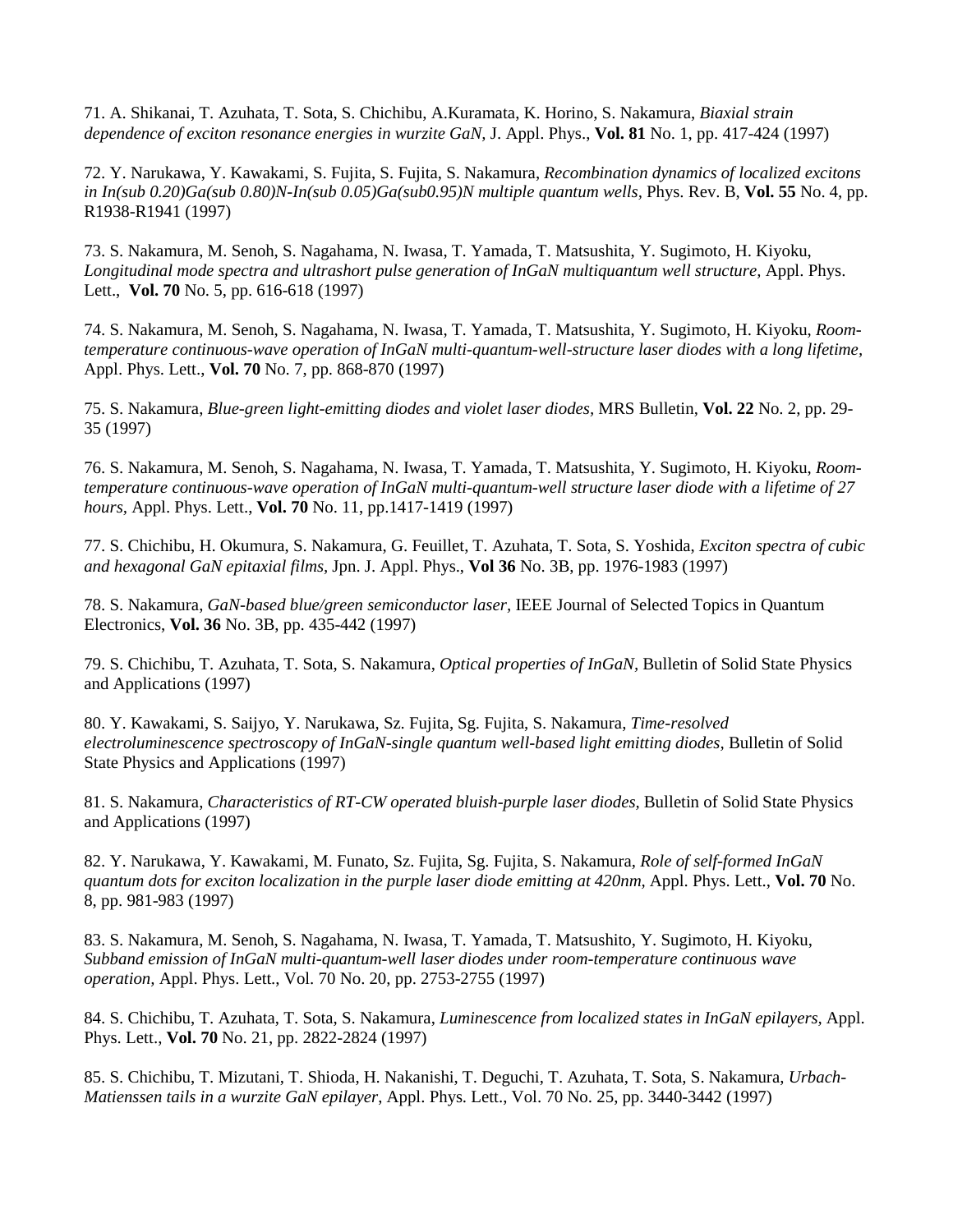86. S. Nakamura, *InGaN-based blue laser diodes,* IEEE Journal of Selected Topics in Quantum Electronics, **Vol. 3** No. 3, pp. 712-718 (1997)

87. S. Nakamura, *Success story with blue LEDs,* Science Journal Kagaku, **Vol. 67** No. 6, pp.438-450 (1997)

88. S. Nakamura, M. Senoh, S. Nagahama, N. Iwasa, T. Yamada, T. Matsushita, Y. Sugimoto, H. Kiyoku, *Highpower, long-lifetime InGaN multi-quantum-well-structure laser diodes,* Jpn. J. Appl. Phys., **Vol. 36** No. 8B, pp. L1059-L1061 (1997)

89. S. Chichibu, K. Wada, S. Nakamura. *Spatially resolved cathodoluminescence spectra of InGaN quantum wells*. Appl. Phys. Lett., **Vol. 71** No. 16, pp. 2346-2348 (1997)

90. S. Nakamura, M. Senoh, S. Nagahama, N. Iwasa, T. Yamada, T. Matsushita, H. Kiyoku, Y. Sugimoto, T. Kozaki, H. Umemoto, M. Sano, K. Chocho, *InGaN/GaN/AlGaN-based laser diodes with modulation-doped strained-layer superlattices,* Jpn. J. Appl. Phys., **Vol. 36** No. 12A, pp. L1568-L1571 (1997)

91. S. Nakamura, *InGaN quantum-well structure blue LEDs and LDs,* Journal of Luminescence, **Vol. 72-74**, pp. 55-58 (1997)

92. S. Nakamura, *Present and future aspects of blue light emitting devices,* Applied Surface Science, **Vol. 113- 114**, pp. 689-697 (1997)

93. S. Nakamura, *First III-V-nitride-based violet laser diodes,* J. Cryst. Growth, **Vol. 170** Issue 1-4, pp. 11-15 (1997)

94. S. Nakamura, *First laser-diodes fabricated from III-V nitride based materials,* Mater. Sci.& Engin. B, **Vol. 43** Issue 1-3, pp. 258-264 (1997)

95. S. Nakamura, *III-V nitride based light-emitting devices,* Solid State Communications, **Vol. 102** No. 2-3, pp. 237-248 (1997)

96. S. Nakamura, *RT-CW operation of InGaN multi-quantum-well structure laser diodes,* Semiconductors & Semimetals, **Vol. 48**, pp. 391-443 (1997)

97. S. Nakamura, *Group III-V nitride-based ultraviolet blue-green-yellow light-emitting diodes and laser diodes,*  Semiconductors & Semimetals, **Vol. 48**, pp. 391-443 (1997)

98. G. Mohs, T. Aoki, M. Nagai, R. Shimano, M. Kuwata-Gonokami, S. Nakamura, *Failure of the modal gain model in a GaN based laser diode,* Solid State Communications, **Vol. 104** No. 11, pp. 643-648 (1997)

99. S. Nakamura, *Lessons from research of blue LEDs,* J. Phys. Soc. Jpn., **Vol. 52** No. 12, pp.924-925 (1997)

100. S. Nakamura, *Room-temperature CW operation of GaN based laser diodes,* The Review of Laser Engineering, **Vol. 25** No. 7, pp. 498-503 (1997)

101. S. Nakamura, *How I was led to the discovery of the InGaN-based blue/green LEDs,* Semiconductor News, July-December 1997, pp. 87-92 (1997)

102. F. A. Ponce, D. Cherns, W. T. Young, J. W. Steeds, S. Nakamura, *Observation of nanopipes and inversion domains in high quality GaN epitaxial layers,* Mat. Res. Soc. Proc., **449**, pp. 405-410 (1997)

103. S. Chichibu, T. Azuhata, T. Sota, S. Nakamura, *Recombination of localized excitons in InGaN single and multi-quantum well structures,* Mat. Res. Soc. Proc., **449**, pp. 653-658 (1997)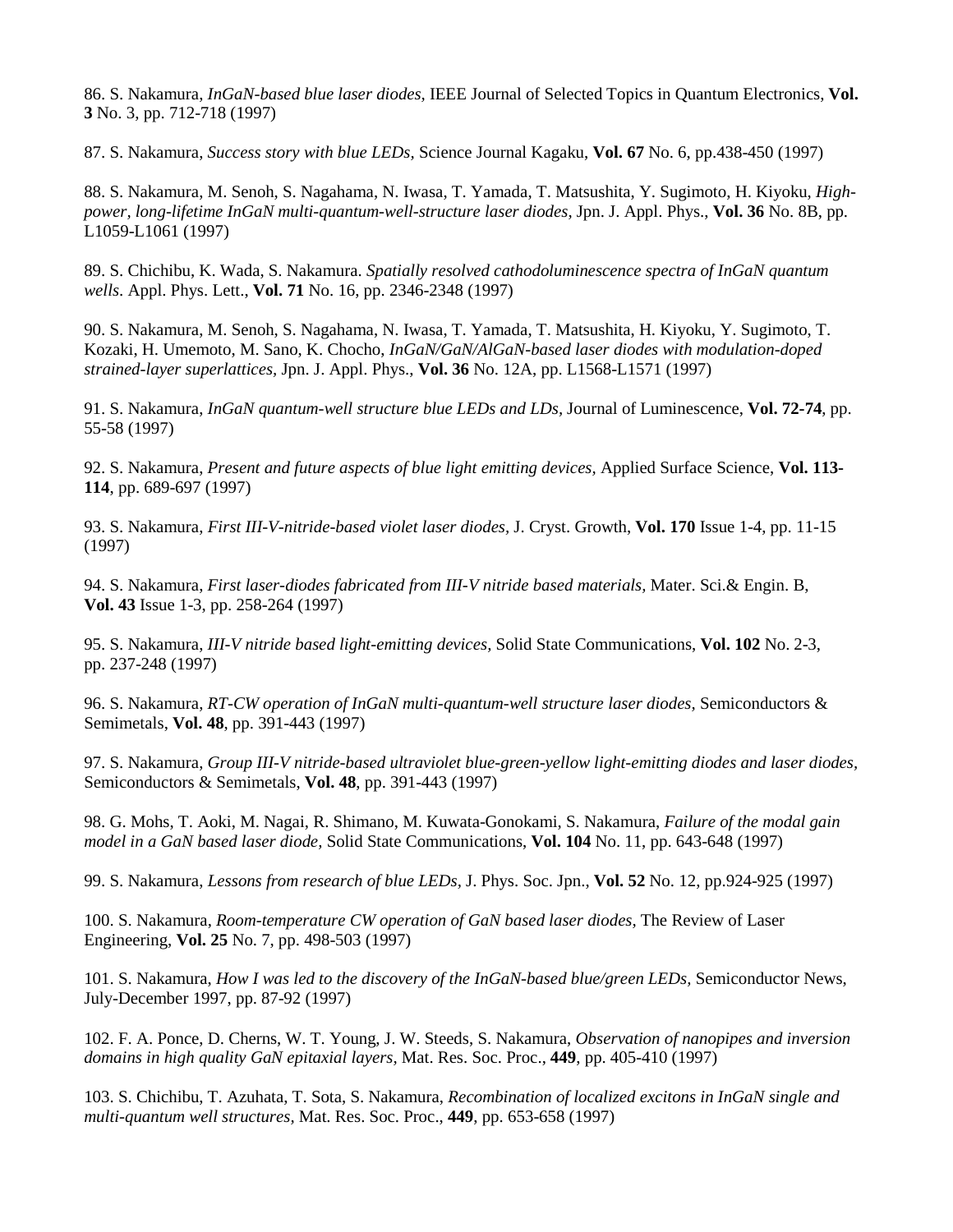104. Y. Narukawa, Y. Kawakami, Sz. Fujita, Sg. Fujita, S. Nakamura, *Emission mechanism of the InGaN MQW grown by MOCVD,* Mat. Res. Soc. Proc., **449**, pp. 665-670 (1997)

105. W. E. Carlos, E. R. Glaser, T. A. Kennedy, S. Nakamura, *Magnetic resonance studies of GaN-based single quantum well LEDs,* Mat. Res. Soc. Symp. Proc., **449**, pp. 757-767 (1997)

106. S. Nakamura, *Characteristics of InGaN multi-quantum-well structure laser diodes,* Mat. Res. Soc. Symp. Proc., **449**, pp. 1135-1142 (1997)

107. S. Nakamura, *Characteristics of RT-CW operated InGaN multi-quantum-well-structure laser diodes,* MRS Internet J. Nitride Semicond. Res. 2, **5** (1997)

108. M. Yamaguchi, T. Yagi, T. Azuhata, T. Sota, K. Suzuki, S. Chichibu, S. Nakamura, *Brillouin scattering study of gallium nitride: elastic stiffness constants,* Journal of Physics: Condensed Matter, **Vol. 9** No. 1, pp. 241- 248 (1997)

109. S. Nakamura, *Present performance of InGaN based blue/green/yellow LEDs,* Proceedings of SPIE,**Vol**. **3002**, pp. 26-35 (1997)

110. T. Deguchi, A. Shikanai, T. Sota, S. Chichibu, N. Sarukura, H. Ohtaka, T. Yamanaka, S. Nakamura, *Nanosecond pump-and-probe study of wurtzite GaN,* Materials Science and Engineering, **B50**, pp. 180-182 (1997)

111. T. Deguchi, T. Azuhata, T. Sota, S. Chichibu, S. Nakamura, *Gain spectra in cw InGaN/GaN MQW laser diodes,* Materials Science and Engineering, **B50**, pp. 251-255 (1997)

112. Y. Kawakami, Y. Narukawa, K. Sawada, S. Saijo, Sz. Fujita, Sg. Fujita, S. Nakamura, *Recombination dynamics of localized excitons in self-formed InGaN quantum dots,*Materials Science and Engineering B, **Vol. 50** Issue 1-3, pp. 256-263 (1997)

113. V. E. Kudryashov, A. N. Turkin, A. E. Yunovich, K. G. Zolina, S. Nakamura, *Spectra of superbright blue and green InGaN/AlGaN/GaN light-emitting diodes,* J. Eur.Ceram. Soc., **Vol. 17** No. 15/16, pp. 2033-2037, (1997)

114. D. Cherns, W. T. Young, M. A. Saunders, F. A. Ponce, S. Nakamura, *The analysis of nanopipes and inversion domains in GaN thin films,* Inst. Phys. Conf. Ser., **No. 157**, pp. 187-190 (1997)

115. S. Nakamura, *Present status and future of blue LEDs and LDs,* Rev. Laser Engin., **Vol. 25** No. 12, pp. 850- 854 (1997)

116. D. Cherns, W. T. Young, J. W. Steeds, F. A. Ponce, S. Nakamura, *Observation of coreless dislocations in alpha-GaN,* Journal Crystal Growth, **Vol. 178** No. 1-2, pp. 201-206 (1997)

117. S. Nakamura, G. Fasol, *The Blue Laser Diode (The Complete Story),* Springer-Verlag: Heidelberg (1997)

118. S. Nakamura, M. Senoh, S. Nagahama, N. Iwasa, T. Yamado, T. Matsushita, H. Kiyoku, V. Sugimoto, T. Kozaki, H. Umemoto, M. Sano, K. Chocho, *InGaN/GaN/AlGaN-based laser diodes with modulation-doped strained-layer superlattices grown on an epitaxially laterally overgrown GaN substrate,* Appl. Phys. Lett., **Vol. 72** No. 2, pp. 211-213 (1998)

119. S. Nakamura, *Applications of LEDs and LDs,* Semiconductors & Semimetals, **Vol. 50**, pp. 431-457 (1998)

120. S. Nakamura, *Progress with GaN-based blue/green LEDs and bluish-purple semiconductor LDs*, Electronics and Communications in Japan, **Vol. 81** No. 5, pp. 1-8 (1998)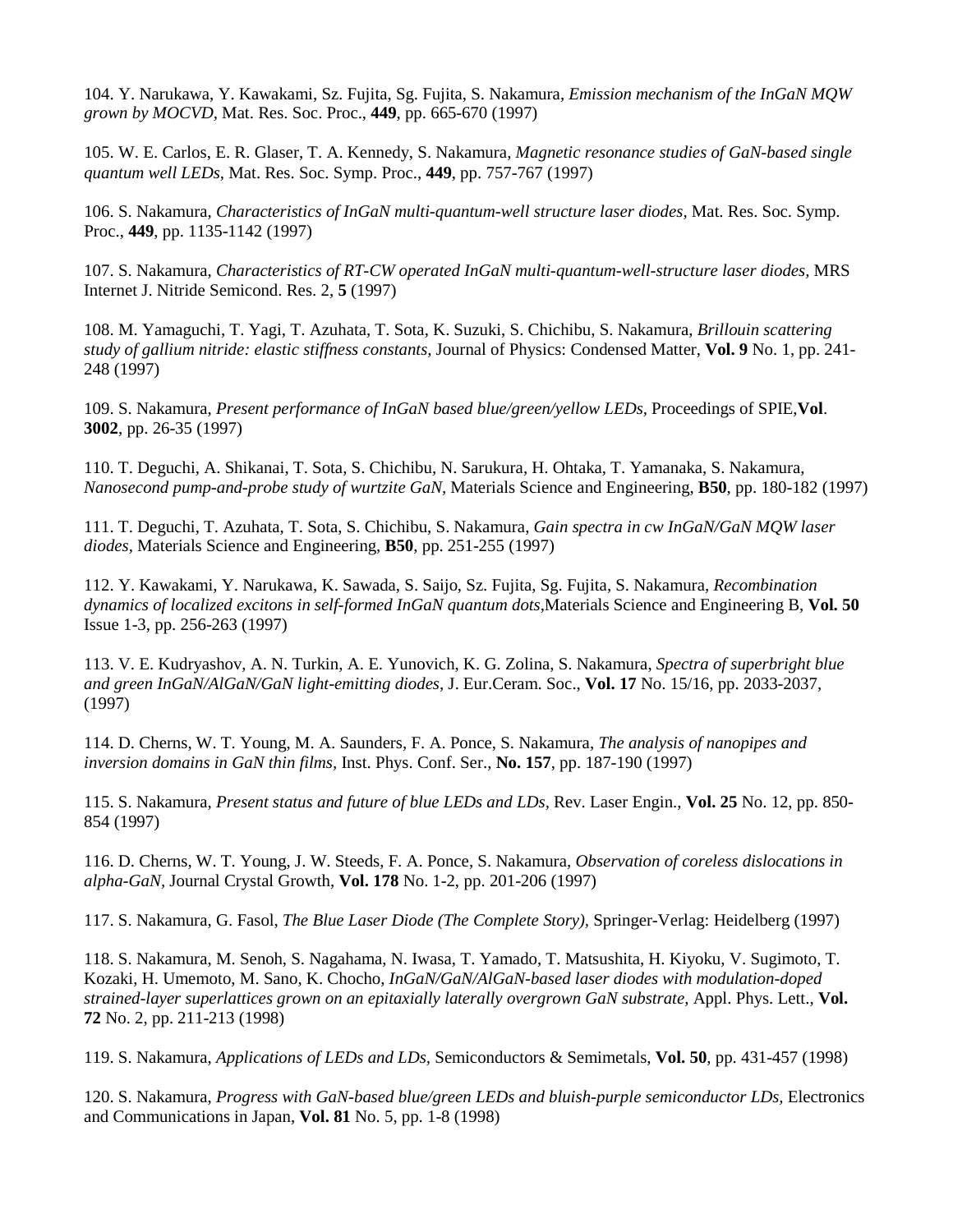121. A. Alemu, B. Gil, M. Julier, S. Nakamura, *Optical properties of wurzite GaN epilayers growns on A-plane sapphire,* Phys. Rev. B, **Vol. 57** No.7, pp. 3761-3764 (1998)

122. S. Nakamura, *Light emission moves into blue,* Physics World, February (1998)

123. M. Julier, J. Campo, B. Gil, J.P. Lascaray, S. Nakamura, *Determination of the spin-exchange interaction constant in wurzite GaN,* Phys. Rev. B, **Vol. 57** No. 12, pp. R6791-R6794 (1998)

124. S. Nakamura, M. Senoh, S. Nagahama, N. Iwasa, T. Yamada, T. Matsushita, H. Kiyoku, Y. Sugimoto, T. Kozaki, H. Umemoto, M. Sano, K. Chocho, *High-power, long-lifetime InGaN/GaN/AlGaN-based laser diodes grown on pure GaN substrates,* Jpn. J. Appl. Phys., **Vol. 37** No. 3B, pp. L309-L312 (1998)

125. S. Nakamura, M. Senoh, S. Nagahama, N. Iwasa, T. Yamada, T. Matsushita, H. Kiyoku, Y. Sugimoto, T. Kazaki, H. Umemoto, M. Sano, K. Chocho, *Continuous-wave operation of InGaN/GaN/AlGaN-based laser diodes grown on GaN substrates,* Appl. Phys. Lett., **Vol. 72** No. 16, pp. 2014-2016 (1998)

126. S. Nakamura, *InGaN multiquantum-well-structure laser diodes with GaN-AlGaN modulation-doped strained layer superlattice,* IEEE Journal of Selected Topics in Quantum Electronics, **Vol. 4** No. 3, pp. 483-489 (1998)

127. S. Nakamura, M. Senoh, S. Nagahama, N. Iwasa, T. Yamada, T. Matsushita, H. Kiyoku, Y. Sugimoto, T. Kozaki, H. Umemoto, M. Sano, K. Chocho, *Violet InGaN/GaN/AlGaN-based laser diodes with an output power of 420mW,* Jpn. J. Appl. Phys., **Vol. 37** No. 6A, pp. L627-L629 (1998)

128. T. Mukai, K. Takekawa, S. Nakamura, *InGaN-based blue light-emitting diodes grown on epitaxially laterally overgrown GaN substrates,* Jpn. J. Appl. Phys., **Vol. 37** No. 7B, pp. L839-L841 (1998)

129. S. Chichibu, T. Sota, K. Wada, S. Nakamura, *Exciton localization in InGaN quantum well devices,* J. Vac. Sci. Technol. B, **Vol. 16** No. 4, pp. 2204-2214 (1998)

130. S. Nakamura, M. Senoh, S. Nagahama, N. Iwasa, T. Yamada, T. Matsushita, H. Kiyoku, Y. Sugimoto, T. Kozaki, H. Umemoto, M. Sano, K. Chocho, *InGaN/GaN/AlGaN-based laser diodes with cleaved facets grown on GaN substrates,* Appl. Phys. Lett., **Vol. 73** No. 6, pp. 832-834 (1998)

131. S. Nakamura, *The roles of structural imperfections in InGaN-based blue light-emitting diodes and laser diodes,* Science, **Vol. 281** No. 5379, pp. 956-961 (1998)

132. T. Mukai, M. Yamada, S. Nakamura, *Current and temperature dependences of electroluminescence of InGaN-based UV/blue/green light-emitting diodes,* Jpn. J. Appl. Phys., **Vol. 37**, pp. L1358-L1361 (1998)

133. S. Nakamura, *Materials issues for InGaN-based lasers,* J. Elect. Mater., **Vol. 27** No. 4**,** pp. 160-165 (1998)

134. S. Nakamura, *Cathodoluminescence study on quantum microstructures,* Jpn. Soc. Appl. Phys., **Vol. 67** No. 7, pp. 798-801 (1998)

135. T. Mukai, D. Morita, S. Nakamura, *High-power UV InGaN/AlGaN double-heterostructure LEDs,* J. Cryst. Growth, **Vol. 189/190,** pp. 778-781 (1998)

136. G. Mohs, T. Aoki, R. Shimano, M. Kuwata-Gonokami, S. Nakamura, *On the grain mechanism in GaN based laser diodes,* Solid State Communications, **Vol. 108** No. 2, pp. 105-110 (1998)

137. S. Nakamura, *InGaN-based laser diodes,* Annu. Rev. Mater. Sci., **Vol. 28**, pp. 125-152 (1998)

138. A. Alemu, M. Julier, J. Campo, B. Gil, D. Scalbert, J.-P. Lascaray, *Optical anisotropy in GaN grown onto Aplane sapphire,* E-MRS '98 Spring Meeting, Strasbourg, France (1998)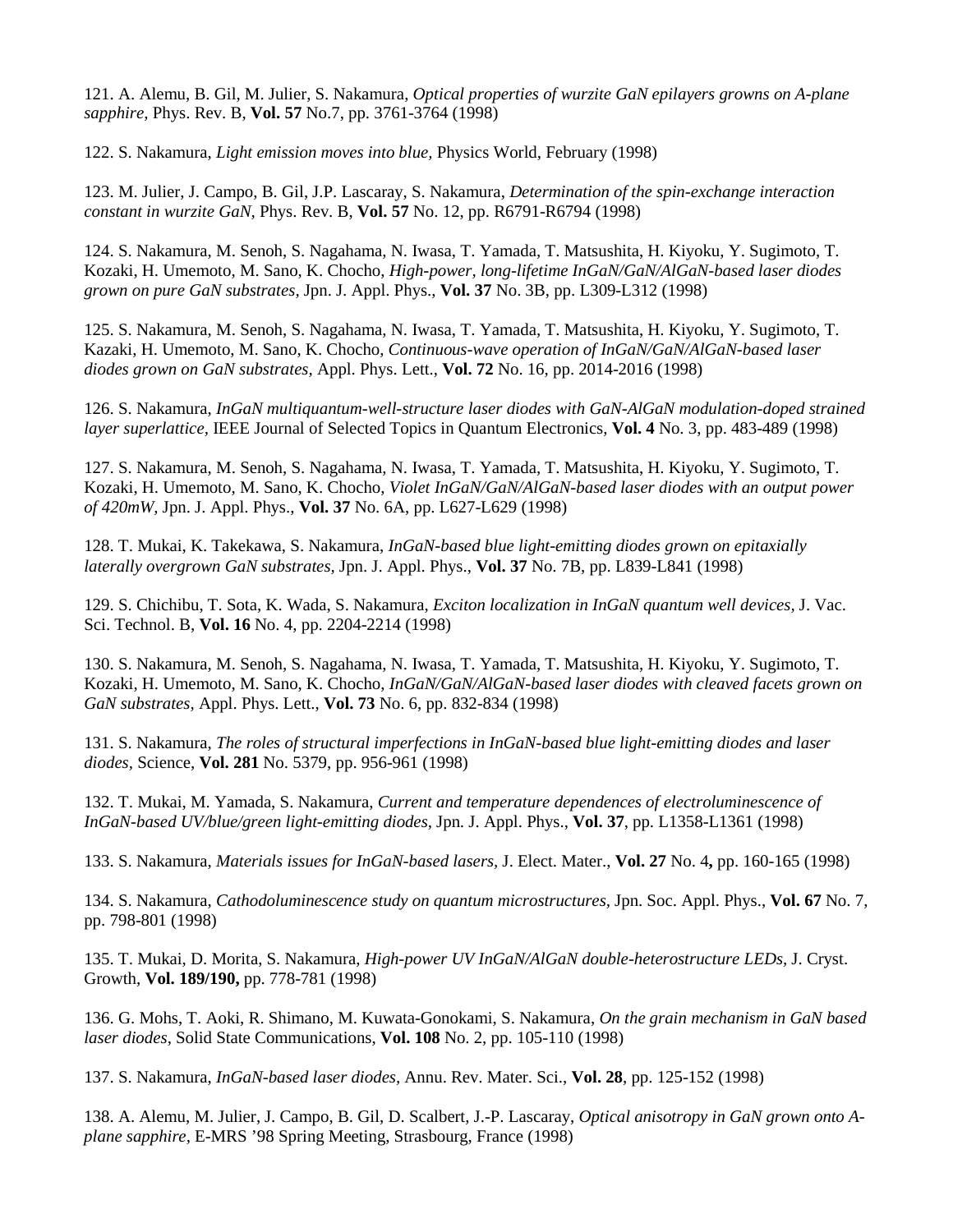139. T. Deguchi, A. Shikanai, K. Torii, T. Sota, S. Chichibu, S. Nakamura, *Luminescence spectra from InGaN multiquantum wells heavily doped with Si,* Appl. Phys. Lett., **Vol. 72** No. 25, pp. 3329-3331 (1998)

140. K. Ando, T. Yamaguchi, K. Koizumi, Y. Okuno, T. Abe, H. Kasada, A. Ishibashi, K. Nakano, S. Nakamura, *Deep defect center characteristics of wide-bandgap II-IV and III-V blue laser materials,* Proceedings of SPIE (1998, Jan. 26-29), San Jose, California (1998)

141. S. Nakamura, *InGaN/GaN/AlGaN-based laser diodes with an estimated lifetime of longer than 10,000 hours,* MRS Bulletin, **Vol. 23** No. 5, pp. 37-43 (1998)

142. S. Nakamura, K. Kitamura, H. Umeya, H. Jia, M. Kobayashi, A. Yoshikawa, M. Shimotomai, Y. Kato, K. Takahashi, *Bright electroluminescence from CdS quantum dot LED structures,* Electronics Letters, **Vol. 34** No. 25, pp. 2435-2436 (1998)

143. E.R. Glaser, T.A. Kennedy, W.E. Carlos, P.P. Ruden, S. Nakamura, *Recombination processes in In/sub x/Ga/sub 1-x/N light-emitting diodes studied through optically detected magnetic resonance,* Appl. Phys. Lett., **Vol. 73** No. 21, pp. 3123-3125 (1998)

144. S. Nakamura, Y. Ueno, K. Tajima, *Ultrafast (200-fs switching, 1.5-Tb/s demultiplexing) and high-repetition (10 GHz) operations of a polarization-discriminating symmetric Mach-Zehnder all-optical switch, IEEE* Photonics Technology Letters, **Vol. 10** No. 11, pp. 1572-1574 (1998)

145. Y. Kamiura, Y. Yamashita, S. Nakamura, *Photo-enhanced activation of hydrogen-passivated magnesium in p-type GaN films,* Jpn. J. Appl. Phys., **Vol. 37** No. 8B, pp. L970-L971 (1998)

146. Y. Kawakami, Y. Narukawa, K. Sawada, S. Nakamura, *The mechanism of radiative recombination in lightemitting devices composed on InGaN quantum wells,* Electronics and Communications in Japan, **Vol. 81** No. 7, pp. 45-56 (1998)

147. K. Wada, S. Chichibu, S. Nakamura, T. Sota, A. Kozen, T. Murashita, *Cathodoluminescence study of quantum microstructures,* Oyo Buturi, **Vol. 67** No. 7, pp. 789-801 (1998)

148. S. Nakamura, *Commercial blue LDs a step closer for Nichia,* III-Vs Review, **Vol. 11** No.2, pp. 28-32 (1998)

149. T. Deguchi, T. Azuhata, T. Sota, S. Chichibu, M. Arita, H. Nakanishi, S. Nakamura, *Gain spectroscopy of continuous wave InGaN multi-quantum well laser diodes,* Semicond. Sci. and Technol., **Vol. 13** No. 1, pp. 97-101 (1998)

150. Y. Kawakami, Y. Narukawa, K. Sawada, S. Saijyo, S. Fujita, S. Fujita, S. Nakamura, *The mechanism of radiative recombination in light emitting devices composed of InGaN quantum wells,* Transactions of the Institute of Electronics, Information and Communication Engineers C-II, **Vol. J81C-II** No. 1, pp. 78-88 (1998)

151. T. Mukai, H. Narimatsu, S. Nakamura, *Amber InGaN-based light-emitting diodes operable at high ambient temperatures,* Jpn. J. Appl. Phys., **Vol. 37** No. 5A, pp. L479-L481 (1998)

152. Z. L. Weber, S. Ruvimov, W. Swider, Y. Kim, J. Washburn, S. Nakamura, R. S. Kern, Y. Chen, J. W. Yang, *Role of dopants and impurities on pinhole formation; defects formed at InGaN/GaN and AlGaN/GaN quantum wells,* Mat. Res. Soc. Symp. Proc., **Vol. 482**, pp. 375-380 (1998)

153. S. Chichibu, T. Deguchi, T. Sota, K. Wada, S. Nakamura, *Localized excitons in InGaN,* Mat. Res. Soc. Symp. Proc., **Vol. 482**, pp. 613-624 (1998)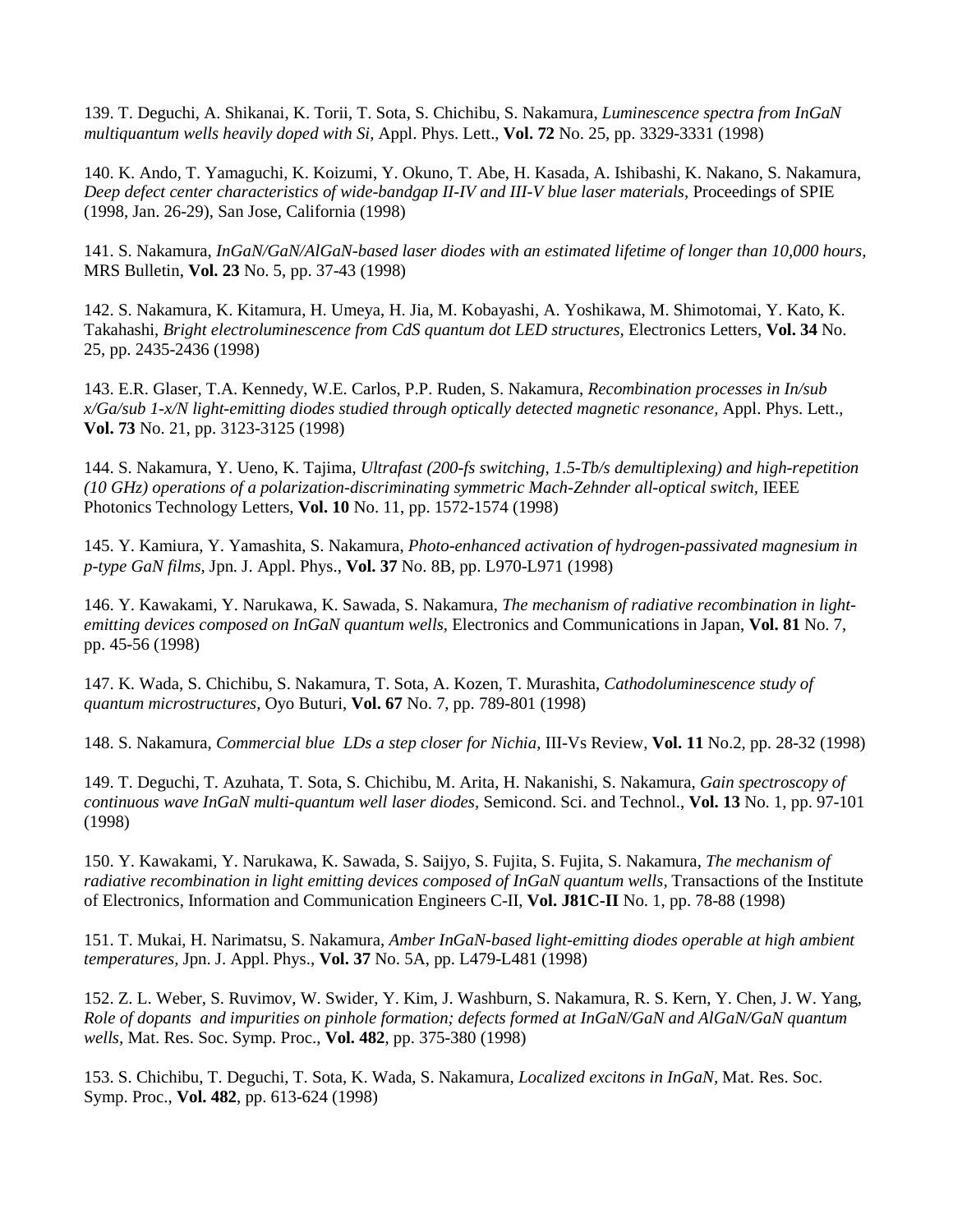154. S. Nakamura, *InGaN/GaN/AlGaN-based laser diodes with an estimated lifetime of longer than 10,000 hours,* Mat. Res. Soc. Symp. Proc., **Vol. 482**, pp. 1145-1156 (1998)

155. Y. Narukawa, S. Saijyo, Y. Kawakami, Sz. Fujita, Sg. Fujita, S. Nakamura, *Time-resolved electroluminescence spectroscopy of InGaN single quantum well LEDs,* J. Crystal Growth, **Vol. 189/190**, pp. 593- 596 (1998)

156. Y. Narukawa, K. Sawada, Y. Kawakami, Sz. Fujita, Sg. Fujita, S. Nakamura, *Emission mechanism of localized excitons in InGaN single quantum wells,* J. Crystal Growth, **Vol. 189/190**, pp. 606-610 (1998)

157. W. E. Carlos, S. Nakamura, *Magnetic resonance studies of GaN-based LEDs,* J. Crystal Growth,**Vol. 189/190**, pp. 794-797 (1998)

158. Y. Zohta, H. Kuroda, R. Nii, S. Nakamura, *Frequency dependence of the reverse-biased capacitance of blue and green light-emitting diodes,* J. Crystal Growth, **Vol. 189/190**, pp. 816-819 (1998)

159. S. Nakamura, M. Senoh, S. Nagahama, N. Iwasa, T. Yamada, T. Matsushita, H. Kiyoku, Y. Sugimoto, T. Kozaki, H. Umemoto, M. Sano, K. Chocho, *Present status of InGaN/GaN/AlGaN-based laser diodes,* J. Crystal Growth, **Vol. 189/190**, pp. 820-825 (1998)

160. S. Nakamura, *High-power InGaN-based blue laser diodes with a long lifetime,* J. Crystal Growth, **Vol. 195**, pp. 242-247 (1998)

161. S. Chichibu, H. Marchand, M. S. Minsky, S. Keller, P. T. Fini, J. P. Ibbetson, S. B. Fleischer, J. S. Speck, J. E. Bowers, E. Hu, U. K. Mishra, S. P. DenBaars, T. Deguchi, T. Sota, S. Nakamura, *Emission mechanisms of bulk GaN and InGaN quantum wells prepared by lateral epitaxial overgrowth,* Appl. Phys. Lett., **Vol. 74** No. 10, pp. 1460-1462 (1998)

162. S. Nakamura, *Recent developments in InGaN-based LEDs and LDs,* Acta Physica Polonica A, **Vol. 95**, pp. 153-164 (1998)

163. S. Nakamura, M. Senoh, S.-I. Nagahama, N. Iwasa, T. Yamada, T. Matsushita, H. Kiyoku, Y. Sugimoto, T. Kozaki, I. Umemoto, M. Sano, K. Chocho, *InGaN/GaN/AlGaN-based laser diodes grown on GaN substrates with a fundamental transverse mode,* Jpn. J. Appl. Phys., **Vol. 37 Part 2** No. 9A-B, L1020-L1022 (1998)

164. S. Nakamura, *Progress of GaN-based blue/green LEDs and bluish-purple semiconductor LDs,* Trans. Inst. Electron. Inf. Comm. Engin., **Vol. J81C-II** No. 1, pp. 89-96 (1998)

165. D. Cherns, W. T. Young, M. Sanders, J. W. Steeds, F. A. Ponce, S. Nakamura, *Determination of the atomic structure of inversion domain boundaries in alpha-GaN by transmission electron microscopy,* Philosophical Magazine A (Physics of Condensed Matter: Structure, Defects, and Mechanical Properties), **Vol. 77** No. 1, pp. 273-286 (1998)

166. T. Mukai, M. Yamada, S. Nakamura, *InGaN-based UV/blue/green/amber/red LEDs,* Light Emitting Diodes: Research, Manufacturing, and Applications III (SPIE), **Vol. 3621** (1998)

167. T. Azuhata, K. Shimada, T. Deguchi, T. Sota, K. Suzuki, S. Chichibu, S. Nakamura, *Infrared lattice absorption in wurtzite GaN,* Jpn. J. Appl. Phys., **Vol. 38** No. 2B, pp. L151-L153 (1999)

168. S. Nakamura, M. Senoh, S. Nagahama, T. Matsushita, H. Kiyoku, Y. Sugimoto, T. Kozaki, H. Umemoto, M. Sano, T. Mukai, *Violet InGaN/GaN/AlGaN-based laser diodes operable at 50˚ C with a fundamental transverse mode,* Jpn. J. Appl. Phys., **Vol. 38** No. 3A**,** pp. L226-L229 (1999)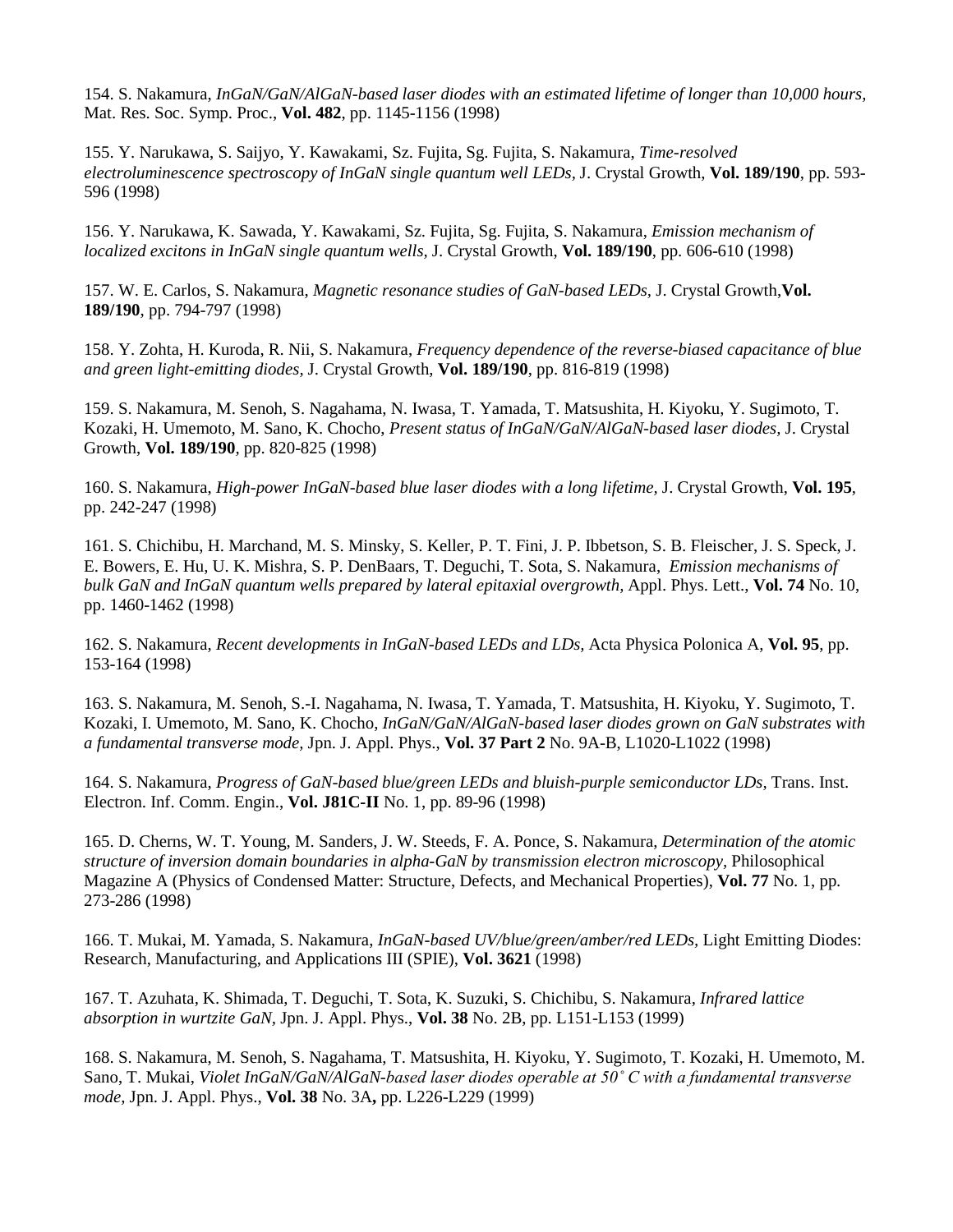169. S.F. Chichibu, H. Marchand, M.S. Minskey, S. Keller, P.T. Fini, J.P. Ibbetson, S.B. Feisher, J.S. Speck, J.E. Bowers, E. Hu, U.K. Mishra, S.P. DenBaars, T. Deguchi, T. Sota, S. Nakamura, *Emission mechanisms of bulk GaN and InGaN quantum wells prepared by lateral epitaxial overgrowth,* Appl. Phys. Lett., **Vol. 74** No. 10, pp. 1460-1462 (1999)

170. M. Yamaguchi, T. Yagi, T. Sota, T. Deguchi, K. Shimada, S. Nakamura, *Brillouin scattering study of bulk GaN,* J. Appl. Phys., **Vol. 85** No. 12, pp. 8502-8504 (1999)

171. S. Nakamura, *InGaN/GaN/AlGaN-based laser diodes grown on epitaxially laterally overgrown GaN,* J. Mater. Rsrch., **Vol. 14** No. 7, pp. 2716-2731 (1999)

172. K. Torii, T. Deguchi, T. Sota, K. Suzuki, S. Chichibu, S. Nakamura, *Reflectance and emission spectra of excitonic polaritons in GaN,* Phys. Rev. B, **Vol. 60** No. 7, pp. 4723-4730 (1999)

173. T. Deguchi, K. Torii, K. Shimada, T. Sota, R. Matsuo, M. Sugiyami, A. Setoguchi, S. Chichibu, S. Nakamura, *Optical properties of InGaN active layer in ultraviolet light-emitting diode,* Jpn. J. Appl. Phys., **Vol. 38** No. 9A/B, pp. L975-L977 (1999)

174. J.T. Torvik, J.I. Pankove, S. Nakamura, I. Grzegory, S. Porowski, *The effect of threading dislocations, Mgdoping, and etching on the spectral responsivity in GaN-based ultraviolet detectors,* J. Appl. Phys., **Vol. 86** No. 8, pp. 4588-4593 (1999)

175. T. Mukai, S. Nakamura, *Ultraviolet InGaN and GaN single-quantum-well-structure light-emitting diodes grown epitaxially laterally overgrown GaN substrates,* Jpn. J. Appl. Phys., **Vol. 38** No. 10, pp. 5735-5739 (1999)

176. S. Nakamura, *InGaN-based blue light-emitting diodes and laser diodes,* J. Cryst. Growth, **Vol. 201/202**, pp. 290-295 (1999)

177. S. Nakamura, *Present status of InGaN-based laser diodes,* Phys. Stat. Sol. (a), **Vol. 176** Issue 1, pp. 15-22 (1999)

178. S. Nakamura, *InGaN/GaN/AlGaN-based laser diodes grown on free-standing GaN substrates,* Mater. Sci. & Engin. B, **Vol. 59** Issue 1-3, pp. 370-375 (1999)

179. Y. Kamiura, Y. Yamashita, S. Nakamura, *Photo-enhanced dissociation of hydrogen-magnesium complexes in gallium nitride,* Physica B, **Vol. 273/274**, pp. 54-57 (1999)

180. H. Asahi, K. Iwata, H. Tampo, T. Kuroiwa, M. Hiroki, K. Asami, S. Nakamura, S. Gonda, *Very strong photoluminescence emission from GaN grown on amorphous silica, substrate by gas source MBE,* J. Cryst. Growth, **Vol. 201/202**, pp. 371-375 (1999)

181. S. Nakamura, *Blue light emitting laser diodes,* Thin Solid Films, **Vol. 343-344**, pp. 345-349 (1999)

182. S.F. Chichibu, A.C. Abare, M.P. Mack, M.S. Minsky, T. Deguchi, D. Cohen, P. Kozodoy, S.B. Fleisher, S. Keller, J.S. Speck, J.E. Bowers, E. Hu, U.K. Mishra, L.A. Coldren, S.P. DenBaars, K. Wada, T. Sota, S. Nakamura, *Optical properties of InGaN quantum wells,* Mater. Sci.& Engin. B, **Vol. 59** Issue 1-3, pp. 298-306 (1999)

183. S. Nakamura, *InGaN-based violet laser diodes,* Semicond, Sci. Technol., **Vol. 14** No. 6, pp. R27-R40 (1999)

184. S. Nakamura, *Development of violet InGaN-based laser diodes,* Jpn. Soc. Appl. Phys., **Vol. 68** No. 7, pp. 793-796 (1999)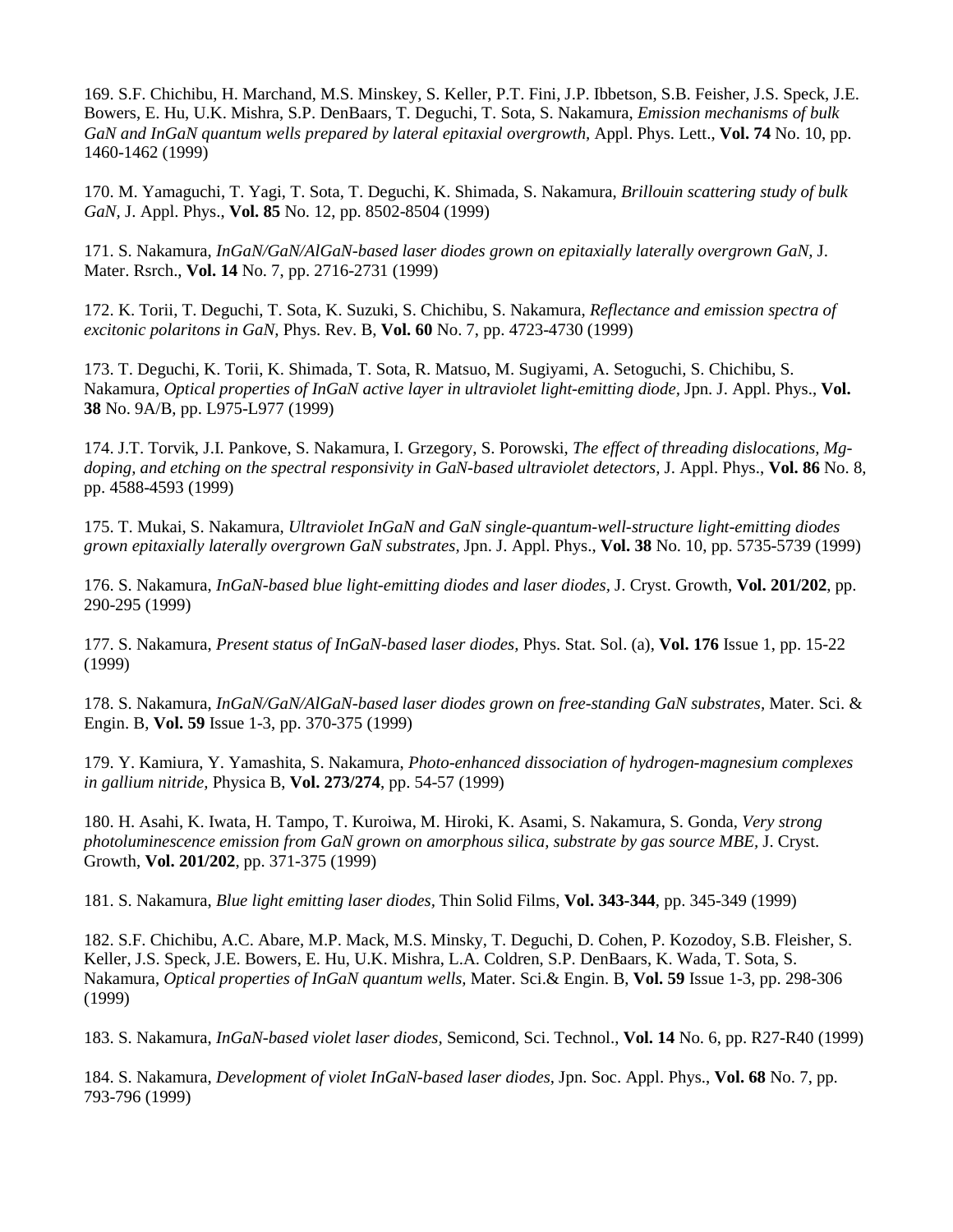185. T. Deguchi, D. Ichiryu, K. Toshikawa, K. Sekiguchi, T. Sota, R. Matsuo, T. Azuhata, M. Yamaguchi, T. Yagi, S. Chichibu, S. Nakamura, *Structural and vibrational properties of GaN,* J. Appl. Phys., **Vol. 86** No. 4, pp. 1860-1866 (1999)

186. T.J. Ochalski, B. Gil, P. Lefebvre, N. Grandjean, M. Leroux, J. Massies, S. Nakamura, H. Morkoc, *Photoreflectance investigations of the bowing parameter in AlGaN alloys lattice-matched to GaN,* Appl. Phys. Lett., **Vol. 74** No. 22, pp. 3353-3355 (1999)

187. Y. Narukawa, Y. Kawakami, Sg. Fujita, S. Nakamura, *Dimensionality of excitons in laser-diode structures composed of In(sub x)Ga(sub 1-x)N multiple quantum wells,* Phys. Rev. B, **Vol. 59** No. 15, pp. 10283-10288 (1999)

188. S. Nakamura, *Development of violet InGaN-based laser diodes,* Oyo Buturi, **Vol. 68** No. 7, pp. 793-796 (1999)

189. T. Azuhata, K. Shimada, T. Deguchi, T. Sota, R. Matsuo, M. Sugiyama, A. Setoguchi, S. Chichibu, S. Nakamura, *Optical properties of an InGaN active layer in ultraviolet light emitting diode,* Jpn. J. Appl. Phys., **Vol. 38** No. 9 A/B, pp. L975-L977 (1999)

190. T. Deguchi, K. Sekiguchi, A. Nakamura, T. Sota, R. Matsuo, S. Chichibu, S. Nakamura, *Quantum-confined Stark effect in an AlGaN/GaN/AlGaN single quantum well structure,* Jpn. J. Appl. Phys., **Vol. 38** No. 8B, pp. L914-L916 (1999)

191. T. Mukai, M. Yamada, S. Nakamura, *Characteristic of InGaN-based UV/blue/green/amber/red light emitting diode,* Jpn. J. Appl. Phys., **Vol. 38** No. 7A, pp. 3976-3981 (1999)

192. T. Mukai, S. Nakamura, *White and UV LEDs,* Oyo Buturi, **Vol. 68** No. 2, pp. 152-155 (1999)

193. Y. Narukawa, S. Saijou, Y. Kawakami, S. Fujita, T. Mukai, S. Nakamura, *Radiative and nonradiative recombination processes in ultraviolet light-emitting diode composed of an In/sub0.02/Ga/sub 0.98/N active layer,* Appl. Phys. Lett., **Vol. 74** No. 4, pp. 558-560 (1999)

194. S.F. Chichibu, K. Sota, K. Wada, S.P. DenBaars, S. Nakamura, *Spectroscopic studies in InGaN quantum wells,* MRS Internet Journal of Nitride Semiconductor Research, **Vol. 4s1**, 2.7 (1999)

195. S. Nakamura, M. Senoh, S. Nagahama, N. Iwasa, T. Matsushita, T. Mukai, *InGaN/GaN/AlGaN-based LEDs and laser diodes,* MRS Internet Journal of Nitride Semiconductor Research, **Vol. 4s1**, 1.1 (1999)

196. S.F. Chichibu, T. Deguchi, T. Sota, K. Wada, S.P. DenBaars, T. Mukai, S. Nakamura, *Properties of quantum well excitons in GaN/AlGaN and InGaN/GaN/AlGaN UV, blue, green, amber light emitting diode structures,* Phys. Stat. Sol., **Vol. 176** Issue 1, pp. 85-90 (1999)

197. T. Azuhata, K. Shimada, T. Deguchi, T. Sota, K. Suzuki, S. Chichibu, S. Nakamura, *Two-phonon absorption spectra in wurzite GaN,* Applied Physics Letters, **Vol. 75** No. 14, pp. 2076-2078 (1999)

198. T. A. Kennedy, E. R. Glaser, W. E. Carlos, P. P. Ruden, S. Nakamura, *Symmetry of electrons and holes in lightly photo-excited InGaN LEDs,* MRS Internet Journal of Nitride Semiconductor Research, **Vol. 4S1**, G7.4 (1999)

199. S. Nakamura, F. Chichibu, *Introduction to Nitride Semiconductor Blue Lasers and Light Emitting Diodes,* Taylor & Francis: London and New York (2000)

200. S. Nakamura, S. Pearton, G. Fasol, *The Blue Laser Diode (The Complete Story) 2nd Ed.,* Springer-Verlag: Heidelberg (2000)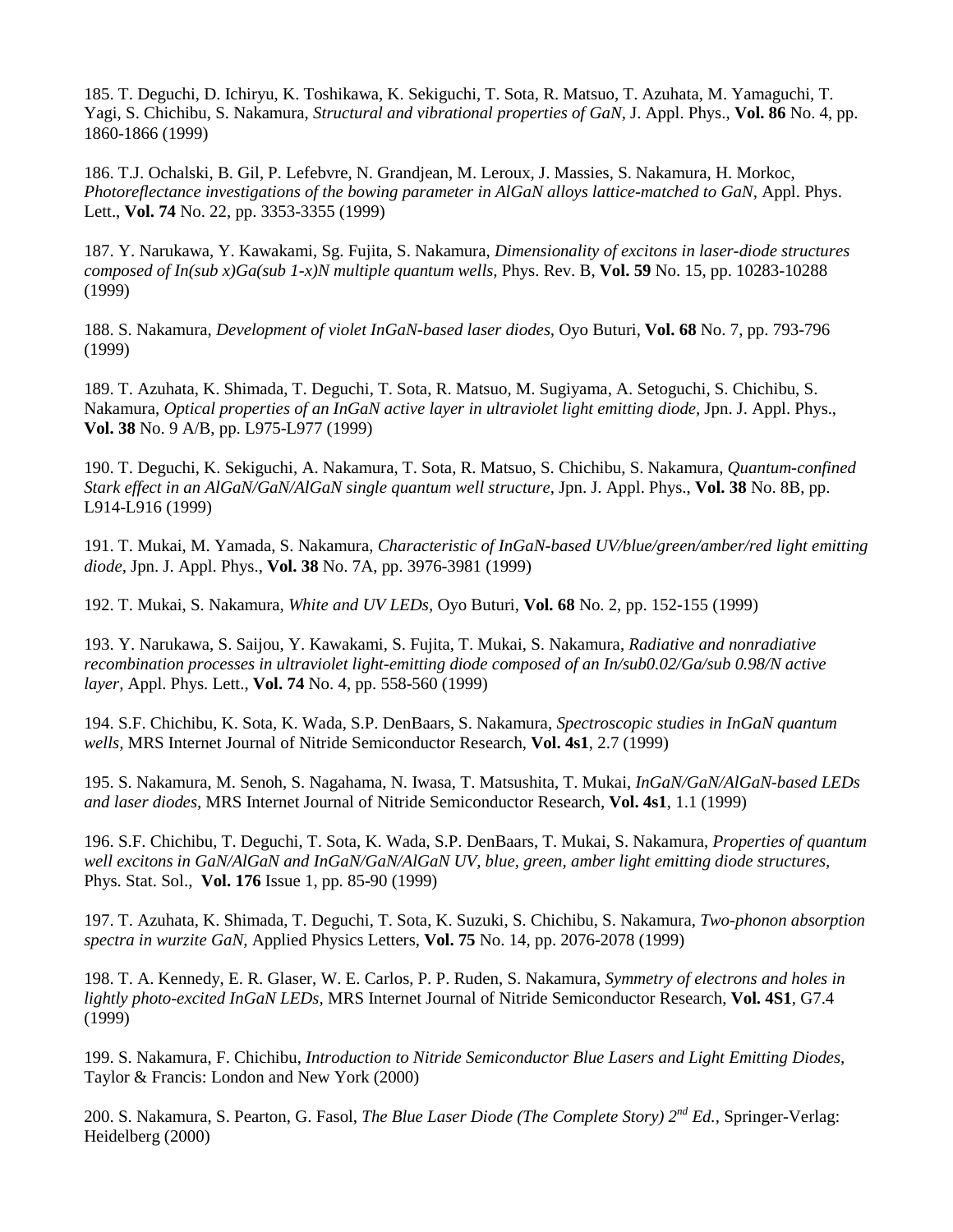201. S. Nakamura,. *InGaN-based laser diodes,* Japan Society of Applied Physics International, **No. 1** (2000)

202. S.F. Chichibu, K. Torii, T. Deguchi, T. Sota, A. Setoguchi., H. Nakanishi, T. Azuhata, S. Nakamura, *Photoreflectance spectra of excitonic polaritons in GaN substrate prepared by lateral epitaxial overgrowth,* Appl. Phys. Lett., **Vol. 76** No. 12, pp. 1576-1578 (2000)

203. S.F. Chichibu, K. Wada, J. Mullhauser, O. Brandt, K.H. Ploog, T. Mizutani, A. Setoguchi, R. Nakai, M. Sugiyama, H. Nakanishi, K. Torii, T. Deguchi, T. Sota, S. Nakamura, *Evidence of localization effects in InGaN single-quantum-well ultraviolet light-emitting diodes,* Appl. Phys. Lett., **Vol. 76** No. 13, pp. 1671-1673 (2000)

204. S.F. Chichibu, A. Shikanai, T. Deguchi, A. Setoguchi, R. Nakai, H. Nakanishi, K. Wada, S.P. DenBaars, T. Sota, S. Nakamura, *Comparison of optical properties of GaN/AlGaN and InGaN/AlGaN single quantum wells,* Jpn. J. Appl. Phys., **Vol. 39** No. 4B, pp. 2417-2424 (2000)

205. S. Nakamura, *Role of alloy fluctuations in InGaN-based LEDs and laser diodes,* Mater. Sci. Forum, **Vols. 338-342**, pp. 1609-1614 (2000)

206. S.F. Chichibu, A. Setoguchi, T. Azuhata, J. Mullhauser, M. Sugiyama, T. Mizutani, T. Deguchi, H. Nakanishi, T. Sota, O. Brandt, K.H. Ploog, T. Mukai, S. Nakamura, *Effective localization of quantum well excitons in InGaN quantum well structures with high InN mole fraction,* Phys. Stat. Sol. (a), **Vol. 180**, pp. 321- 325 (2000)

207. S.F. Chichibu, T. Azuhata, T. Sota, T. Mukai, S. Nakamura, *Localized quantum well excitons in InGaN single-quantum-well amber light-emitting diodes,* J. Appl. Phys., **Vol. 88** No. 9, pp. 5153-5157 (2000)

208. S. Nakamura, *InGaN-based UV/blue/green LED and LD structure,* Handbook of Thin Film Devices, **Vol. 2**  Semiconductor Optical and Electro-Optical Devices, pp. 225-263 (2000)

209. S. Nakamura, M. Senoh, S. Nagahama, N. Iwasa, T. Matsushita, T. Mukai, *Blue InGaN-based laser diodes with an emission wavelength of 450 nm,* Appl. Phys. Lett., **Vol. 76** No. 1, pp. 22-24 (2000)

210. T. Fujita, T. Hasegawa, M. Haraguchi, T. Okamoto, M. Fukui, S. Nakamura, *Determination of second-order nonlinear optical susceptibility of GaN films on sapphire,* Jpn. J. Appl. Phys., **Vol. 39** No. 5A, pp. 2610-2613 (2000)

211. S. Nakamura, *UV/blue/green InGaN-based LEDs and laser diodes grown on epitaxially laterally overgrown GaN,* IEICE Transactions on Electronics, **Vol. E83-C** No. 4, pp. 529-535 (2000)

212. P. Fischer, J. Christen, S. Nakamura, *Spectral electroluminescence mapping of a blue InGaN single quantum well light-emitting diode,* Jpn. J. Appl. Phys., **Vol. 39** No. 2B, pp. L129-L132 (2000)

213. A. Shikanai, T. Deguchi, T. Sota, T. Kuroda, A. Tackeuchi, S. Chichibu, S. Nakamura, *A pump and probe study of photoinduced internal field screening dynamics in an AlGaN/GaN single-quantum-well structure,* Appl. Phys. Lett., **Vol. 76** No. 4, pp. 454-456 (2000)

214. K. Torii, T. Koga, T. Sota, T. Azuhata, S.F. Chichibu, S. Nakamura, *An attenuated-total-reflection study on the surface phonon polariton in GaN,* J. Phys. Condens. Matter, **Vol. 12** No. 31, pp. 7041-7044 (2000)

215. K. Torii, M. Ono, T. Sota, T. Azuhata, S.F. Chichibu, S. Nakamura, *Raman scattering from phononpolaritons in GaN,* Phys. Rev. B, **Vol. 62** No. 16, pp. 10861-10866 (2000)

216. T. Azuhata, M. Ono, K. Torii, T. Sota, S.F. Chichibu, S. Nakamura, *Forward Raman scattering by quasilongitudinal optical phonons in GaN,* Journal of Applied Physics, Vol. 88 No. 9, pp. 5202-5205 (2000)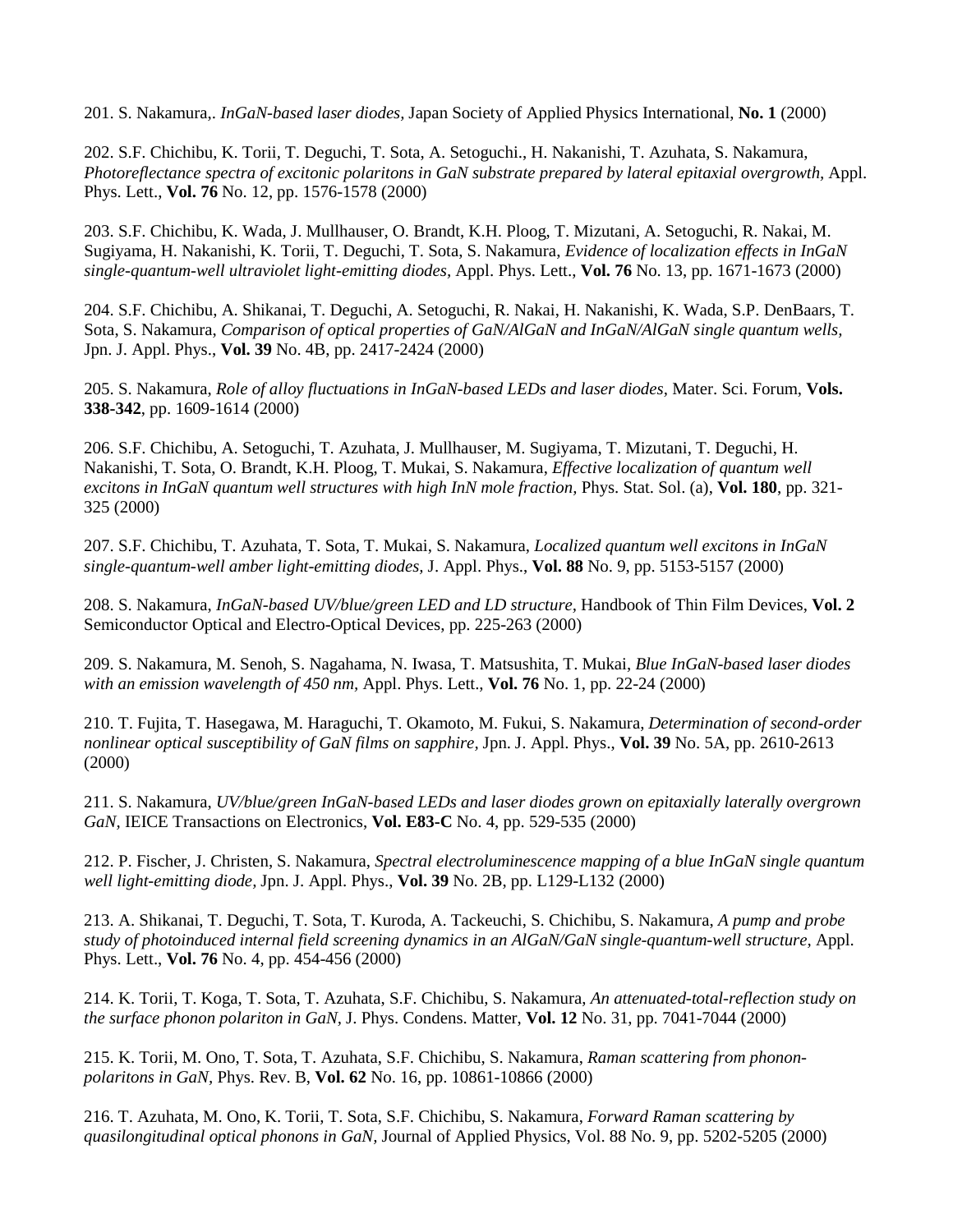217. M. Sumiya, S. Nakamura, S. F. Chichibu, K. Mizuno, M. Furusawa, M. Yoshimoto, *Structural analysis of In/sub x/Ga/sub 1-x/N single quantum wells by coaxial-impact collision ion scattering,* Appl. Phys. Lett., **Vol. 77**  No. 16, pp. 2512-2514 (2000)

218. T. Izumi, Y. Narukawa, K. Okamoto, Y. Kawakami, S. Fujita, S. Nakamura, *Time-resolved photoluminescence spectroscopy in GaN-based semiconductors with micron spatial resolution,* J. Luminescence, **Vol. 87-89**, pp. 1196-1198 (2000)

219. H. Kudo, H. Ishibashi, R. S. Zheng, Y. Yamada, T. Taguchi, S. Nakamura, G. Shinomiya, *Ultraviolet emission properties in*  $In_xGa_{1x}N$  *epitaxial layer revealed by magnetoluminescence and time-resolved luminescence studies,* J. Luminescence, **Vol. 87-89**, pp. 1199-1201 (2000)

220. Y. Kawakami, Y. Narukawa, K. Omae, S. Fujita, S. Nakamura, *Dimensionality of exitons in InGaN-based light emitting devices,* Phys. Stat. Sol. A, **Vol. 178,** No. 1, pp. 331-336 (2000)

221. M. Yoshimoto, J. Saraie, S. Nakamura, *Low-temperature microscopic photoluminescence images of epitaxially laterally overgrown GaN,* Jpn. J. Appl. Phys.,**Vol. 40** P. 2 No. 4B**,** pp. L386-L388 (2001)

222. A. Uedono, S. F. Chichibu, Z. Q. Chen, M. Sumiya, R. Suzuki, T. Ohdaira, T. Mikado, T. Mukai, S. Nakamura, *Study of defects in GaN grown by the two-flow metalorganic chemical vapor deposition technique using monoenergentic positron beams,* J. Appl. Phys., **Vol. 90** No. 1, pp. 181-186 (2001)

223. K. Torii, S. F. Chichibu, T. Deguchi, H. Nakanishi, T. Sota, S. Nakamura, *Excitonic polariton structures in wurtzite GaN,* Physica B, **Vol. 302** No. 1, pp. 181-186 (2001)

224. S. F. Chichibu, T. Sota, K. Wada, O. Brandt, K. H. Ploog, S. P. DenBaars, S. Nakamura, *Impact of internal electric field and localization effect on quantum well excitons in AlGaN/GaN/InGaN light emitting diodes,* Physica Status Solidi A, **Vol. 183** No. 1, pp. 91-98 (2001)

225. S. F. Chichibu, K. Wada, J. Mullhauser, O. Brandt, K. H. Ploog, T. Mizutani, A. Setoguchi, R. Nakai, M. Sugiyama, H. Nakanishi, K. Torii, T. Deguchi, T. Sota, S. Nakamura, Evidence of localization effects in InGaN single-quantum-well ultraviolet light-emitting diodes, Appl. Phys. Lett., **Vol. 78** No. 5, p. 679 (2001)

226. Y. Kawakami, Y. Narukawa, K. Omae, S. Nakamura, S. Fujita, Pump and probe spectroscopy of InGaN multi-quantum well bases laser diodes, Materials Science and Engineering B, **Vol. 82** No. 1-3, pp. 188-193 (2001)

227. G. A. Sukach, P. S. Smertenko, P. F. Oleksenko, S. Nakamura, Analysis of the active region of overheating temperature in green LEDs based on group III nitrides, Technical Physics, **Vol. 46** No. 4**,** pp. 438-441 (2001)

228. S. F. Chichibu, K. Wada, J. Mullhauser, O. Brandt, K. H. Ploog, T. Mizutani, A. Setoguchi, R. Nakai, M. Sugiyama, H. Nakanishi, K. Torii, T. Deguchi, T. Sota, S. Nakamura, *Evidence of localization effects in InGaN single-quantum-well ultraviolet light-emitting diodes,* Appl. Phys. Lett., **Vol. 78** No. 5, p. 679 (2001)

229. Y. Kawakami, Y. Narukawa, K. Omae, S. Nakamura, S. Fujita, *Pump and probe spectroscopy of InGaN multi-quantum well bases laser diodes,* Materials Science and Engineering B, **Vol. 82** No. 1-3, pp. 188-193 (2002)

230. G. A. Sukach, P. S. Smertenko, P. F. Oleksenko, S. Nakamura, *Analysis of the active region of overheating temperature in green LEDs based on group III nitrides,* Technical Physics, **Vol. 46** No. 4, pp. 438-441 (2002)

231. S. F. Chichibu, M. Sugiyama, T. Kuroda, A. Tackeuchi, T. Kitamura, H. Nakanishi, T. Sota, S. P. DenBaars, S. Nakamura, Y. Ishida, H. Okumura, *Band gap bowing and exciton localization in strained cubic In<sub>x</sub>Ga<sub>1-x</sub>N films*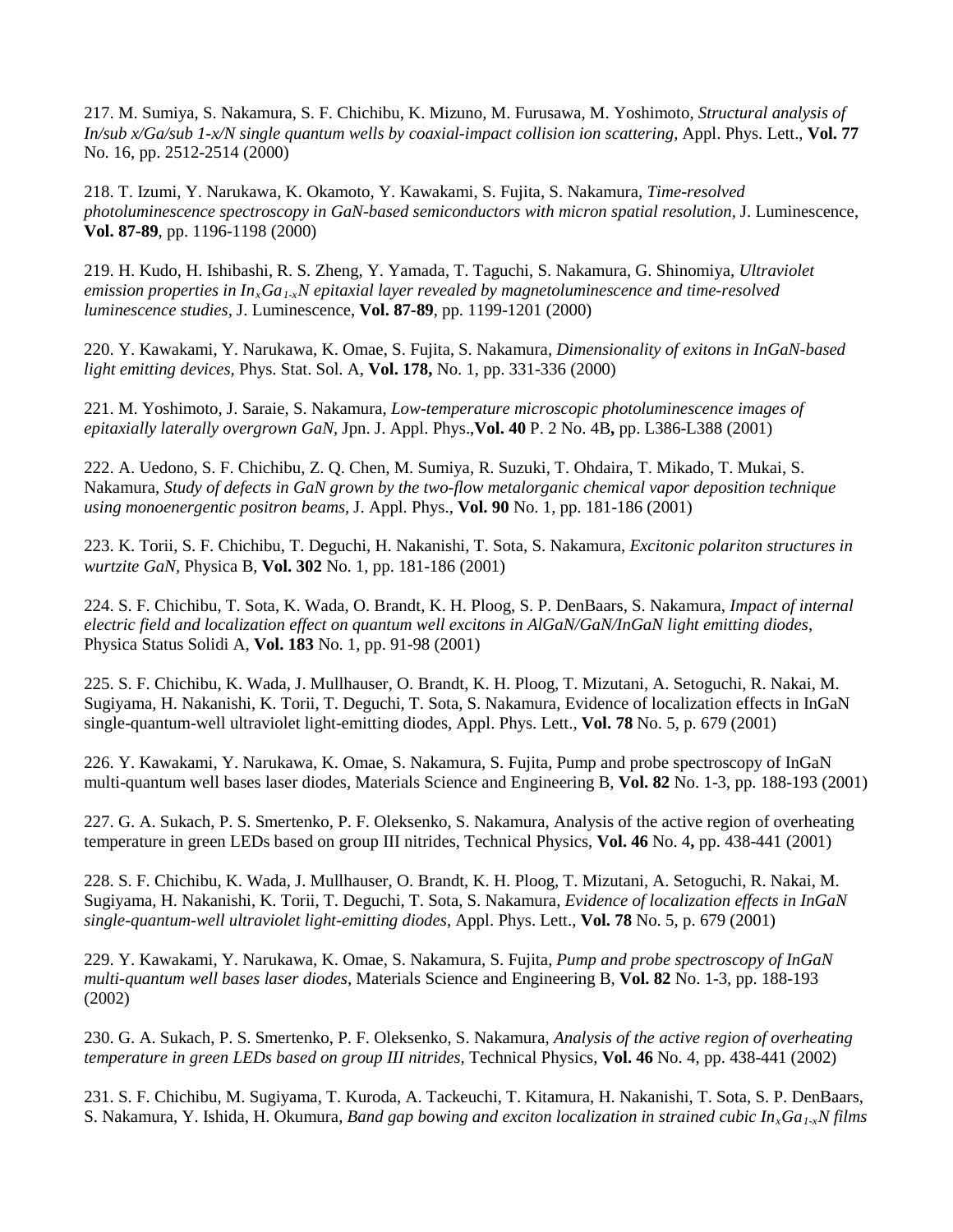*grown on 3C-SiC (001) by rf molecular-beam epitaxy,* Applied Physics Letters, **Vol. 79** No. 22, pp. 3600-3602 (2002)

232. E. R. Glaser, W. E. Carlos, G. C. B. Braga, J. A. Freitas, Jr., W. J. Moore, B. V. Shanabrook, A. E. Wickenden, D. D. Koleske, R. L. Henry, M. W. Bayerl, M. S. Brandt, H. Obloh, P. Kozodoy, S. P. DenBaars, U. K. Mishra, S. Nakamura, E. Haus, J. S. Speck, J. E. Van Nostrand, M. A. Sanchez, E. Calleja, A. J. Ptak, T. H. Meyers, R. J. Molnar, *Characterization of nitrides by electron paramagnetic resonance (EPR) and optically detected magnetic resonance (ODMR),* Mater. Sci. & Tech. B, **93**, 39-48 (2002)

233. S. F. Chichibu, T. Onuma, T. Kitamura, T. Sota, S. P. DenBaars, S. Nakamura, H. Okumura, *Recombination dynamics of localized excitons in cubic phase InxGa1-xN/GaN multiple quantum wells on 3C-SiC/Si (001),* Phys. Stat. Sol. B, **234** (3), 746-749 (2003)

234. M. Hansen, J. Piprek, P. M. Pattison, J. S. Speck, S. Nakamura, S. P. DenBaars, *Higher efficiency InGaN laser diodes with an improved quantum well capping configuration,* Appl. Phys. Lett., **81** (22): 4275-4277 (2003)

235. J. Piprek, S. Nakamura, *Physics of high-power InGaN/GaN lasers,* IEEE Proc.- Optoelec., **149** (4): 145-151 (2003)

236. S. F. Chichibu, T. Onuma, T. Sota, S. P. DenBaars, S. Nakamura, T. Kitamura, Y. Ishida, and H. Okumura, *Influence of InN mole fraction on the recombination processes of localized excitons in strained cubic In<sub>x</sub>Ga<sub>1</sub>. xN/GaN multiple quantum wells,* J. Appl. Physics, **93** (4), 2051-2054 (2003)

237. S. F. Chichibu, T. Onuma, T. Aoyama, K. Nakajima, P. Ahmet, T. Chikyow, T. Sota, S. P. DenBaars, S. Nakamura, T. Kitamura, Y. Ishida, H. Okumura, *Recombination dynamics of localized excitons in cubic InxG1 xN/GaN multiple quantum wells grown by radio frequency molecular beam epitaxy on 3C-SiC substrate,* J. Vac. Sci. & Techno., **21** (4), 1856-1862 (2003)

238. B. A. Haskell, F. Wu, S. Matsuda, M. D. Craven, P. T. Fini, S. P. DenBaars, J. S. Speck, S. Nakamura, *Structural and morphological characteristics of planar (1120) a-plane gallium nitride grown by hydride vapor phase epitaxy,* Appl. Phys. Lett., **83** (8), 1554-1556 (2003)

239. B. A. Haskell, F. Wu, M. D. Craven, S. Matsuda, P. T. Fini, T. Fujii, K. Fujito, S. P. DenBaars, J. S. Speck, S. Nakamura, *Defect reduction in (1120) a-plane gallium nitride via lateral epitaxial overgrowth by hydride vapor-phase epitaxy,* Appl. Phys. Lett., **83** (4), 644-646 (2003)

240. T. Onuma, S. F. Chichibu, A. Uedono, T. Sota, P. Cantu, T. M. Katona, J. F. Kaeding, S. Keller, U. K. Mishra, S. Nakamura, S. P. DenBaars, *Radiative and nonradiative processes in strain free AlxGa1-xN films studied by time-resolved photoluminescence and positron annihilation techniques,* J. Appl. Phys., **95** (5), 2495-2504 (2004)

241. T. Fujii, Y. Gao, R. Sharma, E. L. Hu, S. P. DenBaars, S. Nakamura, *Increase in the extraction efficiency of GaN-based light-emitting diodes via surface roughening,*Appl. Phys. Lett., **84** (6), 855-857 (2004)

242. Y. Wu, A. Hanlon, J.F. Kaeding, R. Sharma, P.T. Fini, S. Nakamura, J.S. Speck, *Effect of nitridation on polarity, microstructure, and morphology of A1N films,* Appl. Phys. Lett., **84** (6), 912-914 (2004)

243. P.R. Tavernier, T. Margalith, J. Williams, D.S. Green, S. Keller, S.P. DenBaars, U.K. Mishra, S. Nakamura, D.R. Clarke, *The growth of N-face GaN by MOCVD: effect of Mg, Si, and In,* J.of Cryst. Growth **264**, 150-158 (2004)

244. T. Fujii, A. David, C. Schwach, P.M. Pattison, R. Sharma, K. Fujito, T. Margalith, S.P. DenBaars, C. Weisbuch, S. Nakamura, *Micro Cavity Effect in GaN-Based Light-Emitting Diodes Formed by Laser Lift-Off and Etch-Back Technique,* Jpn. J. of Appl. Phys., **43**(3B), L411-413 (2004)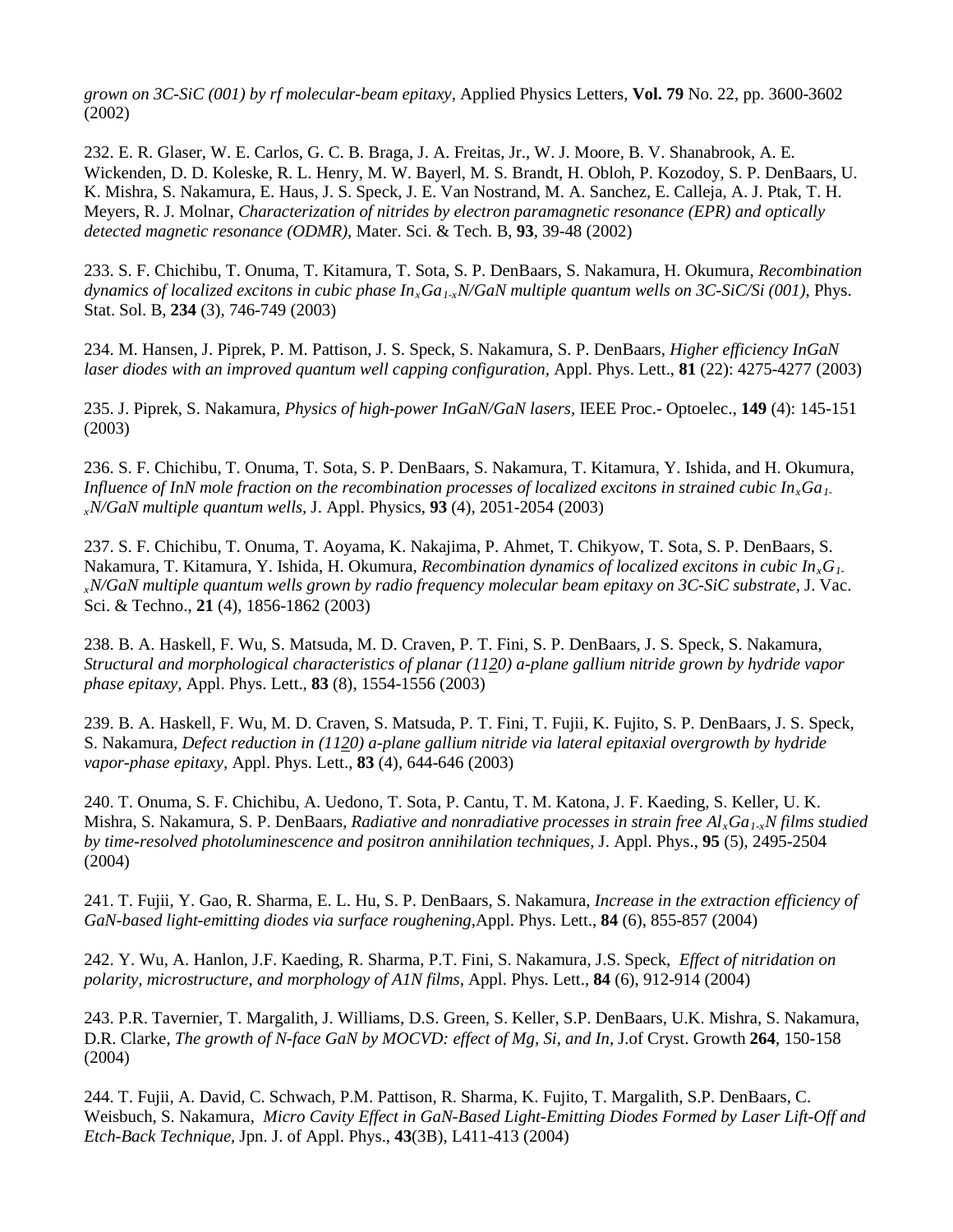245. T. Koida, S.F. Chichibu, T. Sota, M.D. Craven, B.A. Haskell, J.S. Speck, S.P. DenBaars, S. Nakamura, *Improved quantum efficiency in nonpolar (1120) A1GaN/GaN quantum wells grown on GaN prepared by lateral epitaxial overgrowth,* Appl. Phys. Lett, **84** (19), 3768-3770 (2004)

246. Y. Gao, T. Fujii, R. Sharma, K. Fujito, S.P. DenBaars, S. Nakamura, E.L. Hu, *Roughening Hexagonal Surface Morphology on Laser Lift-Off (LLO) N- Face GaN with Simple Photo-Enhanced Chemical Wet Etching,* Jpn. J. of Appl. Phys., **43** (5A), L637-639 (2004)

247. M. McLaurin, B. Haskell, S. Nakamura, J.S. Speck, *Gallium adsorption onto (1120) gallium nitride surfaces,* J. of Appl. Phys., **96** (1), 327-334 (2004)

248. E.D. Haberer, R. Sharma, A.R. Stonas, S. Nakamura, S.P. DenBaars, E.L. Hu, *Removal of thick (>100 nm) InGaN layers for optical devices using band-gap-selective photoelectrochemical etching,* Appl. Phys. Lett., **85** (5), 762-764 (2004)

249. T. Koida, Y. Uchinuma, J. Kikuchi, K.R. Wang, M. Terazaki, T. Onuma, J.F. Kaeding, R. Sharma, S. Nakamura, S.F. Chichibu, *Improved surface morphology in GaN homoepitaxy y NH3-source molecular-beam epitaxy,* J. Vac. Sci. Tech. B, **22** (4), 2158-2164 (2004)

250. J.F. Kaeding, Y. Wu, T. Fujii, R. Sharma, P.T. Fini, J.S. Speck, S. Nakamura. *Growth and laser-assisted liftoff of low dislocation density A1N thin films for deep-UV light- emitting diodes,* J. of Crys. Growth, **272**, 257- 263 (2005)

251. K. Fujito, T. Hashimoto, K. Samonji, J.S. Speck, S. Nakamura, *Growth of A1N by the chemical vapor reaction process and its application to lateral overgrowth on patterned sapphire substrates,* J. of Crystal Growth, **272**, 370-376 (2005)

252. E.D. Haberer, R. Sharma, C. Meier, A.R. Stonas, S. Nakamura, S.P. DenBaars, E.L. Hu, *Free-standing, optically pumped, GaN/InGaN microdisk lasers fabricated by photoelectrochemical etching,* Appl. Phys. Lett., **85** (22), 5179-5181 (2005)

253. A. Chakraborty, B.A. Haskell, S. Keller, J.S. Speck, S.P. DenBaars, S. Nakamura, U.K. Mishra, *Nonpolar InGaN/GaN emitters on reduced-defect lateral epitaxially overgrown a-plane GaN with drive-currentindependent electroluminescence emission peak,* Appl. Phys. Lett, **85** (22), 5143-5145 (2005)

254. A. Chakraborty, S. Keller, C. Meier, B.A. Haskell, S. Keller, P. Waltereit, S.P. DenBaars, S. Nakamura, J.S. Speck, U.K. Mishra, *Properties of nonpolar a-plane InGaN/GaN multiple quantum wells grown on lateral epitaxially overgrown a-plane GaN,* Appl. Phys. Lett., 86, 031901 (2005)

255. B.A. Haskell, T.J. Baker, M.D. McLaurin, F. Wu, P.T. Fini, S.P. DenBaars, J.S. Speck, S. Nakamura, *Defect reduction in (1100) m-plane gallium nitride via lateral epitaxial overgrowth by hydride vapor phase epitaxy,* Appl. Phys. Lett., **86**, 111917 (2005)

256. B.A. Haskell, A. Chakraborty, F. Wu, H. Sasano, P.T. Fini, S.P. DenBaars, J.S. Speck, S. Nakamura, *Microstructure and Enhanced Morphology of Planar Nonpolar m-Plane GaN Grown by Hydride Vapor Phase Epitaxy,* J. of Elec. Mater., **43** (4) 357-360 (2005)

257. G.A. Garrett, H. Shen, M. Wraback, B. Imer, B. Haskell, J.S. Speck, S. Keller, S. Nakamura, S.P. DenBaars, *Intensity dependent time-resolved photoluminescence studies of GaN/A1GaN multiple quantum wells of varying well width on laterally overgrown a-plane and planar c-plane GaN,* Phys. Stat. Sol.A **202** (5), 846-849 (2005)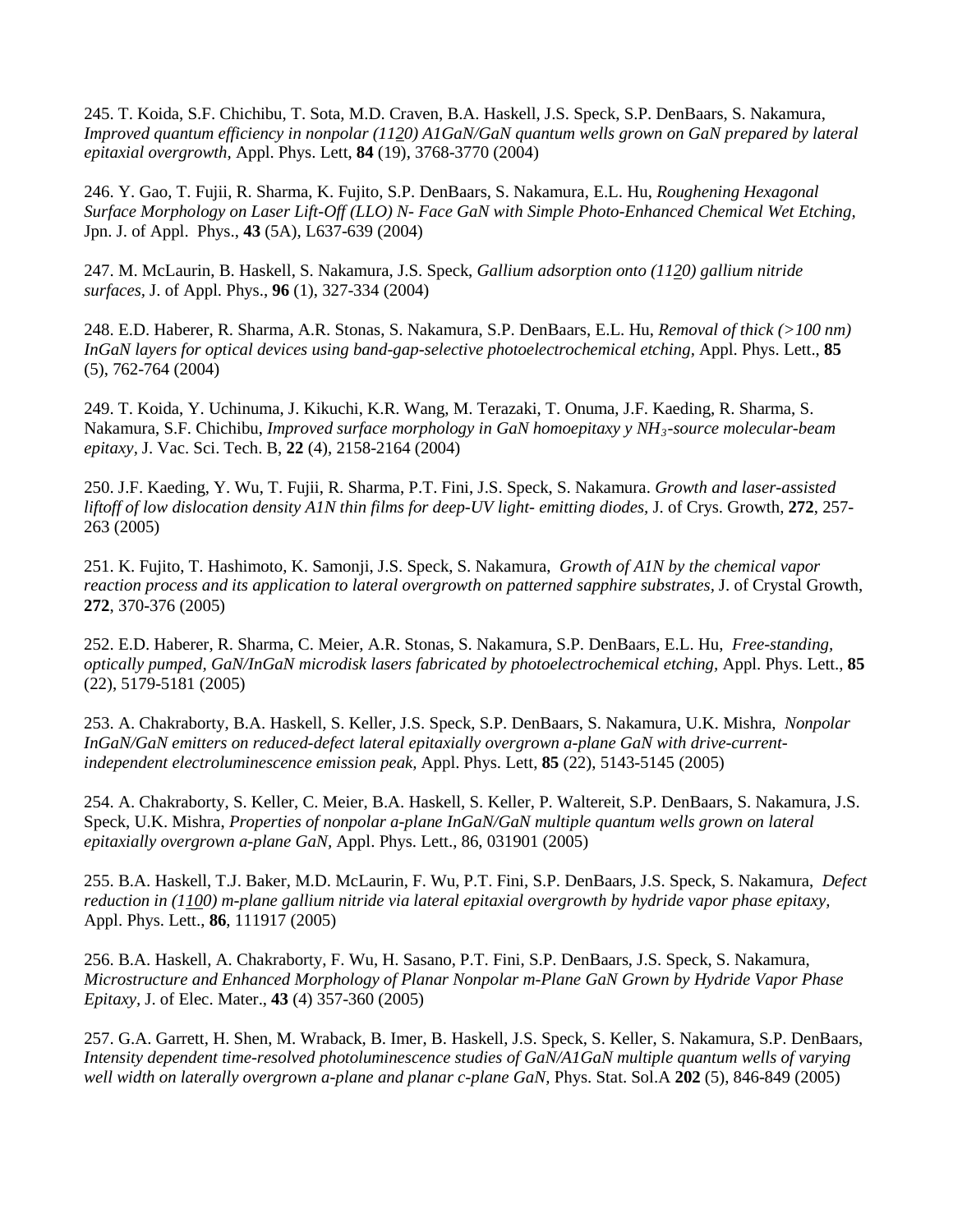258. T. Onuma, A. Chakraborty, B.A. Haskell, S. Keller, S.P. DenBaars, J.S. Speck, S. Nakamura, U.K. Mishra, *Localized exciton dynamics in nonpolar (1120) InxGa1-xN multiple quantum wells grown on GaN templates prepared by lateral epitaxial overgrowth,* Appl. Phys. Lett., **86**, 151918 (2005)

259. T. Hashimoto, K. Fujito, K. Samonji, J.S. Speck, S. Nakamura, *Growth of AlN by the chemical vapor reaction process,* Jpn. J. of Appl. Phys., **44** (2), 869-873 (2005)

260. A. Chakraborty, B.A. Haskell, S. Keller, J.S. Speck, S.P. DenBaars, S. Nakamura, U.K. Mishra, *Demonstration of nonpolar m-plane InGaN/GaN light-emitting diodes on free-standing m-plane GaN substrates,* Jpn. J. of Appl. Phys., **44** (5), L173-L175 (2005)

261. R. Sharma, E.D. Haberer, C. Meier, E.L. Hu, S. Nakamura, *Vertically oriented GaN-based air-gap distributed Bragg reflector structure fabricated using band-gap-selective photoelectrochemical etching,* Appl. Phys. Lett., **87**, 051107 (2005)

262. T. Hashimoto, K. Fujito, F. Wu, B.A. Haskell, P.T. Fini, J.S. Speck, S. Nakamura, *Structural characterization of thick GaN films grown on free-standing GaN seeds by the ammonothermal method using basic ammonia,* Jpn. J. of Appl. Phys., **44** (25), L797-L799 (2005)

263. S. Ghosh, P. Misra, H.T. Grahn, B. Imer, S. Nakamura, S.P. DenBaars, J.S. Speck, *Polarized photoreflectance spectroscopy of strained A-plane GaN films on R-plane sapphire,* J. of Appl. Phys., **98**, 026105 (2005)

264. A. Chakraborty, T.J. Baker, B.A. Haskell, F. Wu, J.S. Speck, S.P. DenBaars, S. Nakamura, U.K. Mishra, *Milliwatt power blue InGaN/GaN light-emitting diodes on semipolar GaN templates,* Jpn. J. of Appl. Phys., **44** (30), L945-L947 (2005)

265. T.J. Baker, B.A. Haskell, F. Wu, P.T. Fini, J.S. Speck, S. Nakamura, *Characterization of planar semipolar gallium nitride films on spinel substrates,* Jpn. J. of Appl. Phys., **44** (29), L920-L922 (2005)

266. A. David, C. Meier, R. Sharma, F.S. Diana, S.P. DenBaars, E. Hu, S. Nakamura, C. Weisbuch, H. Benisty, *Photonic bands in two-dimensionally patterned multimode GaN waveguides for light extraction,* Appl. Phys. Lett., **87**, 101107 (2005)

267. H. Masui, A. Chakraborty, B.A. Haskell, U.K. Mishra, J.S. Speck, S. Nakamura, S.P. DenBaars, *Polarized light emission from nonpolar InGaN light-emitting diodes grown on a bulk m-plane GaN substrate,* Jpn. J. of Appl. Phys., **44** (43), L1329-L1332 (2005)

268. R. Sharma, P.M. Pattison, H. Masui, R.M. Farrell, T.J. Baker, B.A. Haskell, F. Wu, S.P. DenBaars, J.S. Speck, S. Nakamura, *Demonstration of a semipolar (1013) InGaN/GaN green light emitting diode,* Appl. Phys. Lett., **87**, 231110 (2005)

269. Y.S. Choi, K. Hennessy, R. Sharma, E. Haberer, Y. Gao, S.P. DenBaars, S. Nakamura, E.L. Hu, C. Meier. *GaN blue photonic crystal membrane nanocavities,* Appl. Phys. Lett., **87**, 243101 (2005)

270. T. Hashimoto, K. Fujito, M. Saito, J.S. Speck, S. Nakamura, *Ammonothermal growth of GaN on an over-1 inch seed crystal,* Jpn. J. of Appl. Phys. , **44** (52), L1570-L1572 (2005)

271. C. Meier, K. Hennessy, E.D. Haberer, R. Sharma, Y.S. Choi, K. McGroddy, S. Keller, S.P. DenBaars, S. Nakamura, E.L. Hu, *Visible resonant modes in GaN-based photonic crystal membrane cavities,* Appl. Phys. Lett., **88**, 031111 (2006)

272. A. David, T. Fujii, E. Matioli, R. Sharma, S. Nakamura, S.P. DenBaars, C. Weisbuch, H. Benisty, *GaN lightemitting diodes with Archimedean lattice photonic crystals,* Appl. Phys. Lett., **88**, 073510 (2006)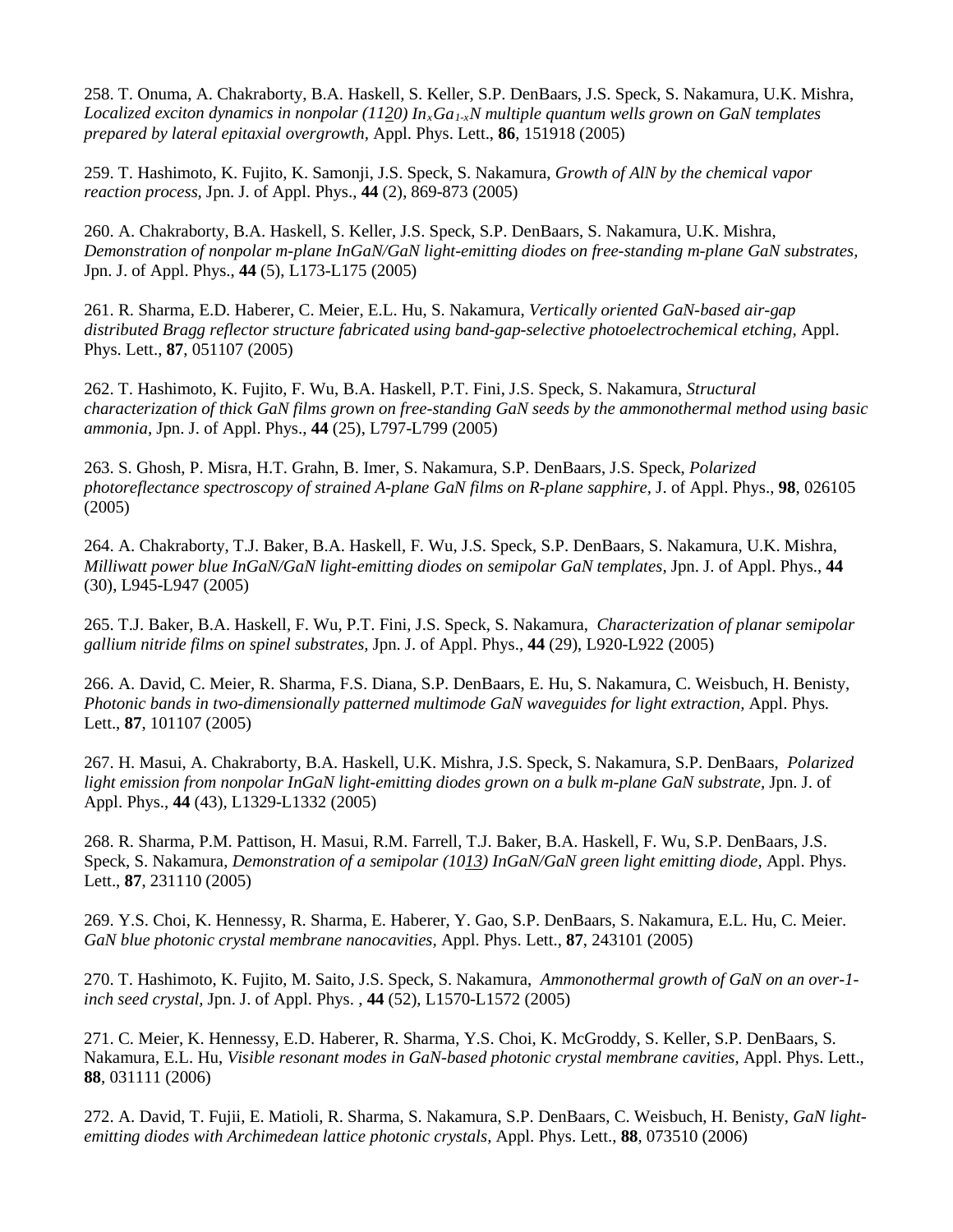273. A. David, T. Fujii, R. Sharma, K. McGroddy, S. Nakamura, S.P. DenBaars, E.L. Hu, C. Weisbuch, H. Benisty, *Photonic-crystal GaN light-emitting diodes with tailored guided modes distribution,* Appl. Phys. Lett., **88**, 061124 (2006)

274. A. Chakraborty, B.A. Haskell, H. Masui, S. Keller, J.S. Speck, S.P. DenBaars, S. Nakamura, U.K. Mishra, *Nonpolar m-plane blue-light-emitting diode lamps with output power of 23.5 mW under pulsed operation,* Jpn. J. of Appl. Phys., **45** (2A), 739-741 (2006)

275. I. Waki, M. Iza, J.S. Speck, S.P. DenBaars, S. Nakamura, *Etching of Ga-face and N-face GaN by inductively coupled plasma,* Jpn. J. of Appl. Phys., **45**(2A), 720-723 (2006)

276. J. Piprek, R. Farrell, S.P. DenBaars, S. Nakamura, *Effects of built-in polarization on InGaN-GaN verticalcavity surface-emitting lasers,* IEEE Photonics Technology Letters, **18** (1), 7-9 (2006)

277. T.J. Baker, B.A. Haskell, F. Wu, J.S. Speck, S. Nakamura, *Characterization of planar semipolar gallium nitride films on sapphire substrates,* Jpn. J. of Appl. Phys., **45** (6), L154-L157 (2006)

278. T. Onuma, S. Keller, S.P. DenBaars, J.S. Speck, S. Nakamura, U.K. Mishra, T. Sota, S.F. Chichibu, *Recombination dynamics of a 268 nm emission peak in*  $Al_{0.53}In_{0.11}Ga_{0.36}N/Al_{0.58}In_{0.02}Ga_{0.40}N$  *multiple quantum wells,* Appl. Phys. Lett., **88**, 111912 (2006)

279. A. David, T. Fujii, B. Moran, S. Nakamura, S.P. DenBaars, C. Weisbuch, H. Benisty, *Photonic crystal laser lift-off GaN light-emitting diodes,* Appl. Phys. Lett., **88**, 133514 (2006)

280. P. Misra, U. Behn, O. Brandt, H.T. Grahn, B. Imer, S. Nakamura, S.P. DenBaars, J.S. Speck, *Polarization anisotropy in GaN films for different nonpolar orientations studied by polarized photoreflectance spectroscopy,* Appl .Phys. Lett., **88**, 161920 (2006)

281. Pattison PM, Sharma R, David A, Waki I, Weisbuch C, Nakamura S., *Gallium nitride based micro-cavity light emitting diodes emitting at 498 nm,* Phys. Stat. Sol. A **203** (7), 1783-1786 (2006)

282. C. Roder, S. Einfeldt, S. Figge, D. Hommel, T. Paskova, B. Monemar, B.A. Haskell, P.T. Fini, J.S. Speck, S. Nakamura, *Strain in a-plane GaN layers grown on r-plane sapphire substrates,* Phys. Stat. Sol. A **203** (7): 1672- 1675 (2006)

283. T. Koyama, M. Sugawara, Y. Uchinuma, J.F. Kaeding, R. Sharma, T. Onuma, S. Nakamura, S.F. Chichibu, *Strain-relaxation in NH3-source molecular beam epitaxy of AlN epilayers on GaN epitaxial templates,* Phys. Stat. Sol. A **203** (7), 1603-1606 (2006)

284. T. Hashimoto, K. Fujito, R. Sharma, E.R. Letts, P.T. Fini, J.S. Speck, S. Nakamura, *Phase selection of microcrystalline GaN synthesized in supercritical ammonia,* J. of Crystal Growth, **291**, 100-106 (2006)

285. F.S. Diana, A. David, I. Meinel, R. Sharma, C. Weisbuch, S. Nakamura, P.M. Petroff, *Photonic crystalassisted light extraction from a colloidal quantum dot/GaN hybrid structure,* Nano Lett. **6** (6), 1116-1120 (2006)

286. Ghosh S, Misra P, Grahn HT, Imer B, Nakamura S, DenBaars SP, Speck JS., *Optical polarization anisotropy in strained A-plane GaN films on R-plane sapphire,* Phys. Stat. Sol. B, **243** (7): 1441-1445 (2006)

287. Kaeding JF, Iza M, Sato H, DenBaars SP, Speck JS, Nakamura S., *Effect of Substrate Miscut on the Direct Growth of Semipolar (1011) GaN on (100) MgAl2O4 by Metalorganic Chemical Vapor Deposition,* Jpn. J. Appl. Phys., **45** (21): L536–L538 (2006)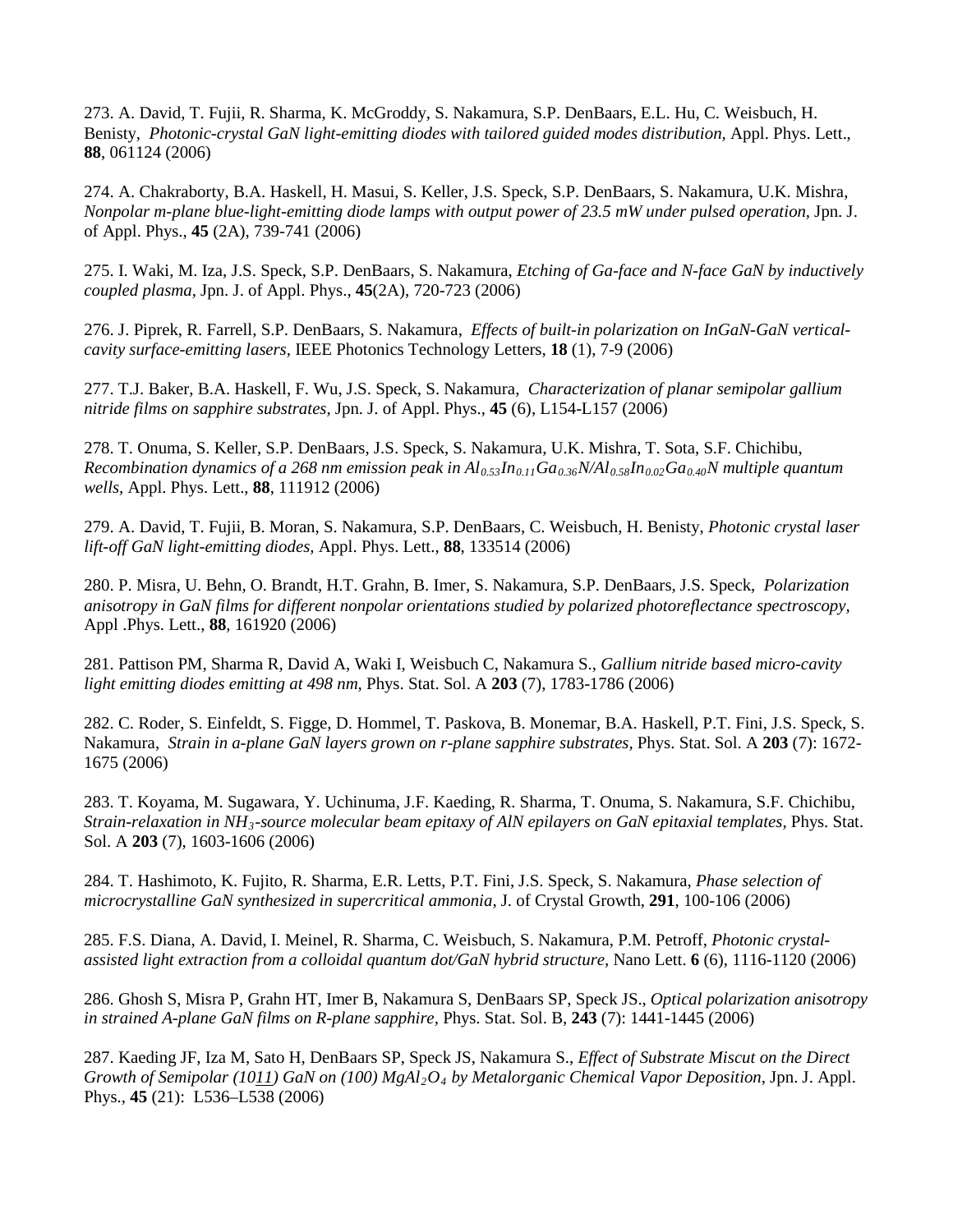288. Onuma T, Chakraborty A, Haskell A, Keller S, Sota T, Mishra UK, DenBaars SP, Speck JS, Nakamura S, Chichibu SF., *Exciton dynamics in nonpolar (1120) InGaN/GaN multiple quantum wells grown on GaN templates prepared by lateral epitaxial overgrowth,* Phys. Stat. Sol. C, **3** (6) 2082–2086 (2006)

289. Paskov PP, Schifano R, Malinauskas T, Paskova T, Bergman JP, Monemar B, Figge S, Hommel D, Haskell BA, Fini PT, Speck JS, Nakamura S, *Photoluminescence of a-plane GaN: comparison between MOCVD and HVPE grown layers,* Phys. Stat. Sol. C, **3** (6) 1499–1502 (2006)

290. A. Romanov, T.Baker, S. Nakamura, J. Speck , *Strain-induced polarization in wurtzite III-nitride semipolar layers,* Journal of Applied Physics **100** 023522 (2006)

291. R. Sharma, P. M. Pattison, T. Baker, B. Haskell, R. Farrell, H. Masui, F. Wu, S. DenBaars, J. Speck, S. Nakamura, *A semipolar (10 3) InGaN/GaN green light emitting diode*, Materials Research Society Symposium Proceedings **Vol 892** 0892-FF0719-02.1-6 (2006)

292. A. Chakraborty, T. Onuma, T. Baker, S. Keller, S. Chichibu, S. DenBaars, S. Nakamura, U. Mishra, *Growth and characterization of semipolar InGaN/GaN multiple quantum wells and light emitting diodes on (10 ) GaN templates*, Materials Research Society Symposium Proceedings **Vol 892** 0892-FF07-09-EE05-09.1-6 (2006)

293. P.P. Paskov, T. Paskova, B. Monemar, S. Figge, D. Hommel, B.A. Haskell, P.T. Fini, J.S. Speck and S. Nakamura, *Optical properties of nonpolar [a-](http://www.sciencedirect.com/science?_ob=MathURL&_method=retrieve&_udi=B6WXB-4KKNJ35-2&_mathId=mml7&_user=112642&_cdi=7154&_pii=S0749603606000620&_rdoc=1&_issn=07496036&_acct=C000059608&_version=1&_userid=112642&md5=d95d3a0cf5c2c9cd5958ec436cc52697)plane GaN layers,* Superlattices and Microstructures **40** 253-261 (2006)

294. [H. Masui,](http://jjap.ipap.jp/cgi-bin/findarticle?journal=JJAP&author=H%2EMasui) [T. Baker,](http://jjap.ipap.jp/cgi-bin/findarticle?journal=JJAP&author=T%2EJ%2EBaker) [R. Sharma,](http://jjap.ipap.jp/cgi-bin/findarticle?journal=JJAP&author=R%2ESharma) [P. Pattison,](http://jjap.ipap.jp/cgi-bin/findarticle?journal=JJAP&author=P%2EM%2EPattison) [M. Iza,](http://jjap.ipap.jp/cgi-bin/findarticle?journal=JJAP&author=M%2EIza) [H. Zhong,](http://jjap.ipap.jp/cgi-bin/findarticle?journal=JJAP&author=H%2EZhong) [S. Nakamura](http://jjap.ipap.jp/cgi-bin/findarticle?journal=JJAP&author=S%2ENakamura) and [S. DenBaars,](http://jjap.ipap.jp/cgi-bin/findarticle?journal=JJAP&author=S%2EP%2EDenBaars) *First-Moment Analysis of Polarized Light Emission from InGaN/GaN Light-Emitting Diodes Prepared on Semipolar Planes,*  Japanese Journal of Applied Physics **Vol 45** No 34 L904-L906 (2006)

295. [H. Masui,](http://jjap.ipap.jp/cgi-bin/findarticle?journal=JJAP&author=H%2EMasui) [S. Nakamura](http://jjap.ipap.jp/cgi-bin/findarticle?journal=JJAP&author=S%2ENakamura) and [S. DenBaars,](http://jjap.ipap.jp/cgi-bin/findarticle?journal=JJAP&author=S%2EP%2EDenBaars) *Effects of Phosphor Application Geometry on White Light-Emitting Diodes,* Japanese Journal of Applied Physics **Vol 45** No 34 L910-L912 (2006)

296. T. Koyama, T. Onuma, H. Masui, A. Chakraborty, B. A. Haskell, S. Keller, U. K. Mishra, J. S. Speck, S. Nakamura, S. P. DenBaars, T. Sota, and S. F. Chichibu, *Prospective emission efficiency and in-plane light polarization of nonpolar m-plane InxGa1−xN/GaN blue light emitting diodes fabricated on freestanding GaN substrates,* Applied Physics Letters **89** 091906 (2006)

297. [A. Murai,](http://jjap.ipap.jp/cgi-bin/findarticle?journal=JJAP&author=A%2EMurai) [D. Thompson,](http://jjap.ipap.jp/cgi-bin/findarticle?journal=JJAP&author=D%2EB%2EThompson) [C.Y. Chen,](http://jjap.ipap.jp/cgi-bin/findarticle?journal=JJAP&author=C%2EY%2EChen) [U. Mishra,](http://jjap.ipap.jp/cgi-bin/findarticle?journal=JJAP&author=U%2EK%2EMishra) [S. Nakamura](http://jjap.ipap.jp/cgi-bin/findarticle?journal=JJAP&author=S%2ENakamura) and [S. DenBaars,](http://jjap.ipap.jp/cgi-bin/findarticle?journal=JJAP&author=S%2EP%2EDenBaars) *Light-Emitting Diode Based on ZnO and GaN Direct Wafer Bonding,* Japanese Journal of Applied Physics **Vol 45** No 39 L1045-L1047 (2006)

298. A. Murai, D. Thompson, H. Masui, N. Fellows, U. Mishra, S. Nakamura, and S. DenBaars, *Hexagonal pyramid shaped light-emitting diodes based on ZnO and GaN direct wafer bonding,* Applied Physics Letters **89**  171116 (2006)

299. [H. Masui,](http://jjap.ipap.jp/cgi-bin/findarticle?journal=JJAP&author=H%2EMasui) [M. Schmidt,](http://jjap.ipap.jp/cgi-bin/findarticle?journal=JJAP&author=M%2EC%2ESchmidt) [A. Chakraborty,](http://jjap.ipap.jp/cgi-bin/findarticle?journal=JJAP&author=A%2EChakraborty) [S. Nakamura](http://jjap.ipap.jp/cgi-bin/findarticle?journal=JJAP&author=S%2ENakamura) and [S. DenBaars,](http://jjap.ipap.jp/cgi-bin/findarticle?journal=JJAP&author=S%2EP%2EDenBaars) *Electroluminescent and Electrical Characteristics of Polar and Nonpolar InGaN/GaN Light-Emitting Diodes at Low Temperature,* Japanese Journal of Applied Physics **Vol 45** No 10A 7661-7666 (2006)

300. S. Chichibu, A. Uedono, T. Onuma, B. Haskell, A. Chakrabort, T. Koyama, P. Fini, S. Keller, S. DenBaars, J. Speck, U. Mishra, S. Nakamura, S. Yamaguchi, S. Kamiyama, H. Amano, I. Akasaki, J. Han and T. Sota, *Origin of defect-insensitive emission probability in In-containing (Al,In,Ga)N alloy semiconductors,* Nature Materials **Vol 5** 810-816 (2006)

301. [A. Chakraborty,](http://jjap.ipap.jp/cgi-bin/findarticle?journal=JJAP&author=A%2EChakraborty) [K. C. Kim,](http://jjap.ipap.jp/cgi-bin/findarticle?journal=JJAP&author=K%2EC%2EKim) [F. Wu,](http://jjap.ipap.jp/cgi-bin/findarticle?journal=JJAP&author=F%2EWu) [B. Haskell,](http://jjap.ipap.jp/cgi-bin/findarticle?journal=JJAP&author=B%2EA%2EHaskell) [S. Keller,](http://jjap.ipap.jp/cgi-bin/findarticle?journal=JJAP&author=S%2EKeller) [J. Speck,](http://jjap.ipap.jp/cgi-bin/findarticle?journal=JJAP&author=J%2ES%2ESpeck) [S. Nakamura,](http://jjap.ipap.jp/cgi-bin/findarticle?journal=JJAP&author=S%2ENakamura) [S. DenBaars](http://jjap.ipap.jp/cgi-bin/findarticle?journal=JJAP&author=S%2EP%2EDenBaars) and [U.](http://jjap.ipap.jp/cgi-bin/findarticle?journal=JJAP&author=U%2EK%2EMishra) Mishra, *Structural and Electroluminescence Characteristics of Nonpolar Light-Emitting Diodes Fabricated on*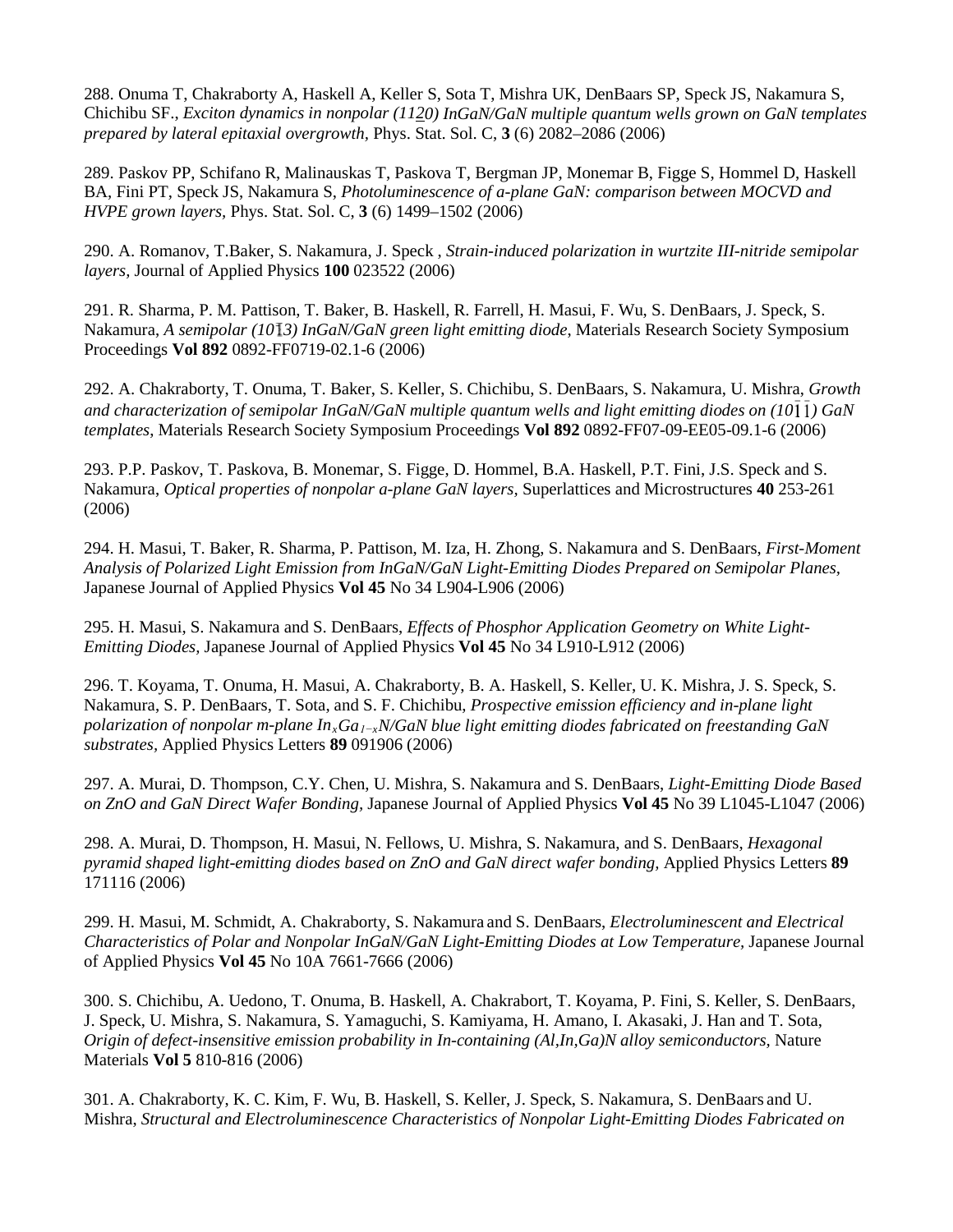*Lateral Epitaxially Overgrown a-Plane GaN,* Japanese Journal of Applied Physics **Vol 45** No 11 8659-8661 (2006)

302. J. F. Kaeding, H. Asamizu, H. Sato, M. Iza, T. E. Mates, S. P. DenBaars, J. S. Speck, and S. Nakamura, *Realization of high hole concentrations in Mg doped semipolar (10 ) GaN,* Applied Physics Letters **89** 020104 (2006)

303. D. Kamber, Y. Wu, B. Haskell, S. Newman, S. DenBaars, J. Speck and S. Nakamura, *Direct heteroepitaxial growth of thick AlN layers on sapphire substrates by hydride vapor phase epitaxy,* Journal of crystal Growth **297**  321-325 (2006)

304. H. Masui, T. Baker, M. Iza, H. Zhong, S. Nakamura, and S. DenBaars, *Light-polarization characteristics of electroluminescence from InGaN/GaN light-emitting diodes prepared on (11 2)-plane GaN,* Journal of Applied Physics **100** 113109 (2006)

305. C. Roder, S. Einfeldt, S. Figge, T. Paskova, D. Hommel, P. Paskov, B. Monemar, U. Behn, B. Haskell, P. Fini, and S. Nakamura, *Stress and wafer bending of* a*-plane GaN layers on* r*-plane sapphire substrates,* Journal of Applied Physics **100** 103511 (2006)

306. Y.S. Choi, C. Meier, R. Sharma, K. Hennessy, E. Haberer, S. Nakamura, and E. Hu, *Optical properties of GaN Photonic Crystal Membrane Nanocavities at Blue Wavelengths,* Materials Research Society Symposium Proceedings **Vol 892** 0892-FF20-06.1 (2007)

307. V. Darakchieva T. Paskova, M. Schubert, P. Paskov, H. Arwin, B. Monemar, D. Hommel, M. Heuken, J. Off, B. Haskell, P.T. Fini, J. Speck and S. Nakamura, *Effect of anisotropic strain on phonons in a-plane and cplane GaN layers,* Journal of Crystal Growth **300** 233-238 (2007)

308. T. Hashimoto, M. Saito, K. Fujito, F. Wu, J. Speck, S. Nakamura, *Seeded Growth of GaN by the Basic Ammonothermal Method,* Journal of Crystal Growth **305** 311-316 (2007)

309. R. Sharma, Y.S. Choi, C.F. Wang, A. David, C. Weisbuch, S. Nakamura, E. Hu, *Gallium-Nitride-Based Microcavity Light-Emitting Diodes with Air-Gap Distributed Bragg Reflectors,* Applied Physics Letters **91** 211108 (2007)

310. S. Chichibu, T. Onuma, T. Hashimoto, K. Fujito, F. Wu, J. Speck, S. Nakamura, *Impacts of Dislocation Bending and Impurity Incorporation on the Local Cathodoluminescence Spectra of GaN Grown by Ammonothermal Method,* Applied Physics Letters **91** 251911 (2007)

311. T. Koyama, M. Sugawara, T. Hoshi, A. Uedono J. Kaeding, R. Sharma, S. Nakamura, S. Chichibu, *Relation between Al vacancies and deep emission bands in AlN epitaxial films grown by NH3-source molecular beam epitaxy,* Applied Physics Letters **90** 241914 (2007)

312. P. Morgan Pattison, A. David, R. Sharma, C. Weisbuch, S. DenBaars, and S. Nakamura, *Gallium nitride based microcavity light emitting diodes with 2λ effective cavity thickness,* Applied Physics Letters **90** 031111 (2007)

313. U. Behn, P. Misra, H. Grahn, B. Imer, S. Nakamura, S. DenBaars, J. Speck, *Polarization anisotropy in nonpolar oriented GaN films studied by polarized photoreflectance spectroscopy,* Phys. Stat. Sol A **204** No 1 299- 303 (2007)

314. [A. Chakraborty,](http://jjap.ipap.jp/cgi-bin/findarticle?journal=JJAP&author=A%2EChakraborty) [B. Haskell,](http://jjap.ipap.jp/cgi-bin/findarticle?journal=JJAP&author=B%2EA%2EHaskell) [F. Wu,](http://jjap.ipap.jp/cgi-bin/findarticle?journal=JJAP&author=F%2EWu) [S. Keller,](http://jjap.ipap.jp/cgi-bin/findarticle?journal=JJAP&author=S%2EKeller) [S. DenBaars,](http://jjap.ipap.jp/cgi-bin/findarticle?journal=JJAP&author=S%2EP%2EDenBaars) [S. Nakamura,](http://jjap.ipap.jp/cgi-bin/findarticle?journal=JJAP&author=S%2ENakamura) [J. Speck,](http://jjap.ipap.jp/cgi-bin/findarticle?journal=JJAP&author=J%2ES%2ESpeck) an[d U. Mishra,](http://jjap.ipap.jp/cgi-bin/findarticle?journal=JJAP&author=U%2EK%2EMishra) *Structural and Optical Properties of Nonpolar InGaN/GaN Multiple Quantum Wells Grown on Planar and Lateral Epitaxially Overgrown m-Plane GaN Films,* Japanese Journal of Applied Physics **Vol 46** No 2 542-546 (2007)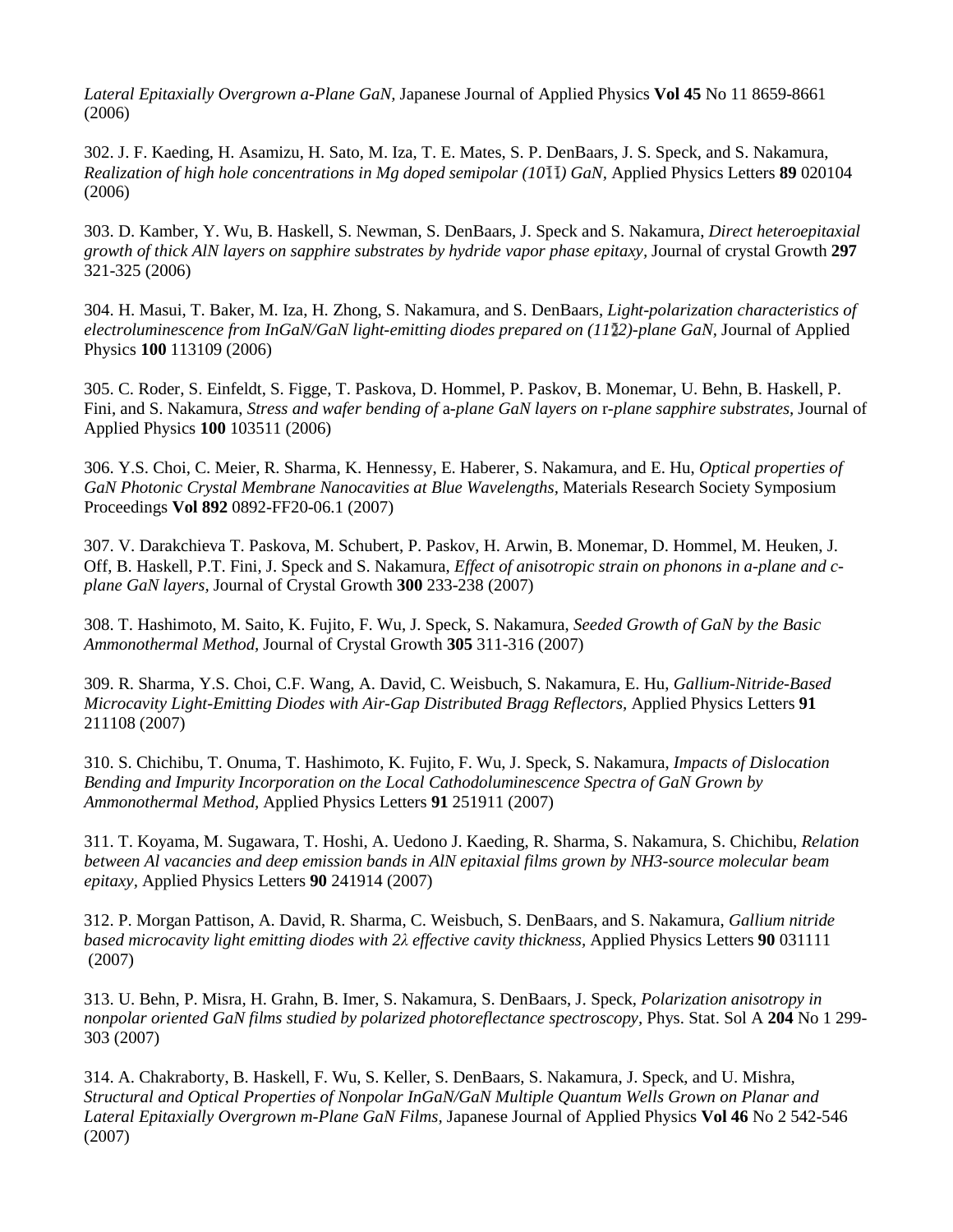315. [A. Tyagi,](http://jjap.ipap.jp/cgi-bin/findarticle?journal=JJAP&author=A%2ETyagi) [H. Zhong,](http://jjap.ipap.jp/cgi-bin/findarticle?journal=JJAP&author=H%2EZhong) [N. Fellows,](http://jjap.ipap.jp/cgi-bin/findarticle?journal=JJAP&author=N%2EN%2EFellows) [M. Iza,](http://jjap.ipap.jp/cgi-bin/findarticle?journal=JJAP&author=M%2EIza) [J. Speck,](http://jjap.ipap.jp/cgi-bin/findarticle?journal=JJAP&author=J%2ES%2ESpeck) [S. DenBaars,](http://jjap.ipap.jp/cgi-bin/findarticle?journal=JJAP&author=S%2EP%2EDenBaars) and [S. Nakamura,](http://jjap.ipap.jp/cgi-bin/findarticle?journal=JJAP&author=S%2ENakamura) *High Brightness Violet InGaN/GaN Light Emitting Diodes on Semipolar (1011) Bulk GaN Substrates,* Japanese Journal of Applied Physics **Vol 46** No 7 L129-L131 (2007)

316. [M. Schmidt,](http://jjap.ipap.jp/cgi-bin/findarticle?journal=JJAP&author=M%2EC%2ESchmidt) [K.C. Kim,](http://jjap.ipap.jp/cgi-bin/findarticle?journal=JJAP&author=K%2EC%2EKim) [H. Sato,](http://jjap.ipap.jp/cgi-bin/findarticle?journal=JJAP&author=H%2ESato) [N. Fellows,](http://jjap.ipap.jp/cgi-bin/findarticle?journal=JJAP&author=N%2EFellows) [H. Masui,](http://jjap.ipap.jp/cgi-bin/findarticle?journal=JJAP&author=H%2EMasui) [S. Nakamura,](http://jjap.ipap.jp/cgi-bin/findarticle?journal=JJAP&author=S%2ENakamura) [S. DenBaars,](http://jjap.ipap.jp/cgi-bin/findarticle?journal=JJAP&author=S%2EP%2EDenBaars) and [J. Speck,](http://jjap.ipap.jp/cgi-bin/findarticle?journal=JJAP&author=J%2ES%2ESpeck) *High Power and High External Efficiency m-Plane InGaN Light Emitting Diodes,* Japanese Journal of Applied Physics **Vol 46** No 7 L126-L128 (2007)

317. A. Tamboli, E. Haberer, R. Sharma, K. Lee, S. Nakamura, E. Hu, *Room Temperature Continuous-Wave Lasing in GaN/InGaN Microdisks,* Nature Photonics **Vol 1** 61-64 (2007)

318. D. Kamber, Y. Wu, E. Letts, S. DenBaars, J. Speck, S. Nakamura, and S. Newman, *Lateral epitaxial overgrowth of aluminum nitride on patterned silicon carbide substrates by hydride vapor phase epitaxy,* Applied Physics Letters **90** 122116 (2007)

319. A. Hirai, B. A. Haskell, M. B. McLaurin, F. Wu, M. C. Schmidt, K. C. Kim, T. J. Baker, S. P. DenBaars, S. Nakamura, and J. S. Speck, *Defect-mediated surface morphology of nonpolar m-plane GaN,* Applied Physics Letters **90** 121119 (2007)

320. [M. Schmidt,](http://jjap.ipap.jp/cgi-bin/findarticle?journal=JJAP&author=M%2EC%2ESchmidt) [K.C. Kim,](http://jjap.ipap.jp/cgi-bin/findarticle?journal=JJAP&author=K%2EC%2EKim) [R. Farrell,](http://jjap.ipap.jp/cgi-bin/findarticle?journal=JJAP&author=R%2EM%2EFarrell) [D. Feezell,](http://jjap.ipap.jp/cgi-bin/findarticle?journal=JJAP&author=D%2EF%2EFeezell) [D. Cohen,](http://jjap.ipap.jp/cgi-bin/findarticle?journal=JJAP&author=D%2EA%2ECohen) [M. Saito,](http://jjap.ipap.jp/cgi-bin/findarticle?journal=JJAP&author=M%2ESaito) [K. Fujito,](http://jjap.ipap.jp/cgi-bin/findarticle?journal=JJAP&author=K%2EFujito) [J. Speck,](http://jjap.ipap.jp/cgi-bin/findarticle?journal=JJAP&author=J%2ES%2ESpeck) [S. DenBaars,](http://jjap.ipap.jp/cgi-bin/findarticle?journal=JJAP&author=S%2EP%2EDenBaars) and [S.](http://jjap.ipap.jp/cgi-bin/findarticle?journal=JJAP&author=S%2ENakamura)  [Nakamura,](http://jjap.ipap.jp/cgi-bin/findarticle?journal=JJAP&author=S%2ENakamura) *Demonstration of Nonpolar m-Plane InGaN/GaN Laser Diodes,* Japanese Journal of Applied Physics **Vol 46** No 9 L190-L191 (2007)

321. [D. Feezell,](http://jjap.ipap.jp/cgi-bin/findarticle?journal=JJAP&author=D%2EF%2EFeezell) [M. Schmidt,](http://jjap.ipap.jp/cgi-bin/findarticle?journal=JJAP&author=M%2EC%2ESchmidt) [R. Farrell,](http://jjap.ipap.jp/cgi-bin/findarticle?journal=JJAP&author=R%2EM%2EFarrell) [K.C. Kim,](http://jjap.ipap.jp/cgi-bin/findarticle?journal=JJAP&author=K%2EC%2EKim) [M. Saito,](http://jjap.ipap.jp/cgi-bin/findarticle?journal=JJAP&author=M%2ESaito) [K. Fujito,](http://jjap.ipap.jp/cgi-bin/findarticle?journal=JJAP&author=K%2EFujito) [D. Cohen,](http://jjap.ipap.jp/cgi-bin/findarticle?journal=JJAP&author=D%2EA%2ECohen) [J. Speck,](http://jjap.ipap.jp/cgi-bin/findarticle?journal=JJAP&author=J%2ES%2ESpeck) [S. DenBaars,](http://jjap.ipap.jp/cgi-bin/findarticle?journal=JJAP&author=S%2EP%2EDenBaars) and [S.](http://jjap.ipap.jp/cgi-bin/findarticle?journal=JJAP&author=S%2ENakamura)  [Nakamura,](http://jjap.ipap.jp/cgi-bin/findarticle?journal=JJAP&author=S%2ENakamura) *AlGaN-Cladding-Free Nonpolar InGaN/GaN Laser Diodes,* Japanese Journal of Applied Physics **Vol 46** No 13 L284-L286 (2007)

322. D. F. Feezell, R. M. Farrell, M. C. Schmidt, H. Yamada, M. Ishida, S. P. DenBaars, D. A. Cohen, and S. Nakamura, *Thin metal intracavity contact and lateral current-distribution scheme for GaN-based vertical-cavity lasers,* Applied Physics Letters **90** 181128 (2007)

323. V. Darakchieva, T. Paskova, M. Schubert, H. Arwin, P. Paskov, B. Monemar, D. Hommel, M. Heuken, J. Off, F. Scholz, B. Haskell, J. Speck, P. Fini, S. Nakamura, *Anisotropic Strain and Phonon deformation Potentials in GaN,* Physical Review B **75** 195217 (2007)

324. K.C. Kim, M. Schmidt, H. Sato, F. Wu, N. Fellows, M. Saito, K. Fujito, J. Speck, S. Nakamura, S. DenBaars, *Improved electroluminescence on nonpolar m -plane InGaN/GaN quantum wells LEDs,* Phys Stat Sol (RRL)**1** No 3 125-127 (2007)

325. A. Tyagi, H. Zhong, R. Chung, D. Feezell, M. Saito, K. Fujito, J. Speck, S. DenBaars, and S. Nakamura, *Semipolar (1011) InGaN/GaN Laser Diodes on Bulk GaN Substrates,* Japanese Journal of Applied Physics **Vol 46**  No 19 L444-L445 (2007)

326. H. Zhong, A. Tyagi, N. Fellows, F. Wu, R. Chung, M. Saito, K. Fujito, J. Speck, S. DenBaars, S. Nakamura, *High power and high efficiency blue light emitting diode on freestanding semipolar (10 ) bulk GaN substrate,* Applied Physics Letters **90** 233504 (2007)

327. T. Hashimoto, F. Wu, J. Speck, and S. Nakamura, *Growth of Bulk GaN with Low Dislocation Density by the Ammonothermal Method Using Polycrystalline GaN Nutrient,* Japanese Journal of Applied Physics **Vol 46** No 22 L525-L527 (2007)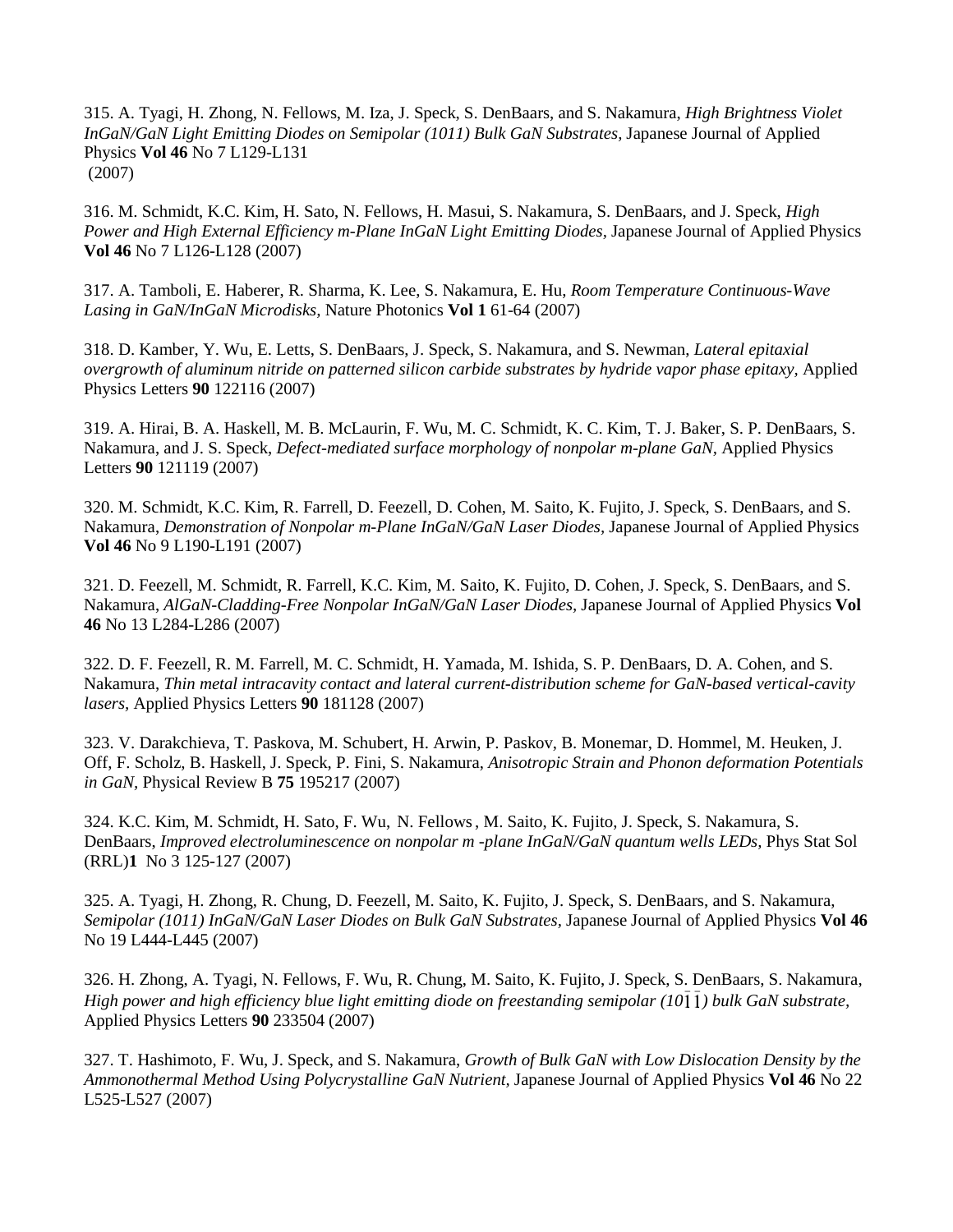328. H. Zhong, A. Tyagi, N. Fellows, R. Chung, M. Saito, K. Fujito, J. Speck, S. DenBaars, S. Nakamura, *Demonstration of high power blue-green light emitting diode on semipolar (1122) bulk GaN substrate,* IEEE Electronics Letters **Vol 43** No 15 825-826 (2007)

329. H. Sato, A. Tyagi, H. Zhong, N. Fellows, R. Chung, M. Saito, K. Fujito, S. DenBaars, S. Nakamura, *High power and high efficiency green light emitting diode on free-standing semipolar (11 2) bulk GaN substrate,* Phys Stat Sol (RRL) **1** No 4 162-164 (2007)

330. T. Onuma, T. Koyama, A. Chakraborty, M. McLaurin, B. Haskell, P. Fini, S. Keller, S. DenBaars, J. Speck, U. Mishra, S. Nakamura, T. Sota, S. Chichibu, *Radiative and nonradiative lifetimes in nonpolar m-plane InxGa1−xN/GaN multiple quantum wells grown on GaN templates prepared by lateral epitaxial overgrowth,* Journal of Vacuum Science and Technology B **Vol 25** No 4 1524-1528 (2007)

331. [H. Masui,](http://jjap.ipap.jp/cgi-bin/findarticle?journal=JJAP&author=H%2EMasui) [H. Sato,](http://jjap.ipap.jp/cgi-bin/findarticle?journal=JJAP&author=H%2ESato) [H. Asamizu,](http://jjap.ipap.jp/cgi-bin/findarticle?journal=JJAP&author=H%2EAsamizu) [M. Schmidt,](http://jjap.ipap.jp/cgi-bin/findarticle?journal=JJAP&author=M%2EC%2ESchmidt) [N. Fellows,](http://jjap.ipap.jp/cgi-bin/findarticle?journal=JJAP&author=N%2EN%2EFellows) [S. Nakamura,](http://jjap.ipap.jp/cgi-bin/findarticle?journal=JJAP&author=S%2ENakamura) and [S. DenBaars,](http://jjap.ipap.jp/cgi-bin/findarticle?journal=JJAP&author=S%2EP%2EDenBaars) *R adiative Recombination Efficiency of InGaN-Based Light-Emitting Diodes Evaluated at Various Temperatures and Injection Currents,* Japanese Journal of Applied Physics **Vol 46** No 25 L627-L629. (2007)

332. H. Masui, N. Fellows, H. Sato, S. Nakamura, S. DenBaars, *Direct Evaluation of reflector effects on radiant flux from InGaN-based light-emitting diodes,* Applied Optics **Vol 46** No 23 5974-5978 (2007)

333. B.A. Haskell, S. Nakamura , S. P. DenBaars, J. S. Speck, *Progress in the growth of nonpolar gallium nitride,*  Phys Stat Sol B **244** No 8 2847-2858 (2007)

334. T. Hashimoto, F. Wu, J. Speck, S, Nakamura, *A GaN bulk crystal with improved structural quality grown by the ammonothermal method,* Nature Materials **Vol 6** 568-571 (2007)

335. R. Farrell, D. Feezell, M. Schmidt, D. Haeger, K. Kelchner, K. Iso, H. Yamada, M. Saito, K. Fujito, D. Cohen, J. Speck, S. DenBaars, and S. Nakamura, *Continuous-wave Operation of AlGaN-cladding-free Nonpolar m-Plane InGaN/GaN Laser Diodes,* Japanese Journal of Applied Physics **Vol 46** No 32 L761-L763 (2007)

336. S. F. Chichibu, A. Uedono, T. Onuma, B. A. Haskell, A. Chakraborty, T. Koyama, P. T. Fini, S. Keller, S. P. Denbaars, J. S. Speck, U. K. Mishra, S. Nakamura, S. Yamaguchi, S. Kamiyama, H. Amano, I. Akasaki, J. Han, T. Sota, *Origin of localized excitons in In-containing three-dimensional bulk (Al,In,Ga)N alloy films probed by time-resolved photoluminescence and monoenergetic positron annihilation techniques,* Philosophical Magazine **Vol 87**, No 13 2019-2039 (2007)

337. A. Murai, D. Thompson, H. Masui, N. Fellows, U. Mishra, S. Nakamura, S. DenBaars, *Mega-Cone Blue LEDs Based on ZnO/GaN Direct Wafer Bonding,* Phys Stat Sol C **4** No 7 2756-2759 (2007)

338. I. Waki, D. Cohen, R. Lal, U. Mishra, S. DenBaars, S. Nakamura, *Direct Water Photoelectrolysis with Patterned n-GaN,* Applied Physics Letters **91** 093519 (2007)

339. K. Fujii, Y. Iwaki, H. Masui, T. Baker, M. Iza, H. Sato, J. Kaeding, T. Yao, J. Speck, S. DenBaars, S. Nakamura, and K. Ohkawa, *Photoelectrochemical Properties of Nonpolar and Semipolar GaN,* Japanese Journal of Applied Physics **Vol 46** No 10 A 6573-6578 (2007)

340. D. Feezell, S. Nakamura, S. DenBaars, J. Speck, *Nonpolar gallium nitride laser diodes are the next new blue,* Laser Focus World October Issue 79-83 (2007)

.

341. K. Iso, H. Yamada, H. Hirasawa, N. Fellows, M. Saito, K. Fujito, S. DenBaars, J. Speck, and S. Nakamura, High Brightness Blue InGaN/GaN Light Emitting Diode on Nonpolar m-plane Bulk GaN Substrate, Japanese Journal of Applied Physics **Vol 46** No 40 L960-L962 (2007)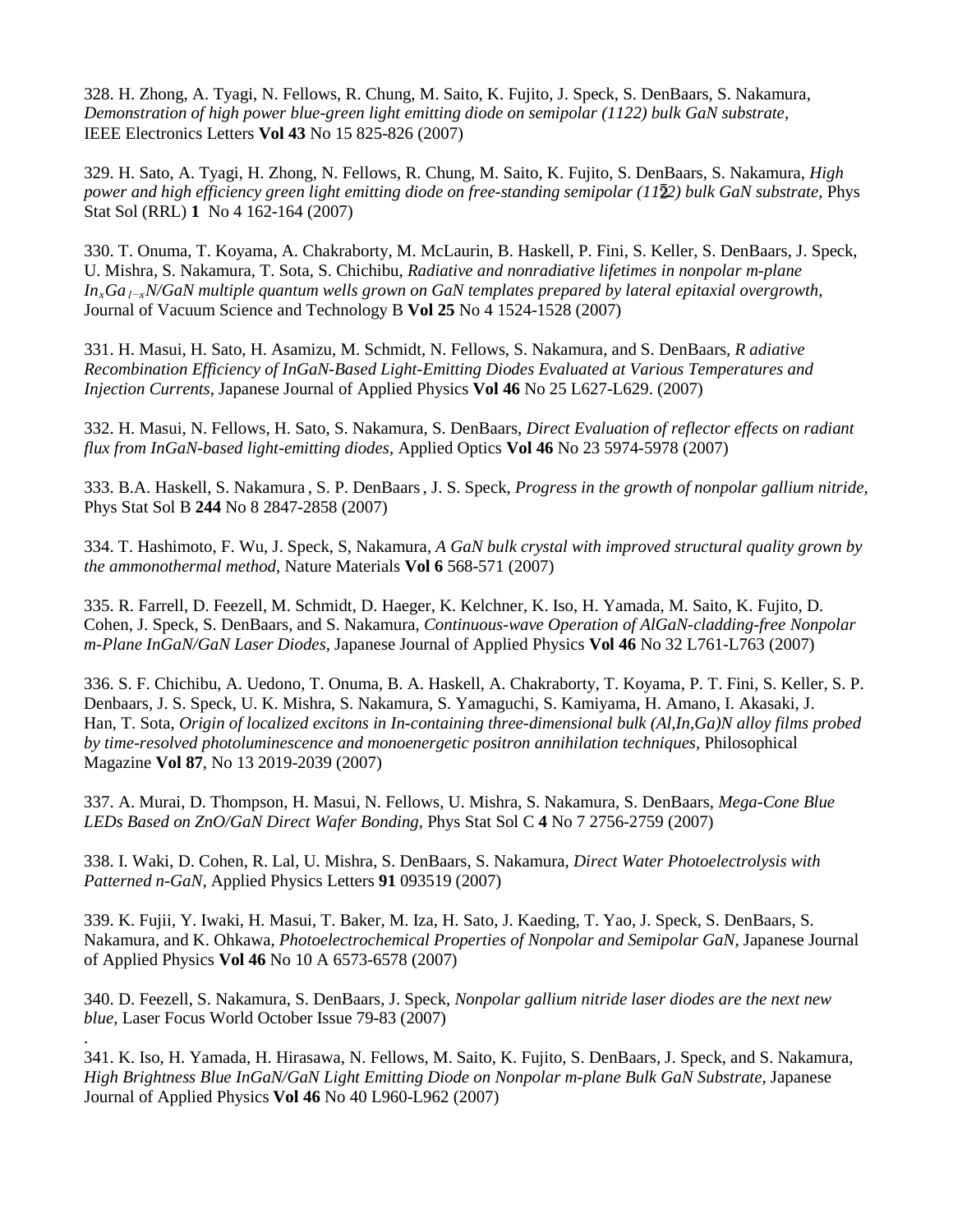342. [T. Hashimoto,](http://jjap.ipap.jp/cgi-bin/findarticle?journal=JJAP&author=T%2EHashimoto) [F.Wu,](http://jjap.ipap.jp/cgi-bin/findarticle?journal=JJAP&author=F%2EWu) [J. Speck,](http://jjap.ipap.jp/cgi-bin/findarticle?journal=JJAP&author=J%2ES%2ESpeck) and [S. Nakamura,](http://jjap.ipap.jp/cgi-bin/findarticle?journal=JJAP&author=S%2ENakamura) *Growth of Bulk GaN Crystals by the Basic Ammonothermal Method,* Japanese Journal of Applied Physics **Vol 46** No 37 L889-L891 (2007)

343. K.C. Kim, M. Schmidt, H. Sato, F. Wu, N. Fellows, Z. Jia, M. Saito, S. Nakamura, S. DenBaars, J. Speck and K. Fujito, *Study of nonpolar m-plane InGaN/GaN multiquantum well light emitting diodes grown by homoepitaxial metal-organic chemical vapor deposition,* Applied Physics Letters **91** 181120 (2007)

344. A. Hirai, Z. Jia, M. C. Schmidt, R. M. Farrell, S. P. DenBaars, S. Nakamura, J. S. Speck, and K. Fujito, *Formation and reduction of pyramidal hillocks on m-plane {1100} GaN,* Applied Physics Letters **91** 191906 (2007)

345. [H. Masui,](http://jjap.ipap.jp/cgi-bin/findarticle?journal=JJAP&author=H%2EMasui) [M. Schmidt,](http://jjap.ipap.jp/cgi-bin/findarticle?journal=JJAP&author=M%2EC%2ESchmidt) [K. C. Kim,](http://jjap.ipap.jp/cgi-bin/findarticle?journal=JJAP&author=K%2EC%2EKim) [A. Chakraborty,](http://jjap.ipap.jp/cgi-bin/findarticle?journal=JJAP&author=A%2EChakraborty) [S. Nakamura,](http://jjap.ipap.jp/cgi-bin/findarticle?journal=JJAP&author=S%2ENakamura) an[d S. DenBaars,](http://jjap.ipap.jp/cgi-bin/findarticle?journal=JJAP&author=S%2EP%2EDenBaars) *Electrical Characteristics of Nonpolar InGaN-Based Light-Emitting Diodes Evaluated at Low Temperature,* Japanese Journal of Applied Physics **Vol 46** No 11 7309-7310 (2007)

346. [H. Yamada,](http://jjap.ipap.jp/cgi-bin/findarticle?journal=JJAP&author=H%2EYamada) [K. Iso,](http://jjap.ipap.jp/cgi-bin/findarticle?journal=JJAP&author=K%2EIso) [M. Saito,](http://jjap.ipap.jp/cgi-bin/findarticle?journal=JJAP&author=M%2ESaito) [K. Fujito,](http://jjap.ipap.jp/cgi-bin/findarticle?journal=JJAP&author=K%2EFujito) [S. DenBaars,](http://jjap.ipap.jp/cgi-bin/findarticle?journal=JJAP&author=S%2EP%2EDenBaars) [J. Speck,](http://jjap.ipap.jp/cgi-bin/findarticle?journal=JJAP&author=J%2ES%2ESpeck) and [S. Nakamura,](http://jjap.ipap.jp/cgi-bin/findarticle?journal=JJAP&author=S%2ENakamura) *Impact of Substrate Miscut on the Characteristic of m-plane InGaN/GaN Light Emitting Diodes,* Japanese Journal of Applied Physics **Vol 46** No 46 L 1117-L1119 (2007)

347. H. Ikeda, T. Okamura, K. Matsukawa, T. Sota, M. Sugawara, T. Hoshi, P. Cantu, R. Sharma, J. Kaeding, S. Keller, U. Mishra, K. Kosaka, K. Asai, S. Sumiya, T. Shibata, M. Tanaka, J. Speck, S. DenBaars, S. Nakamura, T. Koyama, T. Onuma, and S. Chichibu, *Impact of strain on free-exciton resonance energies in wurtzite AlN,* Journal Of Applied Physics **102** 123707 (2007)

348. H. Masui, S. Nakamura, S. DenBaars, *Analytical light-ray tracing in two-dimensional objects for lightextraction problems in light-emitting diodes,* Applied Optics **Vol 47** No 1 88-92 (2007)

349. D. Feezell, S. DenBaars, J. Speck, S. Nakamura, *Recent [Performance](http://ieeexplore.ieee.org/search/srchabstract.jsp?tp=&arnumber=4384427&queryText%3Drecent+performance+of+nonpolar+and+semipolar+gan-based+light+emitting+diodes+and+laser+diodes%26openedRefinements%3D*%26searchField%3DSearch+All) of Nonpolar and Semipolar GaN-Based Light Emitting Diodes and [Laser Diodes,](http://ieeexplore.ieee.org/search/srchabstract.jsp?tp=&arnumber=4384427&queryText%3Drecent+performance+of+nonpolar+and+semipolar+gan-based+light+emitting+diodes+and+laser+diodes%26openedRefinements%3D*%26searchField%3DSearch+All)* Compound Semiconductor Integrated Circuit Symposium IEEE 1-4 (2007)

350. B.Imer, B. Haskell, S. Rajan, S. Keller, U. Mishra, S. Nakamura, J. Speck, S. DenBaars, Electrical characterization of low defect density nonpolar  $(1120)$  a-plane GaN grown with sidewall lateral epitaxial overgrowth (SLEO), Journal of Materials Research **Vol 23** No 2 551-555 (2007)

351. T. Hashimoto, F. Wu, M. Saito, K. Fujito, J.Speck, S. Nakamura, *Status and Perspectives of the Ammonothermal Growth of GaN Substrates,* Journal of Crystal Growth **310** 876-880 (2007)

352. Z. Chen, N. Fichtenbaum, D. Brown, S. Keller, U.K. Mishra, S.P. Denbaars, and S. Nakamura, *Influence of Mg Doping on the Morphological, Optical, and Structural Properties of InGaN/GaN Multiple Quantum Wells,* Journal of Electronic Materials **Vol 37** No 5 546-549 (2007)

353. S. Nakamura, J. S. Speck, and S. P. DenBaars et. al, *Characterization of nanoscale electronic structure in nonpolar GaN using scanning capacitance microscopy,* Journal of Applied Physics **103** 014305 (2008)

354. A. David, B. Moran, K. McGroddy, E. Matioli, E. Hu, S DenBaars, S. Nakamura, and C. Weisbuch, *GaN/InGaN light emitting diodes with embedded photonic crystal obtained by lateral epitaxial overgrowth,* Applied Physics Letters **92** 113514 (2008)

355. K. Fujito, J. Speck, S. DenBaars, S. Nakamura, et. al, *Comparison of InGaN/GaN light emitting diodes grown on m -plane and a -plane bulk GaN substrates,* Phys Stat Sol RRL **2** No 2 89-91 (2008)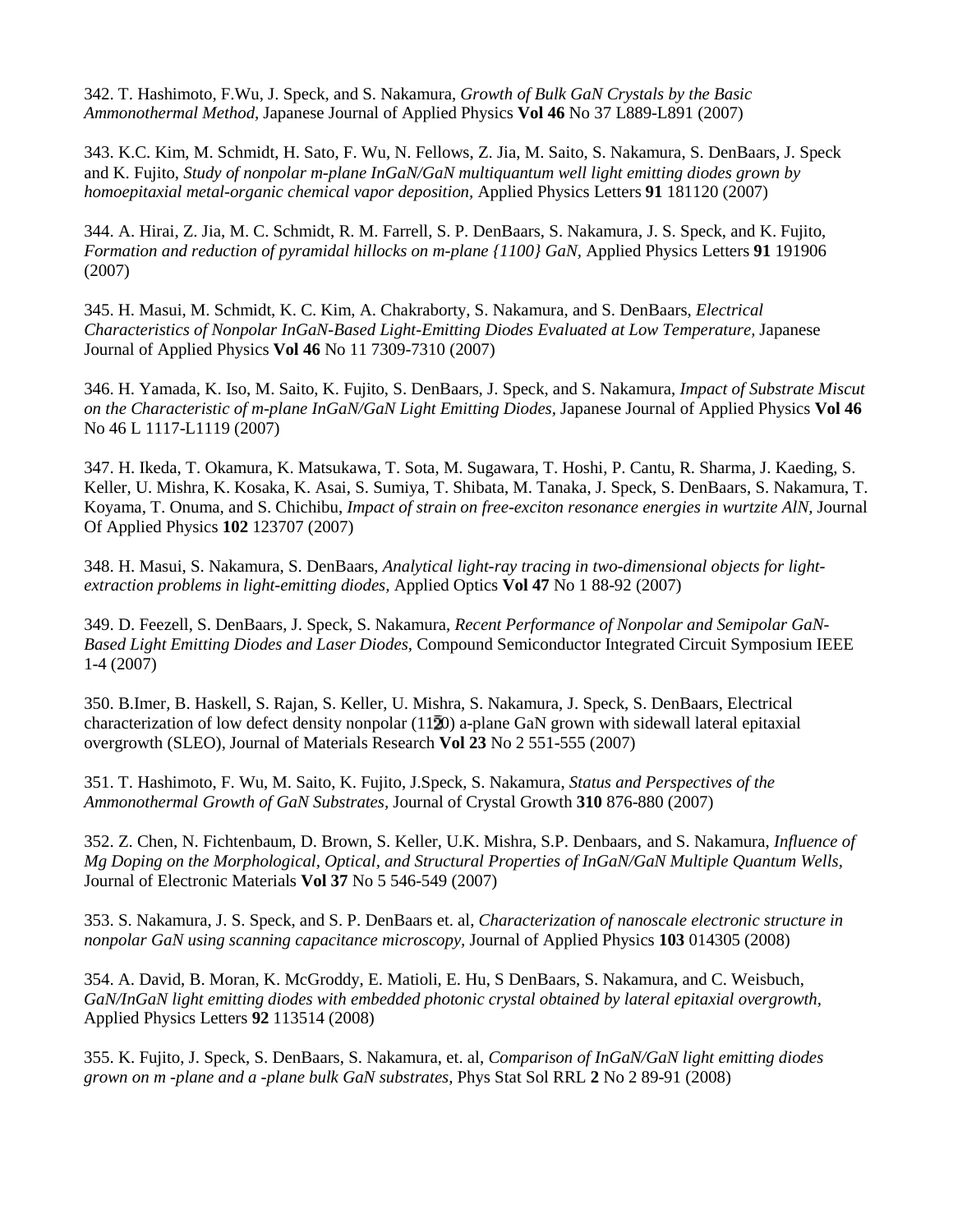356. [H. Yamada,](http://apex.ipap.jp/cgi-bin/findarticle?journal=APEX&author=H%2EYamada) [K. Iso,](http://apex.ipap.jp/cgi-bin/findarticle?journal=APEX&author=K%2EIso) [M. Saito,](http://apex.ipap.jp/cgi-bin/findarticle?journal=APEX&author=M%2ESaito) [H. Masui,](http://apex.ipap.jp/cgi-bin/findarticle?journal=APEX&author=H%2EMasui) [K. Fujito,](http://apex.ipap.jp/cgi-bin/findarticle?journal=APEX&author=K%2EFujito) [S. DenBaars,](http://apex.ipap.jp/cgi-bin/findarticle?journal=APEX&author=S%2EP%2EDenBaars) and [S. Nakamura,](http://apex.ipap.jp/cgi-bin/findarticle?journal=APEX&author=S%2ENakamura) *Compositional Dependence of Nonpolar m-Plane InxGa1-xN/GaN Light Emitting Diodes,* Applied Physics Express **1** 041101 (2008)

357. H. Masui, H. Yamada, K. Iso, S. Nakamura, and S. DenBaars, *Optical polarization characteristics of InGaN/GaN light-emitting diodes fabricated on GaN substrates oriented between (1010) and (1011) planes,* Applied Physics Letters **92** 091105 (2008)

358. H. Sato, H. Hirasawa, H. Asamaizu, N. Fellows, A. Tyagi, M. Saito, K. Fujito, J. Speck, S. DenBaars, S. Nakamura, *High Power and High Efficiency Semipolar InGaN light Emitting Diodes,* Journal of Light and Vis. Env. **Vol 32** No 2 107-110 (2008)

359. [A. Murai,](http://spiedl.aip.org/vsearch/servlet/VerityServlet?KEY=SPIEDL&possible1=Murai%2C+A.&possible1zone=author&maxdisp=25&smode=strresults&aqs=true) [D. Thompson,](http://spiedl.aip.org/vsearch/servlet/VerityServlet?KEY=SPIEDL&possible1=Thompson%2C+D.+B.&possible1zone=author&maxdisp=25&smode=strresults&aqs=true) [U. Mishra,](http://spiedl.aip.org/vsearch/servlet/VerityServlet?KEY=SPIEDL&possible1=Mishra%2C+U.+K.&possible1zone=author&maxdisp=25&smode=strresults&aqs=true) [S. Nakamura,](http://spiedl.aip.org/vsearch/servlet/VerityServlet?KEY=SPIEDL&possible1=Nakamura%2C+S.&possible1zone=author&maxdisp=25&smode=strresults&aqs=true) and [S. DenBaars,](http://spiedl.aip.org/vsearch/servlet/VerityServlet?KEY=SPIEDL&possible1=DenBaars%2C+S.+P.&possible1zone=author&maxdisp=25&smode=strresults&aqs=true) *ZnO cone-shaped blue light emitting diodes,* Proceedings of SPIE Conferences and Symposiums **Vol 6895** 68950N-1-68950N-9 (2008)

360. H. Masui, H. Kroemer, M. Schmidt, K.C. Kim, N. Fellows, S. Nakamura and S. DenBaars, *Electroluminescence efficiency of (1010)-oriented InGaN-based light-emitting diodes at low temperature,* Journal of Physics D: Applied Physics **41** 082001 (2008)

361. A. Tyagi , H. Zhong , R. Chung , D. Feezell, M. Saito, K. Fujito, J. Speck , S. DenBaars, S. Nakamura, *InGaN/GaN laser diodes on semipolar (10 ) bulk GaN substrates,* Phys Stat Sol C **5** No 6 2108-2110 (2008)

362. [H. Masui,](http://jjap.ipap.jp/cgi-bin/findarticle?journal=JJAP&author=H%2EMasui) [T. Ive,](http://jjap.ipap.jp/cgi-bin/findarticle?journal=JJAP&author=T%2EIve) [M. Schmidt,](http://jjap.ipap.jp/cgi-bin/findarticle?journal=JJAP&author=M%2EC%2ESchmidt) [N. Fellows,](http://jjap.ipap.jp/cgi-bin/findarticle?journal=JJAP&author=N%2EN%2EFellows) [H. Sato,](http://jjap.ipap.jp/cgi-bin/findarticle?journal=JJAP&author=H%2ESato) [H. Asamizu,](http://jjap.ipap.jp/cgi-bin/findarticle?journal=JJAP&author=H%2EAsamizu) [S. Nakamura,](http://jjap.ipap.jp/cgi-bin/findarticle?journal=JJAP&author=S%2ENakamura) and [S. DenBaars,](http://jjap.ipap.jp/cgi-bin/findarticle?journal=JJAP&author=S%2EP%2EDenBaars) *Equivalent-Circuit Analysis for the Electroluminescence-Efficiency Problem of InGaN/GaN Light-Emitting Diodes,* Japanese Journal of Applied Physics **Vol 47** No 4 2112-2118 (2008)

363. N. Fellows, H. Masui, H. Sato, H. Asamizu, M. Iza, H. Zhong, S. Nakamura, S. DenBaars, *Enhancement of external quantum efficiency in GaN-based light emitting diodes using a suspended geometry* Phys Stat Sol C **5** No 6 2216-2218 (2008)

364. [D. Thompson,](http://jjap.ipap.jp/cgi-bin/findarticle?journal=JJAP&author=D%2EB%2EThompson) [A. Murai,](http://jjap.ipap.jp/cgi-bin/findarticle?journal=JJAP&author=A%2EMurai) [M. Iza,](http://jjap.ipap.jp/cgi-bin/findarticle?journal=JJAP&author=M%2EIza) [S. Brinkley,](http://jjap.ipap.jp/cgi-bin/findarticle?journal=JJAP&author=S%2EBrinkley) [S. DenBaars,](http://jjap.ipap.jp/cgi-bin/findarticle?journal=JJAP&author=S%2EP%2EDenBaars) [U. Mishra,](http://jjap.ipap.jp/cgi-bin/findarticle?journal=JJAP&author=U%2EK%2EMishra) and [S. Nakamura,](http://jjap.ipap.jp/cgi-bin/findarticle?journal=JJAP&author=S%2ENakamura) *Hexagonal Truncated Pyramidal Light Emitting Diodes through Wafer Bonding of ZnO to GaN, Laser Lift-off, and Photo Chemical Etching,* Japanese Journal of Applied Physics **Vol 47** No 5 3447-3449 (2008)

365. R. Barabash, G. Ice, B. Haskell, S. Nakamura , J. Speck , W. Liu, *White X-ray microdiffraction analysis of defects, strain and tilts in a free standing GaN film,* Phys Stat Sol B **245** No 5 899-902 (2008)

366. H. Ikeda, T. Okamura, K. Matsukawa, T. Sota, M. Sugawara, et al., *Erratum: "Impact of strain on freeexciton resonance energies in wurtzite AlN" [J. Appl. Phys. 102, 123707 (2007)],* Journal of Applied Physics **103** 089901 (2008)

367. H. Masui , H. Yamada, K. Iso, H. Hirasawa, N. Fellows, J. Speck, S. Nakamura, S. DenBaars, *Optical polarization of m -plane In-GaN/GaN light-emitting diodes characterized via confocal microscope,* Phys Stat Sol A **205** No 5 1203-1206 (2008)

368. H.Masui, H. Yamada, K. Iso, J. Speck, S. Nakmura, S. DenBaars, *Non-polar-oriented InGaN light-emitting diodes for liquid-crystal-display backlighting,* Journal of the Society for Information Display **Vol 16**, Issue 4, pp. 571-578 (2008)

369. H. Masui, N. Fellows, S. Nakamura and S. DenBaars, *Optical polarization characteristics of light emission from sidewalls of primary-color light-emitting diodes,* Semiconductor Science and Technology **23** 072001 1-4 (2008)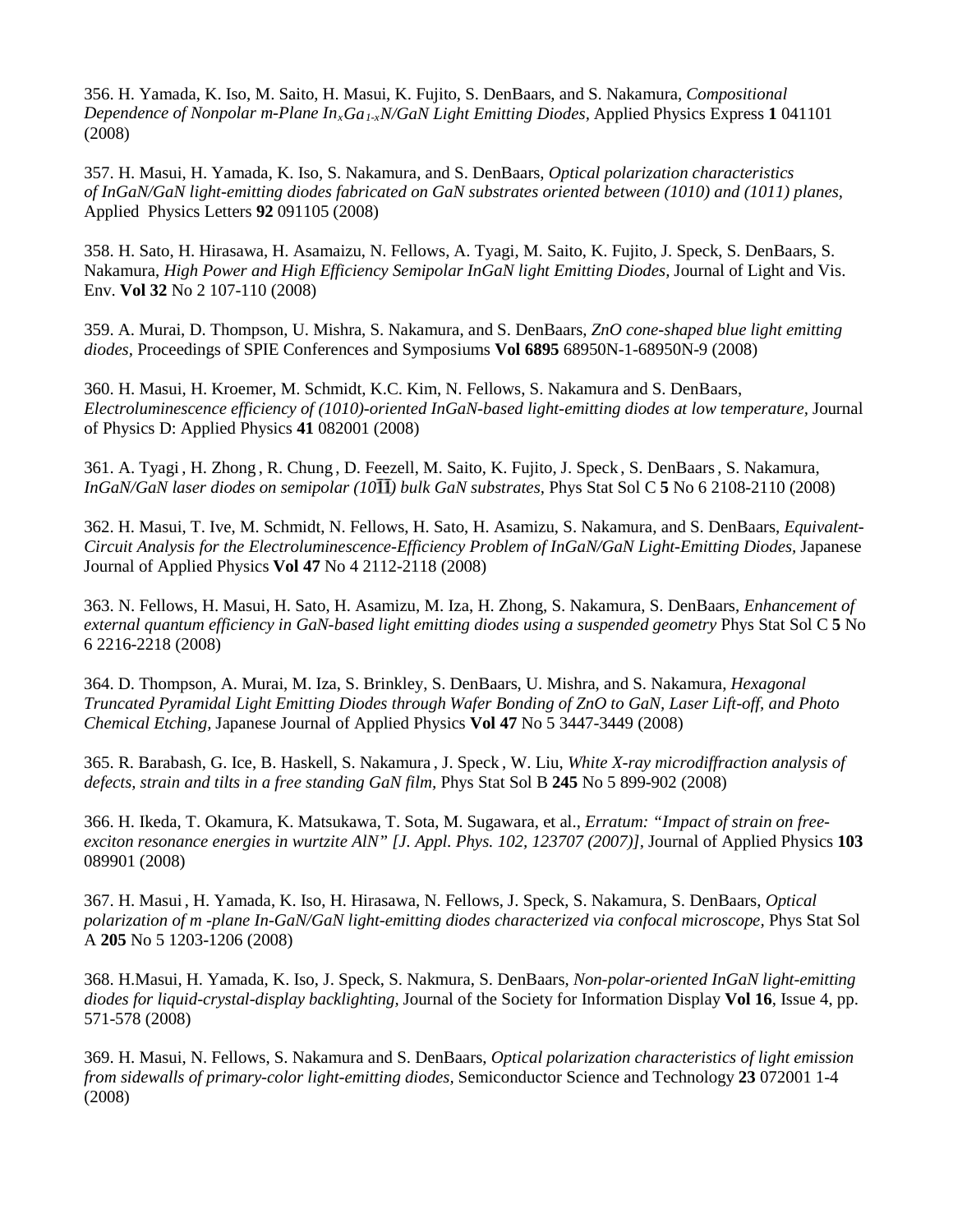370. B. Imer, M. Schmidt, B. Haskell, S. Rajan, B. Zhong, K.C. Kim, F. Wu, T. Mates, S. Keller, U. Mishra, S. Nakamura, J. Speck, S. DenBaars, *Improved quality nonpolar a -plane GaN/AlGaN UV LEDs grown with sidewall lateral epitaxial overgrowth (SLEO),* Phys Stat Sol A **205** No 7 1705-1712 (2008)

371. H. Masui, S. Nakamura and S. DenBaars, *Experimental technique to correlate optical excitation intensities with electrical excitation intensities for semiconductor optoelectronic device characterization,* Semiocnductor Science and Technology **23** 085018 (2008)

372. B. Imer, B. Haskell, S. Rajan, S. Keller, U. Mishra, S. Nakamura, J. Speck, S. DenBaars, *Electrical characterization of low defect density nonpolar (11 0)* a*-plane GaN grown with sidewall lateral epitaxial overgrowth (SLEO)*, Journal of Material Research **Vol 23** No 2 551-555 (2008)

373. H. Sato, R. Chung, H. Hirasawa, N. Fellows, H. Masui, F. Wu, M. Saito, K. Fujito, J. Speck, S. DenBaars, and S. Nakamura, *Optical properties of yellow light-emitting diodes grown on semipolar (1122) bulk GaN substrates,* Applied Physics Letters **92** 221110 (2008)

374. T. Hashimoto, F. Wu, J. Speck, S. Nakamura, *Ammonothermal Growth of Bulk GaN,* Journal of Crystal Growth **310** 3907-3910 (2008)

375. H. Masui, J. Sonoda, N. Pfaff, I. Koslow, S. Nakamura and S. DenBaars, *Quantum-confined Stark effect on photoluminescence and electroluminescence characteristics of InGaN-based light-emitting diodes,* Journal of Physics D: Applied Physics **41** 165105 (2008)

376. K. McGroddy, A. David, E. Matioli, M. Iza, S. Nakamura, S. DenBaars, J. S. Speck, C. Weisbuch, and E. L. Hu, *Directional emission control and increased light extraction in GaN photonic crystal light emitting diodes,* Applied Physics Letters **93** 103502 (2008)

377. [A. Tyagi,](http://apex.ipap.jp/cgi-bin/findarticle?journal=APEX&author=A%2ETyagi) [Y.D. Lin,](http://apex.ipap.jp/cgi-bin/findarticle?journal=APEX&author=Y%2ED%2ELin) [D. Cohen,](http://apex.ipap.jp/cgi-bin/findarticle?journal=APEX&author=D%2EA%2ECohen) [M. Saito,](http://apex.ipap.jp/cgi-bin/findarticle?journal=APEX&author=M%2ESaito) [K. Fujito,](http://apex.ipap.jp/cgi-bin/findarticle?journal=APEX&author=K%2EFujito) [J. Speck,](http://apex.ipap.jp/cgi-bin/findarticle?journal=APEX&author=J%2ES%2ESpeck) [S. DenBaars,](http://apex.ipap.jp/cgi-bin/findarticle?journal=APEX&author=S%2EP%2EDenBaars) and [S. Nakamura,](http://apex.ipap.jp/cgi-bin/findarticle?journal=APEX&author=S%2ENakamura) *Stimulated Emission at Blue-Green (480 nm) and Green (514 nm) Wavelengths from Nonpolar (m-plane) and Semipolar (1122) InGaN Multiple Quantum Well Laser Diode Structures,* Applied Physics Express **1** 091103 (2008)

378. [H. Asamizu,](http://apex.ipap.jp/cgi-bin/findarticle?journal=APEX&author=H%2EAsamizu) [M. Saito,](http://apex.ipap.jp/cgi-bin/findarticle?journal=APEX&author=M%2ESaito) [K. Fujito,](http://apex.ipap.jp/cgi-bin/findarticle?journal=APEX&author=K%2EFujito) [J. Speck,](http://apex.ipap.jp/cgi-bin/findarticle?journal=APEX&author=J%2ES%2ESpeck) [S. DenBaars,](http://apex.ipap.jp/cgi-bin/findarticle?journal=APEX&author=S%2EP%2EDenBaars) and [S. Nakamura,](http://apex.ipap.jp/cgi-bin/findarticle?journal=APEX&author=S%2ENakamura) *Demonstration of 426 nm InGaN/GaN Laser Diodes Fabricated on Free-Standing Semipolar (1122) Gallium Nitride Substrates,* Applied Physics Express **1** 091102 (2008)

379. N. Fellows, H. Sato, Y.D. Lin, R. Chung, S. DenBaars, S. Nakamura, *Dichromatic color tuning with InGaN-Based Light-Emitting Diodes,* Applied Physics Letters **93** 121112 (2008)

380. K.C. Kim, M. Schmidt, F. Wu, M. McLaurin, A. Hirai, S. Nakamura, S. DenBaars, and J. Speck, *Low extended defect density nonpolar* m*-plane GaN by sidewall lateral epitaxial overgrowth,* Applied Physics Letters **93** 142108 (2008)

381. H. Masui, H. Yamada, K. Iso, S. Nakamura and S. DenBaars, *Optical polarization characteristics of moriented InGaN/GaN light-emitting diodes with various indium compositions in single-quantum-well structure,* Journal of Physics D: Applied Physics **41** 225104 (2008)

382. [A. Murai,](http://jjap.ipap.jp/cgi-bin/findarticle?journal=JJAP&author=A%2EMurai) [D. Thompson,](http://jjap.ipap.jp/cgi-bin/findarticle?journal=JJAP&author=D%2EB%2EThompson) [H. Hirasawa,](http://jjap.ipap.jp/cgi-bin/findarticle?journal=JJAP&author=H%2EHirasawa) [N. Fellows,](http://jjap.ipap.jp/cgi-bin/findarticle?journal=JJAP&author=N%2EFellows) [S. Brinkley,](http://jjap.ipap.jp/cgi-bin/findarticle?journal=JJAP&author=S%2EBrinkley) [C.J. Won,](http://jjap.ipap.jp/cgi-bin/findarticle?journal=JJAP&author=C%2EJ%2EWon) [M. Iza,](http://jjap.ipap.jp/cgi-bin/findarticle?journal=JJAP&author=M%2EIza) [U. Mishra,](http://jjap.ipap.jp/cgi-bin/findarticle?journal=JJAP&author=U%2EK%2EMishra) [S. Nakamura,](http://jjap.ipap.jp/cgi-bin/findarticle?journal=JJAP&author=S%2ENakamura) and [S. DenBaars,](http://jjap.ipap.jp/cgi-bin/findarticle?journal=JJAP&author=S%2EP%2EDenBaars) *Pointed Cone Shaped Light-Emitting Diodes Based on ZnO/GaN Wafer Bonding*, Japanese Journal of Applied Physics **Vol 47** No 5 3522-3523 (2008)

383. [N. Fellows,](http://jjap.ipap.jp/cgi-bin/findarticle?journal=JJAP&author=N%2EFellows) [H. Sato,](http://jjap.ipap.jp/cgi-bin/findarticle?journal=JJAP&author=H%2ESato) [H. Masui,](http://jjap.ipap.jp/cgi-bin/findarticle?journal=JJAP&author=H%2EMasui) [S. DenBaars,](http://jjap.ipap.jp/cgi-bin/findarticle?journal=JJAP&author=S%2EP%2EDenBaars) and [S. Nakamura,](http://jjap.ipap.jp/cgi-bin/findarticle?journal=JJAP&author=S%2ENakamura) *Increased Polarization Ratio on Semipolar (1122) InGaN/GaN Light-Emitting Diodes with Increasing Indium Composition,* Japanese Journal of Applied Physics **Vol 47** No 10 7854-7836 (2008)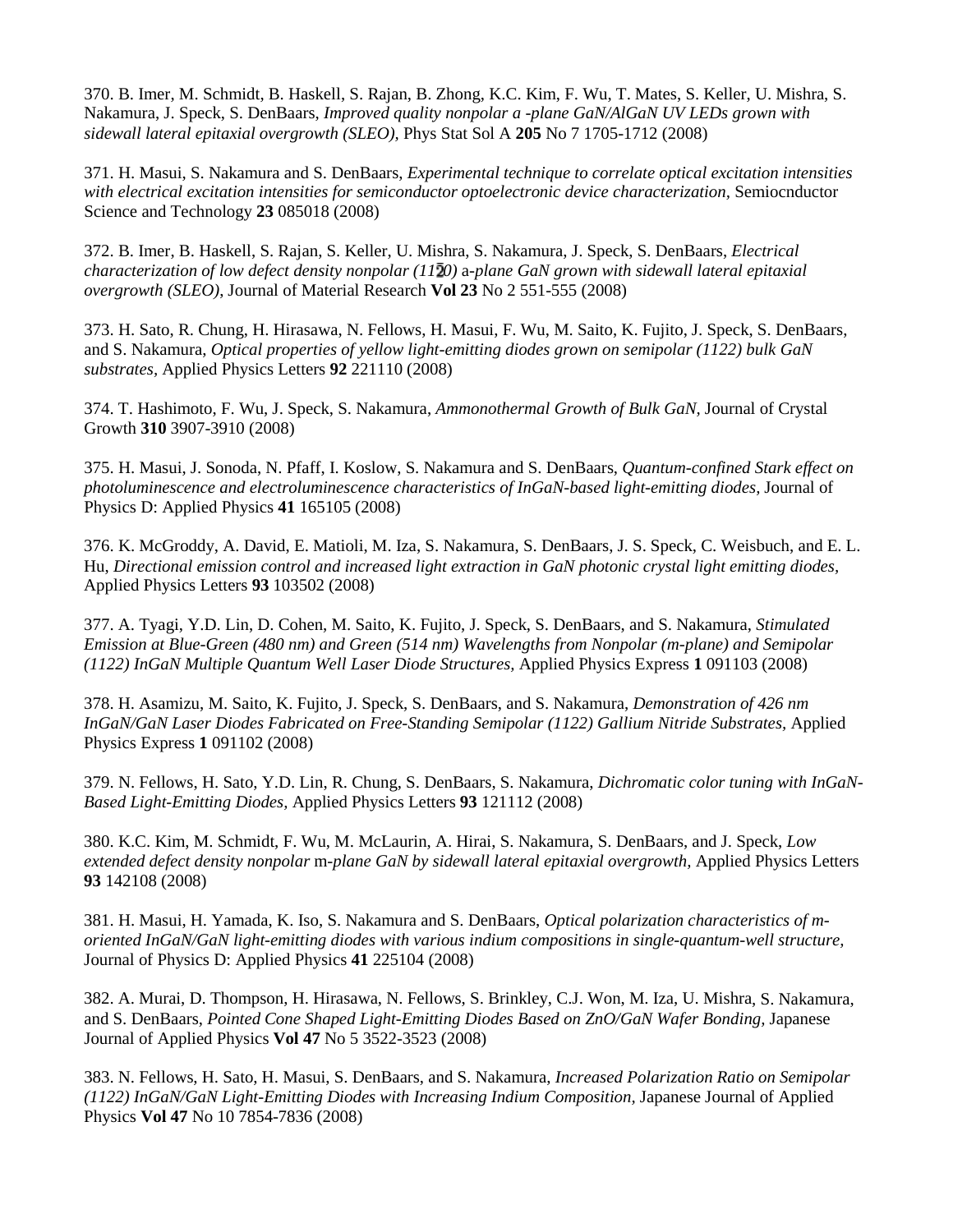384. [M. Saito,](http://apex.ipap.jp/cgi-bin/findarticle?journal=APEX&author=M%2ESaito) [D. Kamber,](http://apex.ipap.jp/cgi-bin/findarticle?journal=APEX&author=D%2ES%2EKamber) [T. Baker,](http://apex.ipap.jp/cgi-bin/findarticle?journal=APEX&author=T%2EJ%2EBaker) [K. Fujito,](http://apex.ipap.jp/cgi-bin/findarticle?journal=APEX&author=K%2EFujito) [S. DenBaars,](http://apex.ipap.jp/cgi-bin/findarticle?journal=APEX&author=S%2EP%2EDenBaars) [J. Speck,](http://apex.ipap.jp/cgi-bin/findarticle?journal=APEX&author=J%2ES%2ESpeck) and [S. Nakamura,](http://apex.ipap.jp/cgi-bin/findarticle?journal=APEX&author=S%2ENakamura) *Plane Dependent Growth of GaN in Supercritical Basic Ammonia,* Applied Physics Express **1** 121103 (2008)

385. H. Yamada, K. Iso, H. Masui, M. Saito, K. Fujito, S. DenBaars , S. Nakamura, *Effects of off-axis GaN substrates on optical properties of m-plane InGaN/GaN light-emitting diodes,* Journal of Crystal Growth **310** 4968-4971 (2008)

386. K. Vampola , N. Fellows, H.Masui , S. Brinkley , M. Furukawa , R. Chung , H. Sato , J. Sonoda , H. Hirasawa , M. Iza , S. DenBaars, S. Nakamura, *Highly efficient broad-area blue and white light-emitting diodes on bulk GaN substrates,* Phys Stat Sol A **206** No 2 200-202 (2008)

387. Z. Chen, S. Newman, D. Brown, R. Chung, S. Keller, U. Mishra, S. DenBaars, S. Nakamura, *High Quality AIN Grown on SiC by Metal Organic Chemical Vapor Deposition,* Applied Physics Letters **93** 191906 (2008)

388. H. Masui , M. Schmidt , N. Fellows, H. Yamada , K. Iso , J. Speck , S. Nakamura, S. DenBaars, *Recent progress in nonpolar LEDs as polarized light emitters,* Phys Stat Sol A **206** No 2 203-205 (2008)

389. E. Letts, J. Speck, S. Nakamura, *Effect of Indium on the Physical Vapor Transport Growth of AIN,* Journal of Crystal Growth **311** 1060-1064 (2009)

390. S. Nakamura, M. Riordan, *The Dawn of Miniature Green Lasers,* Scientific American **Vol. 300** No 4 (2009)

391. S. Nakamura, *Current Status of GaN-Based Solid-State Lightin*g, MRS Bulletin **Vol 34** 101-107 (2009)

392. M. Saito, H. Yamada, K. Iso, H. Sato, H. Hirasawa, D. Kamber, T., S. DenBaars, J. Speck, and S. Nakamura, *Evaluation of GaN substrates grown in supercritical basic ammonia,* Applied Physics Letters **94** 052109 (2009)

393. K. Vampola, M. Iza, S. Keller, S. DenBaars, S. Nakamura, *Measurement of electron overflow in 450 nm InGaN light-emitting diode structures,* Applied Physics Letters **94** 061116 (2009)

394. [H. Asamizu,](http://apex.ipap.jp/cgi-bin/findarticle?journal=APEX&author=H%2EAsamizu) [M. Saito,](http://apex.ipap.jp/cgi-bin/findarticle?journal=APEX&author=M%2ESaito) [K. Fujito,](http://apex.ipap.jp/cgi-bin/findarticle?journal=APEX&author=K%2EFujito) [J. Speck,](http://apex.ipap.jp/cgi-bin/findarticle?journal=APEX&author=J%2ES%2ESpeck) [S. DenBaars,](http://apex.ipap.jp/cgi-bin/findarticle?journal=APEX&author=S%2EP%2EDenBaars) [S. Nakamura,](http://apex.ipap.jp/cgi-bin/findarticle?journal=APEX&author=S%2ENakamura) *Continuous-Wave Operation of InGaN/GaN Laser Diodes on Semipolar (1122) Plane Gallium Nitrides,* Applied Physics Express **2** 021002 (2009)

395. G. Garrett, H. Shen, M. Wraback, A. Tyagi, M. Schmidt, J. Speck, S. DenBaars, S. Nakamaura, *Comparison of time-resolved photoluminescence from InGaN single quantum wells grown on nonpolar and semipolar bulk GaN substrates,* Phys Stat Sol C **6** No S2 S800-S803 (2009)

396. A. Uedono, S. Ishibashi, S. Keller, C. Moe P. Cantu, T. M. Katona, D. S. Kamber, Y. Wu, E. Letts, S. Newman, S. Nakamura, J. Speck, U. Mishra, S. DenBaars, T. Onuma, S. Chichibu, *Vacancy-oxygen complexes and their optical properties in AlN epitaxial films studied by positron annihilation* Journal of Applied Physics **105** 054501 (2009)

397. [H. Zhong,](http://jjap.ipap.jp/cgi-bin/findarticle?journal=JJAP&author=H%2EZhong) [A. Tyagi,](http://jjap.ipap.jp/cgi-bin/findarticle?journal=JJAP&author=A%2ETyagi) [N. Pfaff,](http://jjap.ipap.jp/cgi-bin/findarticle?journal=JJAP&author=N%2EPfaff) [M. Saito,](http://jjap.ipap.jp/cgi-bin/findarticle?journal=JJAP&author=M%2ESaito) [K. Fujito,](http://jjap.ipap.jp/cgi-bin/findarticle?journal=JJAP&author=K%2EFujito) [J. Speck,](http://jjap.ipap.jp/cgi-bin/findarticle?journal=JJAP&author=J%2ES%2ESpeck) [S. DenBaars,](http://jjap.ipap.jp/cgi-bin/findarticle?journal=JJAP&author=S%2EP%2EDenBaars) and [S. Nakamura,](http://jjap.ipap.jp/cgi-bin/findarticle?journal=JJAP&author=S%2ENakamura) *Enhancing the Light Extraction Efficiency of Blue Semipolar (10 ) Nitride-Based Light Emitting Diodes through Surface Patterning,* Japanese Journal of Applied Physics **48** 030201 (2009)

398. Z. Chen, Y. Pei, S. Newman, R. Chu, D. Brown, R. Chung, S. Keller, S. Denbaars, S. Nakamura, U. Mishra, *Growth of AlGaN/GaN heterojunction field effect transistors on semi-insulating GaN using an AlGaN interlayer,*  Applied Physics Letters **94** 113108 (2009)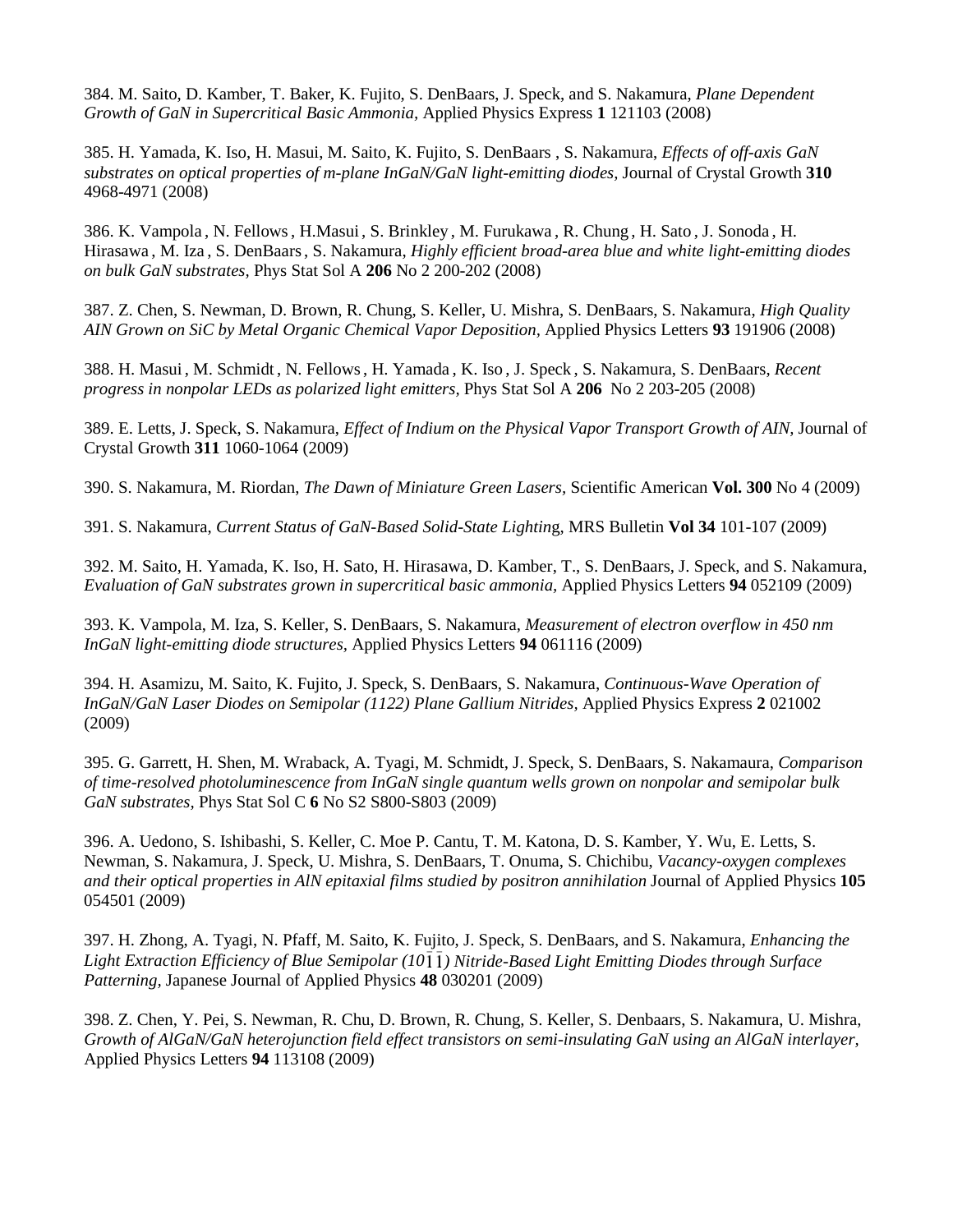399. S. Newman, D. Kamber, T. Baker, Y. Wu, F. Wu, Z. Chen, S. Nakamura, J. Speck, S. DenBaars, *Lateral epitaxial overgrowth of (0001) AlN on patterned sapphire using hydride vapor phase epitaxy,* Applied Physics Letters **94** 121906 (2009)

400. S. Pimputkar, J. Speck, S. DenBaars, S. Nakamura, *Prospects for LED Lighting,* Nature Photonics **Vol.3** 180-182 (2009)

401. H. Masui, S. Cruz, S. Nakamura, S. DenBaars, *Geometrical Characteristics and Surface Polarity of Inclined Crystallographic Planes of the Wurtzite and Zincblende Structures,* Journal of Electronic Materials **Vol 38** No 6 756-760 (2009)

402. A. Tamboli, A. Hirai, S. Nakamura, S. DenBaars, E. Hu, *Photoelectrochemical etching of p-type GaN heterostructures,* Applied Physics Letters **94** 15113 (2009)

403. Z. Chen, Y. Pei, S. Newman, D. Brown, R. Chung, S. Keller, S. P. Denbaars, S. Nakamura, U. Mishra, *Growth of AlGaN/GaN/AlGaN double heterojunction field-effect transistors and the observation of a compositional pulling effect,* Applied Physics Letters **94** 171117 (2009)

404. J. Speck, S. Chichibu, et.al., *Nonpolar and Semipolar Group III Nitride-Based Materials,* MRS Bulletin **Vol 34** 304-312 (2009)

405. D. Feexell, M. Schmidt, S. DenBaars, S. Nakamura, *Development of Nonpolar and Semipolar InGaN/GaN Visible Light-Emitting Diodes,* MRS Bulletin **Vol 34** 318-323 (2009)

406. H. Masui, H. Asamizu, T. Melo, H. Yamada, K. Iso, S. Cruz, S. Nakamura, S. DanBaars, *Effects of piezoelectric fields on optoelectronic properties of InGaN/GaN quantum-well light-emitting diodes prepared on nonpolar (1010) and semipolar (1122) orientations,* Journal of Physics D: Applied Physics **42** 135106 (2009)

407. H. Shen, M. Wraback, H. Zhong, A. Tyagi, S. P. DenBaars, S. Nakamura, and J. S. Speck, *Determination of polarization field in a semipolar (11 2) InGa/GaN single quantum well using Franz–Keldysh oscillations in electroreflectance,* Applied Physics Letters **94** 241906 (2009)

408. K. Kelchner, M. Hardy, R. Ferrell, D. Haeger, F. Wu et. al, *Nonpolar AlGaN-Cladding-Free Blue Laser Diodes with InGaN Waveguiding,* Applied Physics Express **2** 071003 (2009)

409. [H. Masui,](http://apex.ipap.jp/cgi-bin/findarticle?journal=APEX&author=H%2EMasui) [H. Asamizu,](http://apex.ipap.jp/cgi-bin/findarticle?journal=APEX&author=H%2EAsamizu) [A.Tyagi,](http://apex.ipap.jp/cgi-bin/findarticle?journal=APEX&author=A%2ETyagi) [N. Fellows,](http://apex.ipap.jp/cgi-bin/findarticle?journal=APEX&author=N%2EF%2EDeMille) [S. Nakamura,](http://apex.ipap.jp/cgi-bin/findarticle?journal=APEX&author=S%2ENakamura) [S. DenBaars,](http://apex.ipap.jp/cgi-bin/findarticle?journal=APEX&author=S%2EP%2EDenBaars) *Correlation between Optical Polarization and Luminescence Morphology of (1122)-Oriented InGaN/GaN Quantum-Well Structures,* Applied Physics Express **2** 071002 (2009)

410. Y.D.Lin, A. Chakraborty, S. Brinkley, H. C. Kuo, T. Melo, K. Fujito, J. Speck, S. DenBaars, S. Nakamura, *Characterization of blue-green m-plane InGaN light emitting diodes,* Applied Physics Letters **94** 261108 (2009)

411. H. Masui, S. Keller, N. Fellows, N. Fichtenbaum, M. Furukawa, S. Nakamura, U. Mishra, S. DenBaars, *Luminescence Characteristics of N-Polar GaN and InGaN Films Grown by Metal Organic Chemical Vapor Deposition,* Japanese Journal of Applied Physics **48** 071003 (2009)

412. H. Shen, M. Wraback, H. Zhong, A. Tyagi, S. P. DenBaars, S. Nakamura, J. S. Speck, *Unambiguous evidence of the existence of polarization field crossover in a semipolar InGaN/GaN single quantum well,* Applied Physics Letters **95** 033503 (2009)

413. Y.D. Lin, M. Hardy, K. Kelchner, D. Haeger et. al., *Blue-Green InGaN/GaN Laser Diodes on Miscut m-Plane GaN Substrate,* Applied Physics Express **2** 082102 (2009)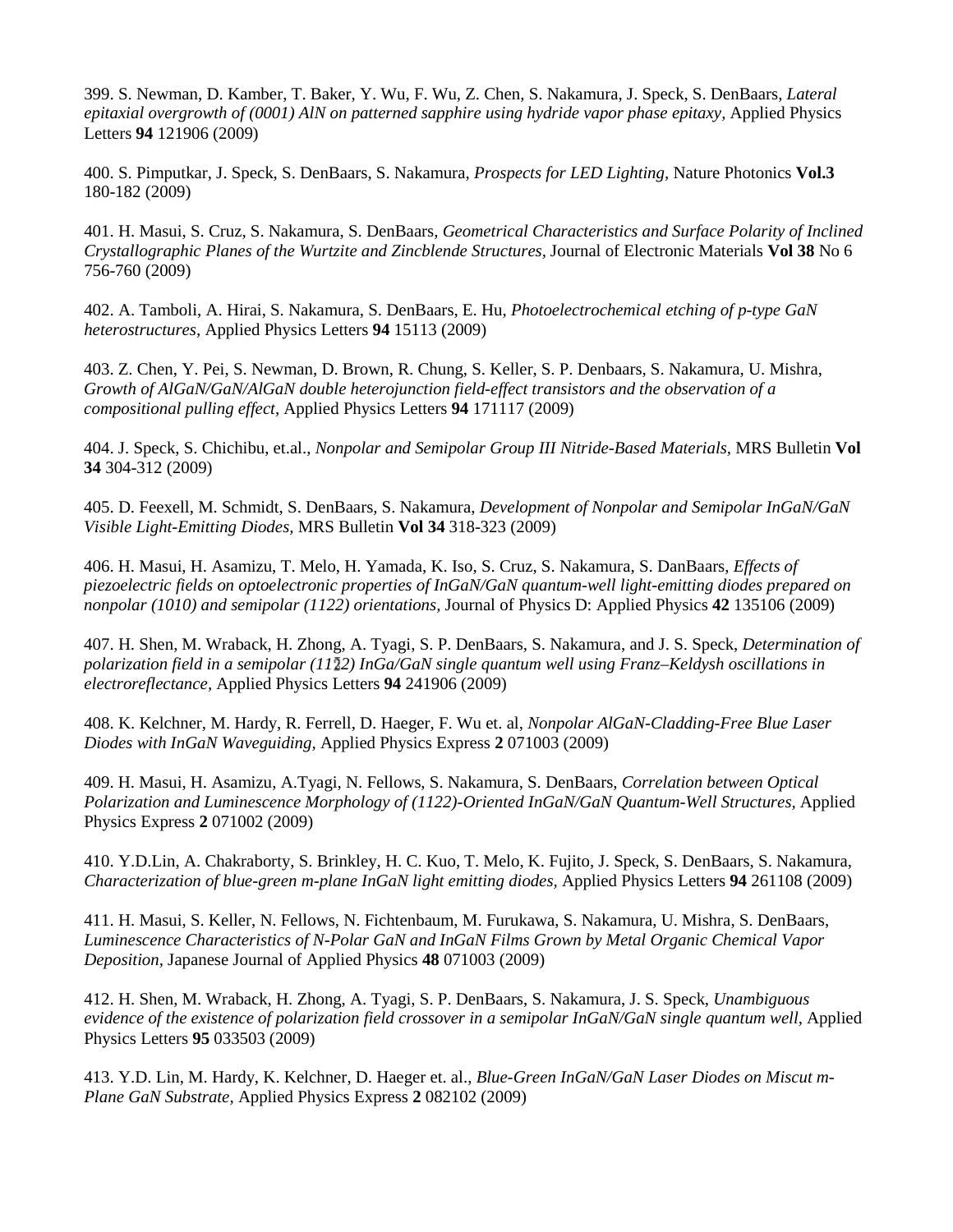414. Y-D. Lin, C. Y. Huang, M. Hardy, P. S. Hsu, K. Fujito, A. Chakraborty, H. Ohta, J. Speck, S. DenBaars, S. Nakamura, m*-plane pure blue laser diodes with* p*-GaN/*n*-AlGaN-based asymmetric cladding and InGaN-based wave-guiding layers,* Applied Physics Letters **95** 081110 (2009)

415. Y. Yamauchi, M. hashisaka, S. Nakamura, K. Chida, S. Kasai, T. Ono, R. Leturcq, K. Ensslin, D. Driscoll, A. Gossard, K. Kobyashi, *Universality of bias- and temperature-induced dephasing in ballistic electronic interferometers,* Physical Review B **79** 161306(R) (2009)

416. [H. Masui,](http://jjap.ipap.jp/cgi-bin/findarticle?journal=JJAP&author=H%2EMasui) [J. Sonoda,](http://jjap.ipap.jp/cgi-bin/findarticle?journal=JJAP&author=J%2ESonoda) [A. Chakraborty,](http://jjap.ipap.jp/cgi-bin/findarticle?journal=JJAP&author=A%2EChakraborty) [H. Yamada,](http://jjap.ipap.jp/cgi-bin/findarticle?journal=JJAP&author=H%2EYamada) K. Iso, N. Pfaff, I. Koslow, S. Nakamura, S. DenBaars, *Customized Filter Cube in Fluorescence Microscope Measurements of InGaN/GaN Quantum-Well Characterization,* Japanese Journal of Applied Physics **48** 098003 (2009)

417. H. Masui, T. Melo, J. Sonoda, C. Weisbuch, S. Nakamura, S. DenBaars, *Effects of Growth Temperature and Postgrowth Annealing on Inhomogeneous Luminescence Characteristics of Green-Emitting InGaN Films,* Journal of Electronical Materials **Vol 39** No 1 15-19 (2009)

418. A. Sztein, H. Ohta, J. Sonoda, A Ramu, J. Bowers, S. DenBaars, S. Nakamura, *GaN-Based Integrated Lateral Thermoelectric Device for Micro-Power Generation,* Applied Physics Letters **2** 111003 (2009)

419. W.B. Im, Y. Fourr´e, S. Brinkley, J. Sonoda, S. Nakamura, S. DenBaars, R. Seshadri, *Substitution of oxygen by fluorine in the GdSr2AlO5:Ce3+ phosphors: Gd1−xSr2+xAlO5−xFx solid solutions for solid state white lighting,* Optics Express **Vol 17** No 25 22673-22679 (2009)

420. H. Masui , D. Kamber, M. Iza , J. Speck , S. Nakamura and S DenBaars, et. al, *Spontaneous formation of {1 01} InGaN quantum wells on a (11 2) GaN template and their electroluminescence characteristics,* Semiconductor Science and Technology **25** 015003 (2009)

421. M. Hardy, K. Kelchner, K. Fujito, J. Speck, S. Nakamura, S. DenBaars et. al, *m-Plane GaN-Based Blue Superluminescent Diodes Fabricated Using Selective Chemical Wet Etching,* Applied Physics Express **2** 121004 (2009)

422. A. Tyagi, F. Wu, E. Young, H. Ohta, S. DenBaars, et al, *Partial strain relaxation via misfit dislocation generation at heterointerfaces in (Al,In)GaN epitaxial layers grown on semipolar (11 2) GaN free standing substrates,* Applied Physics Letters **95** 251905 (2009)

423. A. Tyagi, R. Ferrell, K. Kelchner, D. Haeger et. al, *AlGaN-Cladding Free Green Semipolar GaN Based Laser Diode with a Lasing Wavelength of 506.4 nm,* Applied Physics Express **3** 011002 (2009)

424. Y. Yamauchi, M. Hashisaka, S. Nakamura, K. Chida, S. Kasai, T. Ono, R. Leturcq, D. Driscoll, A. Gossard, K. Kobayashi, *Non-equilibrium dephasing in ballistic interferometers,* Journal of Physics: Conference Series **193**  012045 (2009)

425. J. Raring, E. Hall, M. Schmidt, C. Poblenz, B. Li, N. Pfister, D. Kebort, Y. C. Chang, D. Feezell, R. Craig, J. Speck, S. DenBaars, S. Nakamura, *State-of-the-art continuous-wave InGaN laser diodes in the violet, blue, and green wavelength regimes,* Proceedings of SPIE Conferences and Symposiums **Vol 7686** 76860L-1-76860L-10 (2010)

426. J. Raring, E. Hall, M. Schmidt, C. Poblenz, B. Li, N. Pfister, D. Kebort, Y. C. Chang, D. Feezell, R. Craig, J. Speck, S. DenBaars, S. Nakamura, *High-power high-efficiency continuous-wave InGaN laser diodes in the violet, blue, and green wavelength regimes,* Proceedings of SPIE Conferences and Symposiums **Vol 7602** 760218-1- 760818-10 (2010)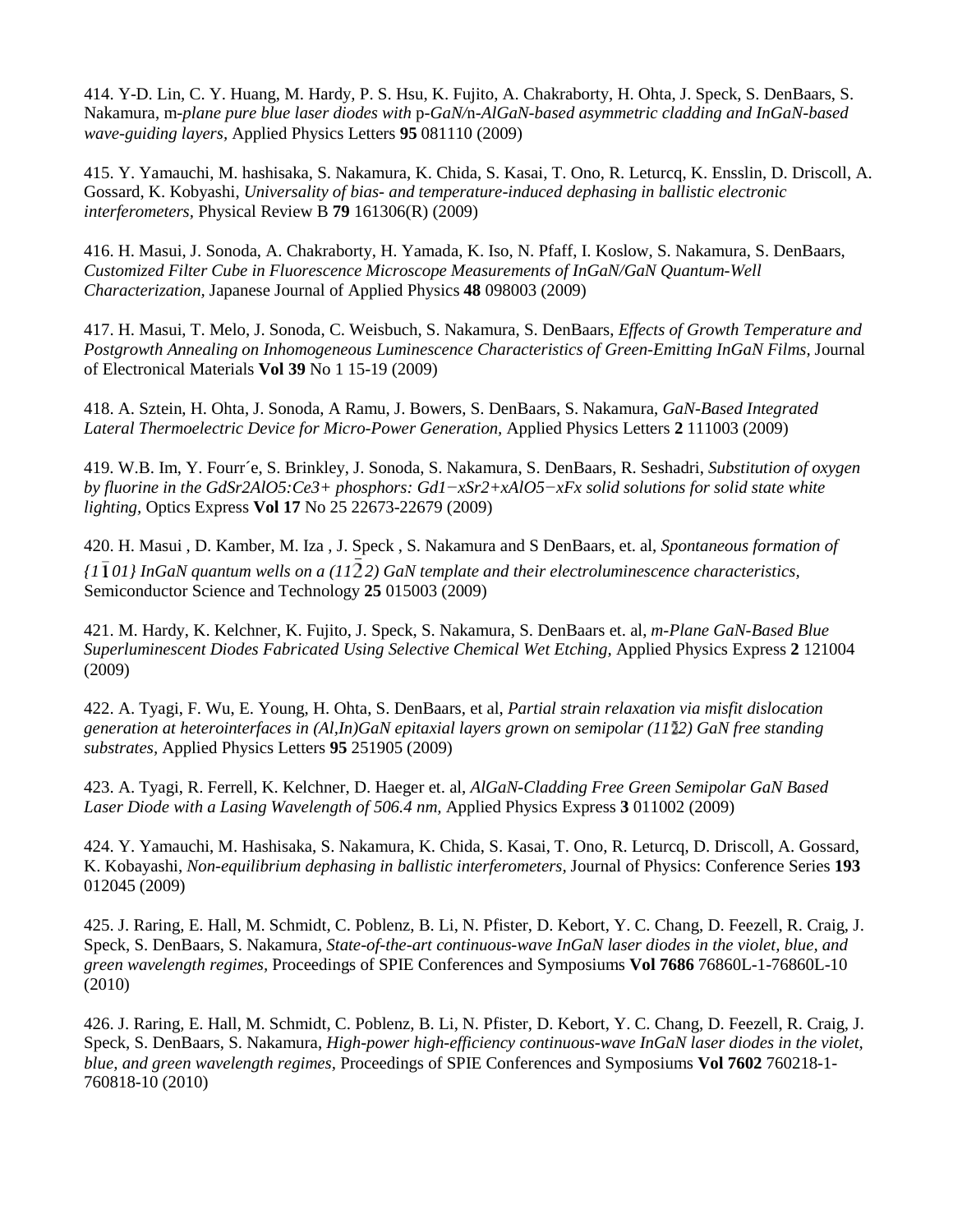427. H. Masui, S. Nakamura, S. DenBaars, U. Mishra, *Nonpolar and Semipolar III-Nitride Light-Emitting Diodes: Achievements and Challenges,* IEEE Transactions on Electron Devices **Vol 57** No 1 88-100 (2010)

428. C.Y. Huang, A. Tyagi, Y.D. Lin, M. Hardy, P.S. Hsu, K. Fujito, J.S. Ha, H. Ohta, J. Speck, S. DenBaars, S. Nakamura, *Propagation of Spontaneous Emission in Birefringent m-Axis Oriented Semipolar (1122) (Al,In,Ga)N Waveguide Structures,* Japanese Journal of Applied Physics **49** 010207 (2010)

429. E. Young, F. Wu, A. Romanov, A. Tyagi, C. Gallinat, S. DenBaars, S. Nakamura, S. Speck, *Lattice Tilt and Misfit Dislocations in (1122) Semipolar GaN Heteroepitaxy,* Applied Physics Express **3** 011004 (2010)

430. C. Y. Huang, Y. D. Lin, A Tyagi, A. Chakraborty, H. Ohta, J. Speck, S. DenBaars, S. Nakamura, *Optical waveguide simulations for the optimization of InGaN-based green laser diodes,* Journal of Applied Physics **107** 023101 (2010)

431. S. Nakamura, Y. Yamauchi, M. Hashisaka, K. Chida, K. Kobyashi, T. Ono, R. Leturcq, K. Ensslin, K. Saito, Y. Utsumi, A. Gossard, *Nonequilibrium Fluctuation relations in a Quantum Coherent Conductor,* The American Physical Society: Physical Review Letters **104** 080602 (2010)

432. H. Masui, S. Nakamura, S. DenBaars, *Technique to evaluate the diode ideality factor of light-emitting diodes,* Applied Physics Letters **96** 073509 (2010)

433. T. Onuma, A. Uedono, H. Asamizu, H. Sato, J. Kaeding, M. Iza, S. DenBaars, S. Nakamura, S. Chichibu, *Photoluminescence and positron annihilation studies on Mg-doped nitrogen-polarity semipolar (1011) GaN heteroepitaxial layers grown by metalorganic vapor phase epitaxy,* Applied Physics Letters **96** 091913 (2010)

434. P.S. Hsu, K. Kelchner, A. Tyagi, R. Ferrell, D. Haeger, K. Fujito, H. Ohta, S. DenBaars, J. Speck, S. Nakamura, *InGaN/GaN Blue Laser Diode Grown on Semipolar (3031) Free-Standing GaN Substrates,* Applied Physics Express **3** 052702 (2010)

435. R. Farrell, P. S. Hsu, D. Hager, K. Fujito, S. DenBaars, S. Nakamura, J. Speck, *Low-threshold-currentdensity AlGaN-cladding-free* m*-plane InGaN/GaN laser diodes,* Applied Physics Letters **96** 231113 (2010)

436. R. Farrell, D. Haeger, X. Chen, C. Gallinat, R. Davis, M. Cornish, K. Fujito, S. Keller, S. DenBaars, S. Nakamura, J. Speck, *Origin of pyramidal hillocks on GaN thin films grown on free-standing m-plane GaN substrates,* Applied Physics Express **96** 231907 (2010)

437. F. Wu, Y.D. Lin, A. Chakraborty, H. Otha, S. DenBaars, S. Nakamura, J. Speck, *Stacking fault formation in the long wavelength InGaN/GaN multiple quantum wells grown on m-plane GaN,* Applied Physics Letters **96** 231912 (2010)

#### **PATENTS:**

**Patent Title**

| <b>US PATENTS</b> |                                                                                   |
|-------------------|-----------------------------------------------------------------------------------|
| US5290393         | Crystal growth method for gallium nitride-based compound semiconductor            |
| US5334277         | Method of vapor-growing semiconductor crystal and apparatus for vapor-growing the |
|                   | same                                                                              |
| US5433169         | Method of depositing a gallium nitride-based III-V group compound semiconductor   |
|                   | crystal layer                                                                     |
| US5468678         | Method of manufacturing P-type compound semiconductor                             |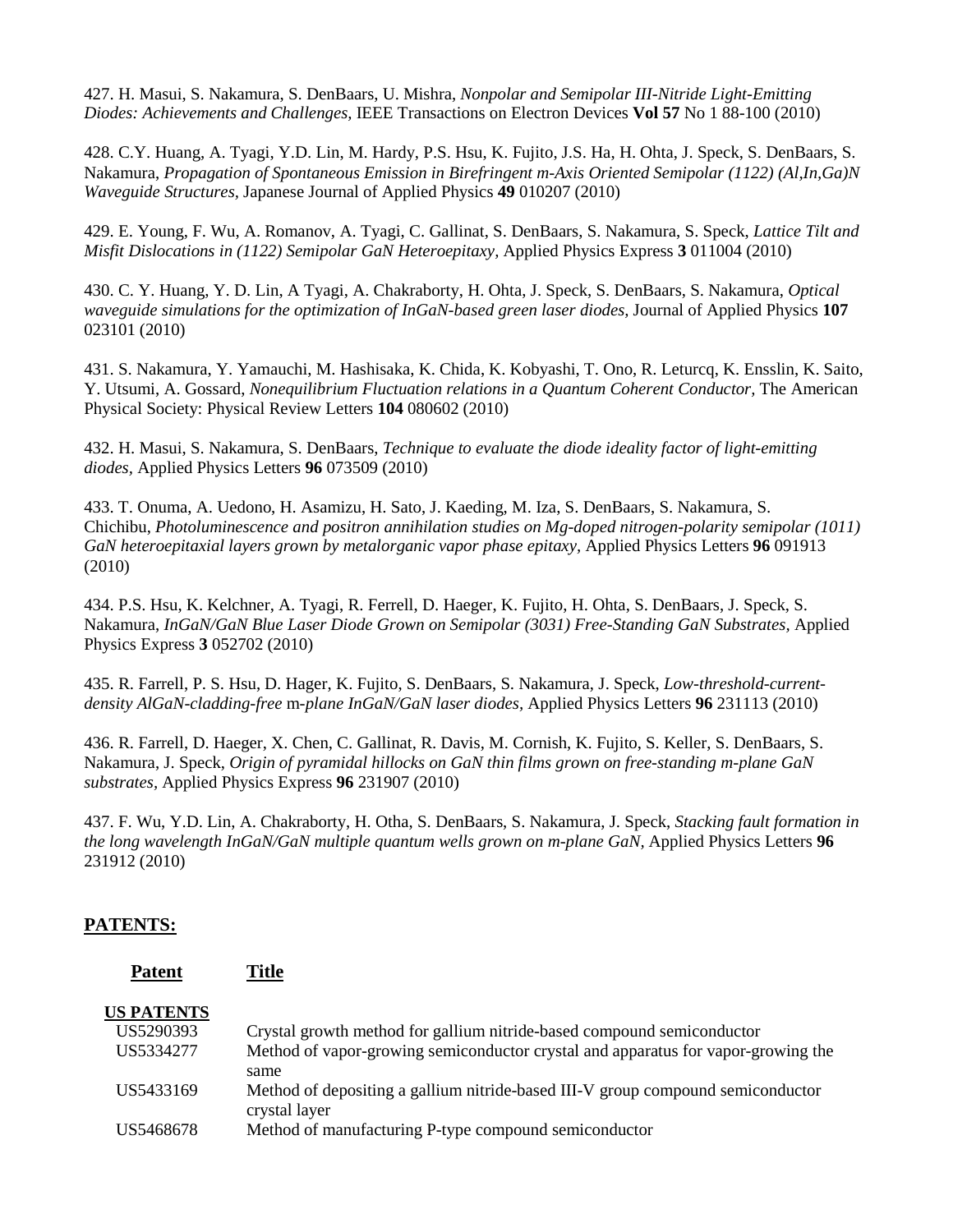| US5563422 | Gallium nitride-based III-V group compound semiconductor device and method of                                 |
|-----------|---------------------------------------------------------------------------------------------------------------|
|           | producing the same                                                                                            |
| US5578839 | Light-emitting gallium nitride-based compound semiconductor device                                            |
| US5652434 | Gallium nitride-based III-V group compound semiconductor                                                      |
| US5734182 | Light-emitting gallium nitride-based compound semiconducor device                                             |
| US5747832 | Light-emitting gallium nitride-based compound semiconductor device                                            |
| US5767581 | Gallium nitride-based III-V group compound semiconductor                                                      |
| US5777350 | Nitride semiconductor light-emitting device                                                                   |
| US5877558 | Gallium nitride-based III-V group compound semiconductor                                                      |
| US5880486 | Light-emitting gallium nitride-based compound semiconductor device                                            |
| US5959307 | Nitride semiconductor device                                                                                  |
| US6078063 | Light-emitting gallium nitride-based compound semiconductor device                                            |
| US6093965 | Gallium nitride-based III-V group compound semiconductor                                                      |
| US6153010 | Method of growing nitride semiconductors, nitride semiconductor substrate and nitride<br>semiconductor device |
| US6172382 | Nitride semiconductor light-emitting and light-receiving devices                                              |
| US6204512 | Gallium nitride-based III-V group compound semiconductor device and method of<br>producing the same           |
| US6215133 | Light-emitting gallium nitride-based compound semiconductor device                                            |
| US6469323 | Light-emitting gallium nitride-based compound semiconductor device                                            |
| US6507041 | Gallium nitride-based III-V group compound semiconductor                                                      |
| US6580099 | Nitride semiconductor light-emitting devices                                                                  |
| US6610995 | Gallium nitride-based III-V group compound semiconductor                                                      |
| US6677619 | Nitride semiconductor device                                                                                  |
| US7091514 | Non-polar (Al,B,In,Ga)N quantum well and heterostructure materials and devices                                |
| US7122844 | Susceptor for MOCVD reactor                                                                                   |
| US7186302 | Non-polar (Al,B,In,Ga)N quantum well and heterostructure materials and devices                                |
| US7122844 | Susceptor for MOCVD reactor                                                                                   |
| US7208393 | Growth of planar reduced dislocation density m-plane gallium nitride by hydride vapor                         |
|           | phase epitaxy                                                                                                 |
| US7220324 | Technique for the growth of planar semi-polar gallium nitride                                                 |
| US7220658 | Growth of reduced dislocation density non-polar gallium nitride by hydride vapor phase<br>epitaxy             |
| US723998  | White, single or multi-color light emitting diodes by recycling guided modes                                  |
| US7332365 | Method for fabricating group-III nitride devices and devices fabricated using method                          |
| US7335920 | LED with current confinement structure and surface roughening                                                 |
| US7338828 | Growth of planar non-polar $\{1 - 1 0 0\}$ m-plane gallium nitride with metalorganic                          |
|           | chemical vapor deposition (MOCVD)                                                                             |
| US7427555 | Growth of planar, non-polar gallium nitride by hydride vapor phase epitaxy                                    |
| US7480322 | Electrically-pumped (Ga,In,Al)N vertical-cavity surface-emitting laser                                        |
| US7504274 | Fabrication of nonpolar indium gallium nitride thin films, heterostructures and devices                       |
|           | by metalorganic chemical vapor deposition                                                                     |
| US7518159 | Packaging technique for the fabrication of polarized light emitting diodes                                    |
| US7550395 | Control of photoelectrochemical (PEC) etching by modification of the local                                    |
|           | electrochemical potential of the semiconductor structure relative to the electrolyte                          |

## **EUROPE PATENTS**

| EP00497350B1 | Crystal growth method for gallium nitride-based compound semiconductor |
|--------------|------------------------------------------------------------------------|
| EP00497350B2 | Crystal growth method for gallium nitride-based compound semiconductor |
| EP00599224B1 | Light-emitting gallium nitride-based compound semiconductor device     |
| EP00541373B1 | Method of manufacturing p-type compound semiconductor                  |
| EP00541373B2 | Method of manufacturing p-type compound semiconductor                  |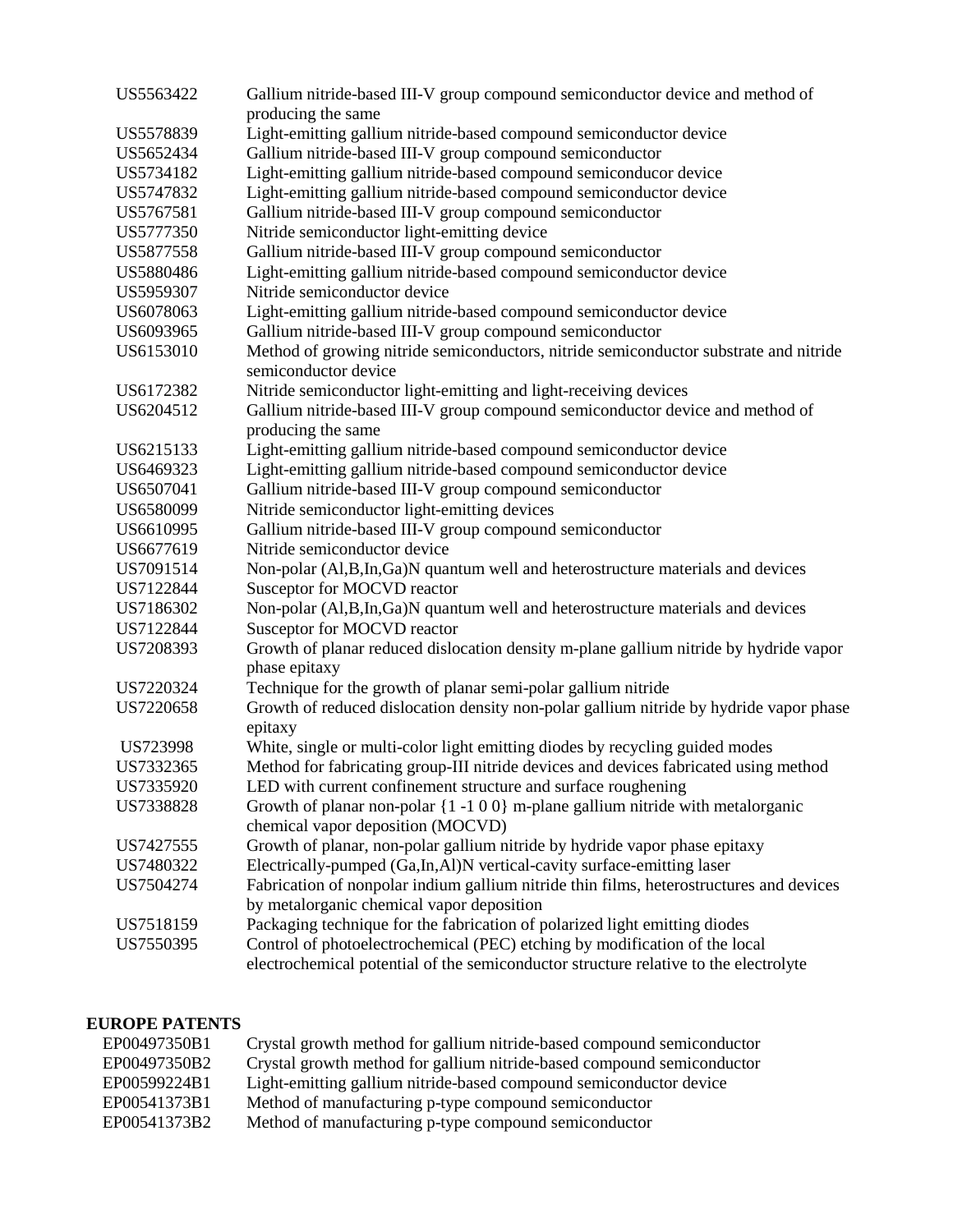EP00622858B1 Gallium nitride-based III-V group compound semiconductor device and method of producing the same

| WO00048254A1 | NITRIDE SEMICONDUCTOR DEVICE AND ITS MANUFACTURINO METHOD    |
|--------------|--------------------------------------------------------------|
| WO00052796A1 | NITRIDE SEMICONDUCTOR LASER ELEMENT                          |
| WO03029516A1 | APPARATUS FOR INVERTED CVD                                   |
| WO03098667A1 | SUSCEPTOR FOR MOCVD REACTOR                                  |
| WO04079043A2 | SUSCEPTOR APPARATUS FOR INVERTED TYPE MOCVD REACTOR          |
| WO05117152A1 | METHOD FOR FABRICATING GROUP III NITRIDE DEVICES AND DEVICES |
|              | FABRICATED USING METHOD                                      |
| WO06080958A1 | LED WITH CURENT CONFINEMENT STRUCTURE AND SURFACE ROUGHENING |
| WO07018789A1 | BLUE LED WITH ROUGHENED HIGH REFRACTIVE INDEX SURFACE LAYER  |
|              | FOR HIGH LIGHT EXTRACTION                                    |
| WO98031055A1 | NITRIDE SEMICONDUCTOR DEVICE                                 |
| WO98047170A1 | METHOD OF GROWING NITRIDE SEMICONDUCTORS, NITRIDE            |
|              | SEMICONDUCTOR SUBSTRATE AND NITRIDE SEMICONDUCTOR DEVICE     |
| WO99005728A1 | NITRIDE SEMICONDUCTOR DEVICE                                 |
|              |                                                              |

# **JAPAN PATENTS:**

| 特公平 07-083136 | 窒化ガリウム系化合物半導体発光素子     |
|---------------|-----------------------|
| 特公平 08-008217 | 窒化ガリウム系化合物半導体の結晶成長方法  |
| 特許 2141083    | 窒化ガリウム系化合物半導体発光素子     |
| 特許 2141400    | 窒化ガリウム系化合物半導体の結晶成長方法  |
| 特許 2540791    | p型窒化ガリウム系化合物半導体の製造方法。 |
| 特許 2556211    | 半導体結晶層の成長装置とその成長方法    |
| 特許 2560963    | 窒化ガリウム系化合物半導体発光素子     |
| 特許 2560964    | 窒化ガリウム系化合物半導体発光素子     |
| 特許 2576819    | 窒化ガリウム系化合物半導体発光素子     |
| 特許 2591521    | 窒化ガリウム系化合物半導体素子       |
| 特許 2628404    | 半導体結晶膜の成長方法           |
| 特許 2632239    | 半導体結晶膜の成長方法および装置      |
| 特許 2687742    | 半導体結晶膜の表面状態測定方法       |
| 特許 2697572    | 窒化ガリウム系化合物半導体発光素子     |
| 特許 2713094    | 半導体発光素子およびその製造方法      |
| 特許 2713095    | 半導体発光素子およびその製造方法      |
| 特許 2728190    | 半導体レーザ素子              |
| 特許 2735057    | 窒化物半導体発光素子            |
| 特許 2748354    | 窒化ガリウム系化合物半導体チップの製造方法 |
| 特許 2748355    | 窒化ガリウム系化合物半導体チップの製造方法 |
| 特許 2748818    | 窒化ガリウム系化合物半導体発光素子     |
| 特許 2751963    | 窒化インジウムガリウム半導体の成長方法   |
| 特許 2751987    | 窒化インジウムガリウム半導体の成長方法   |
| 特許 2770717    | 窒化ガリウム系化合物半導体発光素子     |
| 特許 2770720    | 窒化ガリウム系化合物半導体発光素子     |
| 特許 2778349    | 窒化ガリウム系化合物半導体の電極      |
| 特許 2778405    | 窒化ガリウム系化合物半導体発光素子     |
| 特許 2780618    | 窒化ガリウム系化合物半導体チップの製造方法 |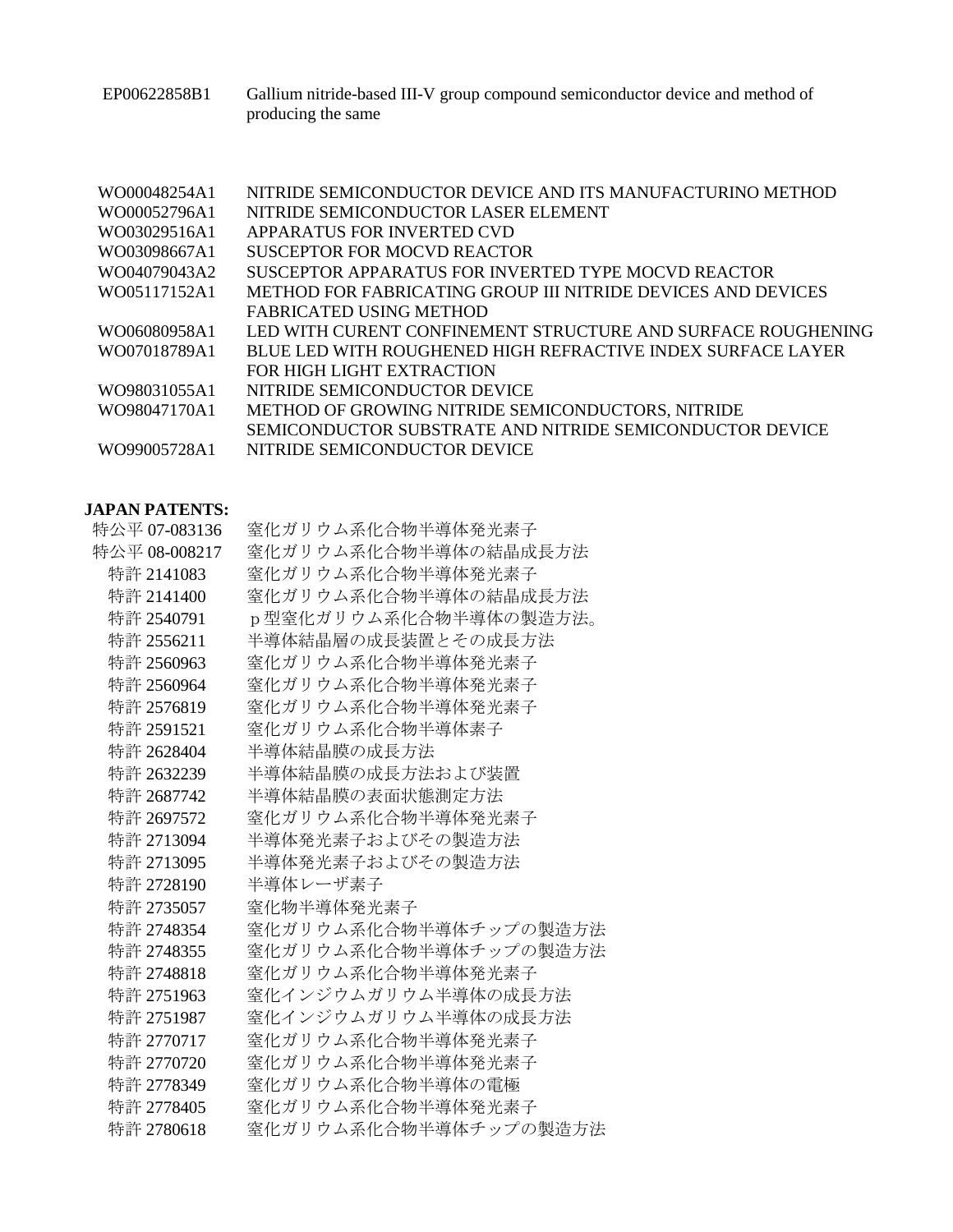特許 2780691 窒化物半導体発光素子 特許 2783349 n型窒化ガリウム系化合物半導体層の電極及びその形成方法 特許 2785253 窒化ガリウム系化合物半導体の p 型化方法 特許 2785254 窒化ガリウム系化合物半導体発光素子 特許 2790235 窒化ガリウム系化合物半導体の p 型化方法 特許 2790237 多色発光素子 特許 2790242 窒化物半導体発光ダイオード 特許 2791448 ――発光ダイオード 特許 2795294 塞化ガリウムアルミニウム半導体の結晶成長方法。 特許 2800666 宰化ガリウム系化合物半導体レーザ素子 特許 2803741 宰化ガリウム系化合物半導体の電極形成方法 特許 2803742 窖化ガリウム系化合物半導体発光素子及びその雷極形成方法 特許 2809045 窒化物半導体発光素子 特許 2812375 窒化ガリウム系化合物半導体の成長方法 特許 2827794 p型窒化ガリウムの成長方法 特許 2828187 窒化ガリウム系化合物半導体発光素子 特許 2836685 p型窒化ガリウム系化合物半導体の製造方法 特許 2836686 宰化ガリウム系化合物半導体発光素子 特許 2836687 窒化ガリウム系化合物半導体発光素子 特許 2859478 発光デバイス用の窒化ガリウム系化合物半導体ウエハーの切断方法 特許 2861991 等化ガリウム系化合物半導体チップの製造方法 特許 2868081 宰化ガリウム系化合物半導体発光素子 特許 2890390 窒化ガリウム系化合物半導体発光素子 特許 2890392 ― III-V族窒化物半導体発光素子 特許 2890396 窒化物半導体発光素子 特許 2891348 窒化物半導体レーザ素子 特許 2900928 発光ダイオード 特許 2900990 等化物半導体発光素子 特許 2910023 窒化ガリウム系化合物半導体発光素子 特許 2910811 害化ガリウム系化合物半導体ウエハーの切断方法 特許 2914014 宰化ガリウム系化合物半導体チップの製造方法 特許 2914065 青色発光素子及びその製造方法 特許 2917742 等化ガリウム系化合物半導体発光素子とその製造方法 特許 2918139 等化ガリウム系化合物半導体発光素子 特許 2921746 宰化物半導体レーザ素子 特許 3346735 宰化物半導体発光素子及びその製造方法 特許 2932467 宰化ガリウム系化合物半導体発光素子 特許 2932468 宰化ガリウム系化合物半導体発光素子 特許 2947047 LEDチップのリードフレームへのダイボンド方法 特許 2953326 宰化ガリウム系化合物半導体レーザ素子の製造方法 特許 2956489 宰化ガリウム系化合物半導体の結晶成長方法 特許 2964822 発光ダイオードの製造方法 特許 2976951 宰化物半導体発光ダイオードを備えた表示装置 特許 2982553 発光デバイスの製造方法 特許 2985908 宰化ガリウム系化合物半導体の結晶成長方法 特許 2998696 発光ダイオード 特許 3009091 青色発光ダイオード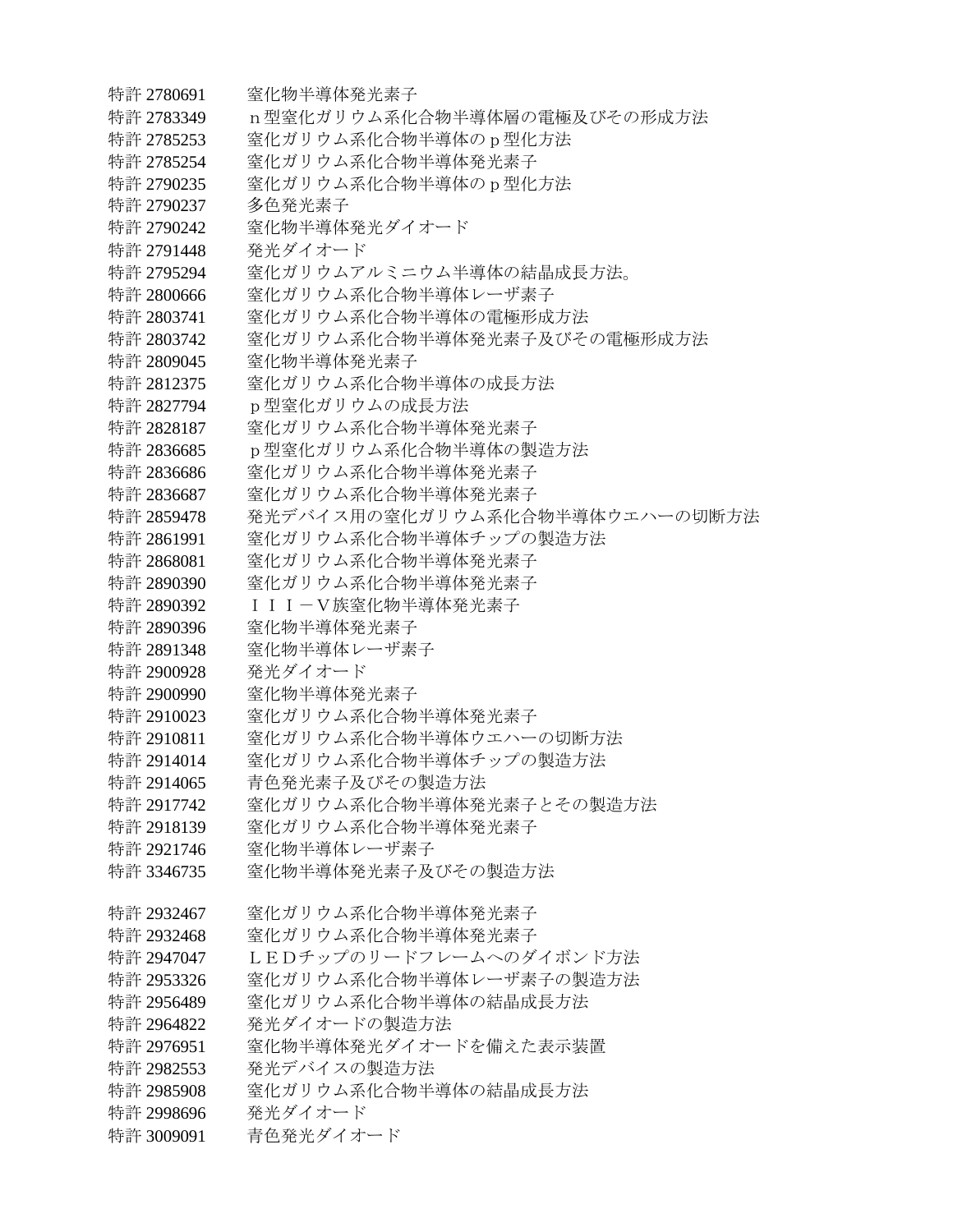特許 3009095 窒化物半導体発光素子 特許 3019132 雲化ガリウム系化合物半導体受光素子 特許 3036465 発光ダイオードを用いたディスプレイ 特許 3047960 n型窒化物半導体の電極 特許 3077781 雲化インジウムガリウムの成長方法 特許 3087829 窒化物半導体素子の製造方法 特許 3087831 窒化物半導体素子 特許 3091593 雲化物半導体発光デバイス用積層体 特許 3101997 窒化物半導体レーザ素子 特許 3129384 窒化物半導体レーザ素子 特許 3135041 窒化物半導体発光素子 特許 3141824 窒化物半導体発光素子 特許 3152238 発光ダイオード 特許 3154364 n型窒化ガリウム系化合物半導体層の電極及びその形成方法 特許 3180710 等化ガリウム系化合物半導体発光素子の製造方法 特許 3180871 窖化ガリウム系化合物半導体発光素子およびその雷極形成方法 特許 3187284 n型窒化物半導体層の雷極 特許 3203282 発光デバイス用窒化インジウムガリウム半導体 特許 3209233 青色発光ダイオードおよびその製造方法 特許 3212008 窒化ガリウム系化合物半導体レーザ素子 特許 3216118 宰化物半導体素子及びその製造方法 特許 3218595 等化物半導体レーザ素子及びその製造方法 特許 3216596 宰化ガリウム系化合物半導体発光素子 特許 3218963 宰化物半導体レーザ素子及びその製造方法 特許 3220977 案化物半導体レーザ素子及び窒化物半導体レーザ素子の製造方法。 特許 3223810 宰化ガリウム系化合物半導体発光素子 特許 3223832 等化物半導体素子及び半導体レーザダイオード 特許 3224020 宰化物半導体発光素子およびその製造方法 特許 3227287 窒化ガリウム系化合物半導体チップの製造方法と窒化ガリウム系化合物半導体素子 特許 3233258 窒化物半導体の雷極 特許 3235440 宰化物半導体レーザ素子とその製造方法 特許 3241250 窒化物半導体レーザ素子 特許 3248564 窒化物半導体レーザダイオード 特許 3255224 宰化ガリウム系化合物半導体素子及びその製造方法 特許 3257344 窒化ガリウム系化合物半導体の結晶成長方法 特許 3257498 宰化ガリウム系化合物半導体の結晶成長方法 特許 3259811 宰化物半導体素子の製造方法及び窒化物半導体素子 特許 3267250 窒化物半導体発光素子 特許 3269070 窒化物半導体発光素子 特許 3271645 窒化物半導体発光ダイオード 特許 3271657 n型窒化ガリウム系化合物半導体の電極及びその形成方法 特許 3272588 窒化物半導体レーザ素子 特許 3274907 等化インジウムガリウム化合物半導体の成長方法 特許 3275810 等化物半導体発光素子 特許 3278108 窒化物半導体レーザ素の製造方法 特許 3282174 窒化物半導体発光素子 特許 3282175 窒化物半導体素子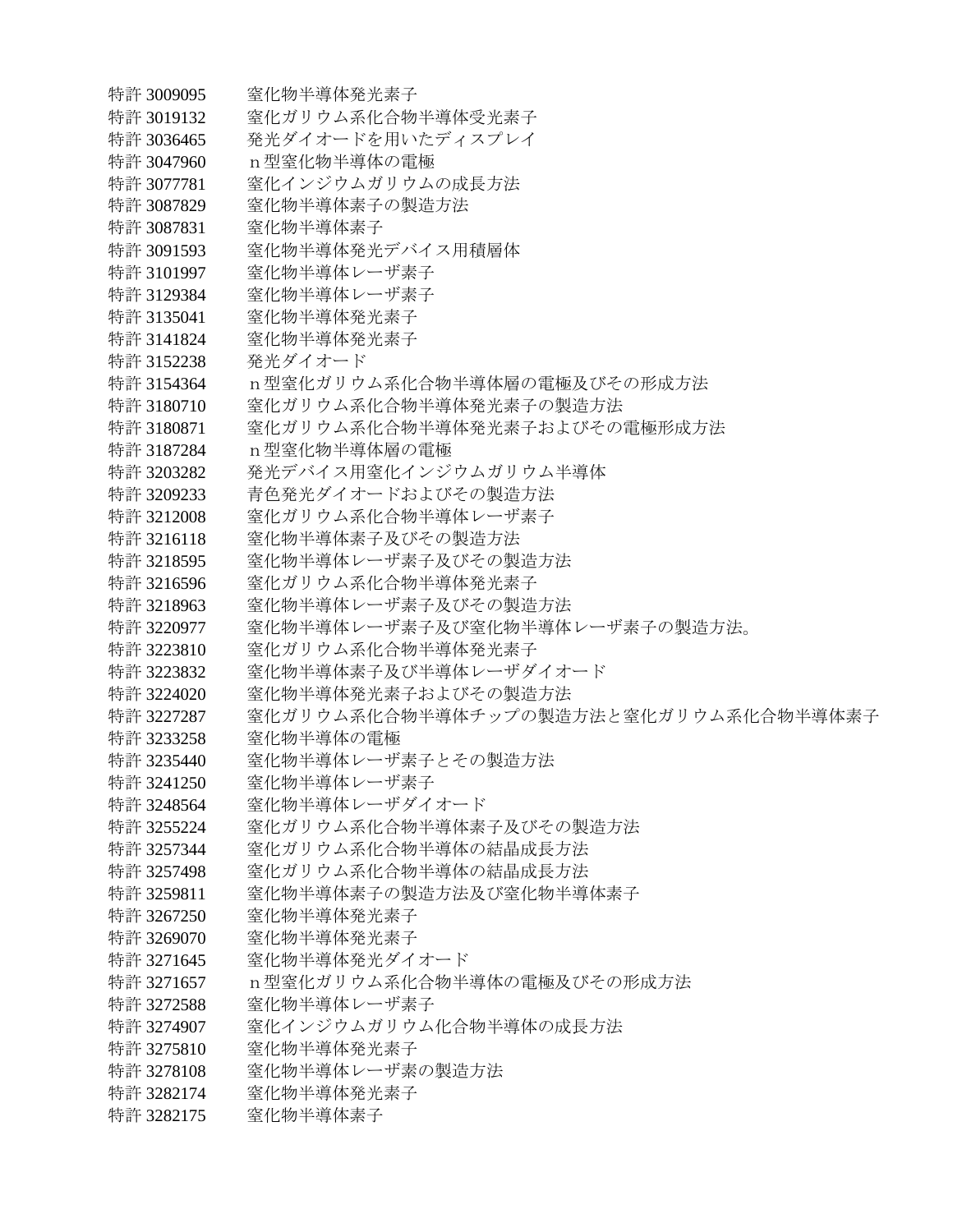特許 3292083 窒化物半導体基板の製造方法及び窒化物半導体素子の製造方法 特許 3298390 窒化物半導体多色発光素子の製造方法 特許 3298454 雲化ガリウム系化合物半導体発光素子の製造方法 特許 3301345 p型窒化ガリウム系化合物半導体層の形成方法 特許 3301601 窒化物半導体発光素子 特許 3303645 窒化物半導体発光素子の製造方法 特許 3307218 窒化物半導体レーザ素子の製造方法 特許 3309953 雲化物半導体レーザダイオード 特許 3314620 窒化物半導体発光素子 特許 3314641 窒化物半導体レーザ素子 特許 3314666 窒化物半導体素子 特許 3314671 窒化物半導体素子 特許 3319585 窒化物半導体レーザ素子の製造方法 特許 3327170 発光ダイオードの製造方法 特許 3327179 等化物半導体レーザ素子の製造方法 特許 3329753 窒化物半導体レーザ素子 特許 3334624 窒化物半導体レーザ素子 特許 3336599 窒化物半導体レーザ素子 特許 3339049 窒化物半導体レーザ素子 特許 3460581 宰化物半導体の成長方法及び窒化物半導体素子 特許 3272588 窒化物半導体レーザ素子 特許 3274907 等化インジウムガリウム化合物半導体の成長方法 特許 3275810 窒化物半導体発光素子 特許 3278108 雲化物半導体レーザ素の製造方法 特許 3282174 窒化物半導体発光素子 特許 3282175 窒化物半導体素子 特許 3292083 窖化物半導体基板の製造方法及び窒化物半導体素子の製造方法 特許 3298390 等化物半導体多色発光素子の製造方法 特許 3298454 害化ガリウム系化合物半導体発光素子の製造方法 特許 3301345 p型窒化ガリウム系化合物半導体層の形成方法 特許 3301601 窒化物半導体発光素子 特許 3303645 害化物半導体発光素子の製造方法 特許 3307218 窒化物半導体レーザ素子の製造方法 特許 3309953 窒化物半導体レーザダイオード 特許 3314620 窒化物半導体発光素子 特許 3314641 窒化物半導体レーザ素子 特許 3314666 宰化物半導体素子 特許 3314671 窒化物半導体素子 特許 3319585 窒化物半導体レーザ素子の製造方法 特許 3327170 発光ダイオードの製造方法 特許 3327179 宰化物半導体レーザ素子の製造方法 特許 3329753 窒化物半導体レーザ素子 特許 3334624 窒化物半導体レーザ素子 特許 3336599 - 窒化物半導体レーザ素子 特許 3339049 窒化物半導体レーザ素子 特許 3344056 室化ガリウム系化合物半導体発光素子及びその製造方法 特許 3344414 発光ダイオードを用いたディスプレイ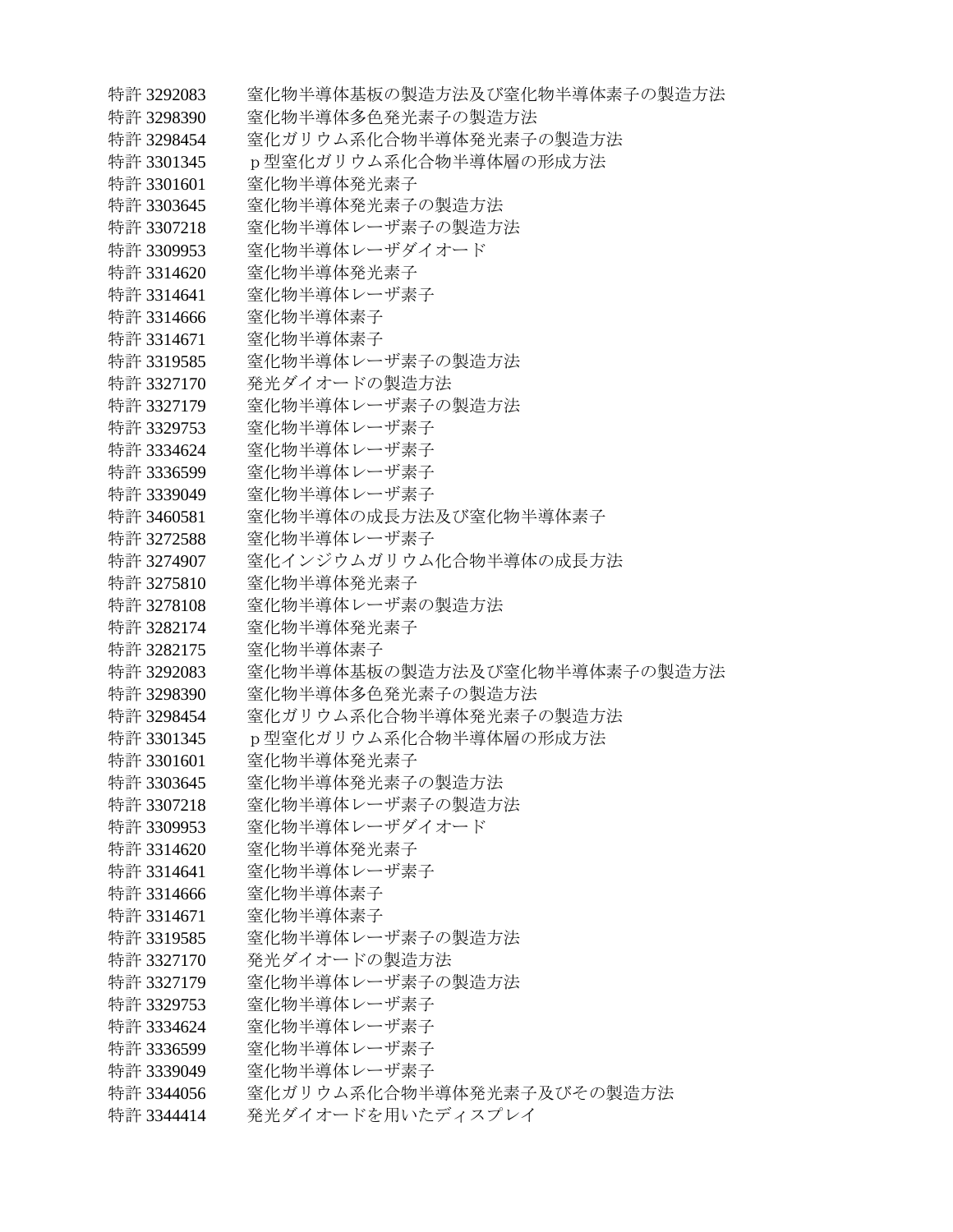特許 3298390 窒化物半導体多色発光素子の製造方法 特許 3298454 雲化ガリウム系化合物半導体発光素子の製造方法 特許 3301345 p型窒化ガリウム系化合物半導体層の形成方法 特許 3301601 窒化物半導体発光素子 特許 3303645 窒化物半導体発光素子の製造方法 特許 3307218 窒化物半導体レーザ素子の製造方法 特許 3309953 雲化物半導体レーザダイオード 特許 3314620 窒化物半導体発光素子 特許 3314641 窒化物半導体レーザ素子 特許 3314666 窒化物半導体素子 特許 3314671 窒化物半導体素子 特許 3319585 等化物半導体レーザ素子の製造方法 特許 3327170 発光ダイオードの製造方法 特許 3327179 窒化物半導体レーザ素子の製造方法 特許 3329753 窒化物半導体レーザ素子 特許 3334624 窒化物半導体レーザ素子 特許 3336599 窒化物半導体レーザ素子 特許 3339049 窒化物半導体レーザ素子 特許 3344056 窒化ガリウム系化合物半導体発光素子及びその製造方法 特許 3344414 発光ダイオードを用いたディスプレイ 特許 3360812 窒化物半導体素子 特許 3366188 窒化物半導体素子 特許 3366586 発光ダイオード 特許 3369089 窒化ガリウム系化合物半導体発光素子 特許 3371830 窒化物半導体発光素子 特許 3372226 窒化物半導体レーザ素子 特許 3374737 窒化物半導体素子 特許 3379619 窒化物半導体レーザ素子 特許 3395631 窒化物半導体素子及び窒化物半導体素子の製造方法 特許 3405334 窒化物半導体素子 特許 3424465 宰化物半導体素子及び窒化物半導体の成長方法 特許 3431389 窒化物半導体レーザ素子 特許 3433730 窒化物半導体発光素子 特許 3434162 窒化物半導体素子 特許 3438675 窒化物半導体の成長方法 特許 3441883 窒化物半導体レーザ素子 特許 3448196 窒化物半導体発光素子 特許 3454355 宰化ガリウム系化合物半導体発光素子 特許 3456413 雲化物半導体の成長方法及び窒化物半導体素子 特許 3468082 窒化物半導体素子 特許 3470712 宰化物半導体レーザ素子 特許 3473595 発光デバイス 特許 3476636 窒化物半導体レーザ素子 特許 3478090 等化物半導体素子 特許 3478287 ──窒化ガリウム系化合物半導体の結晶成長方法と窒化ガリウム系化合物半導体 特許 3482955 窒化ガリウム系化合物半導体発光素子 特許 3484842 宰化物半導体レーザ素子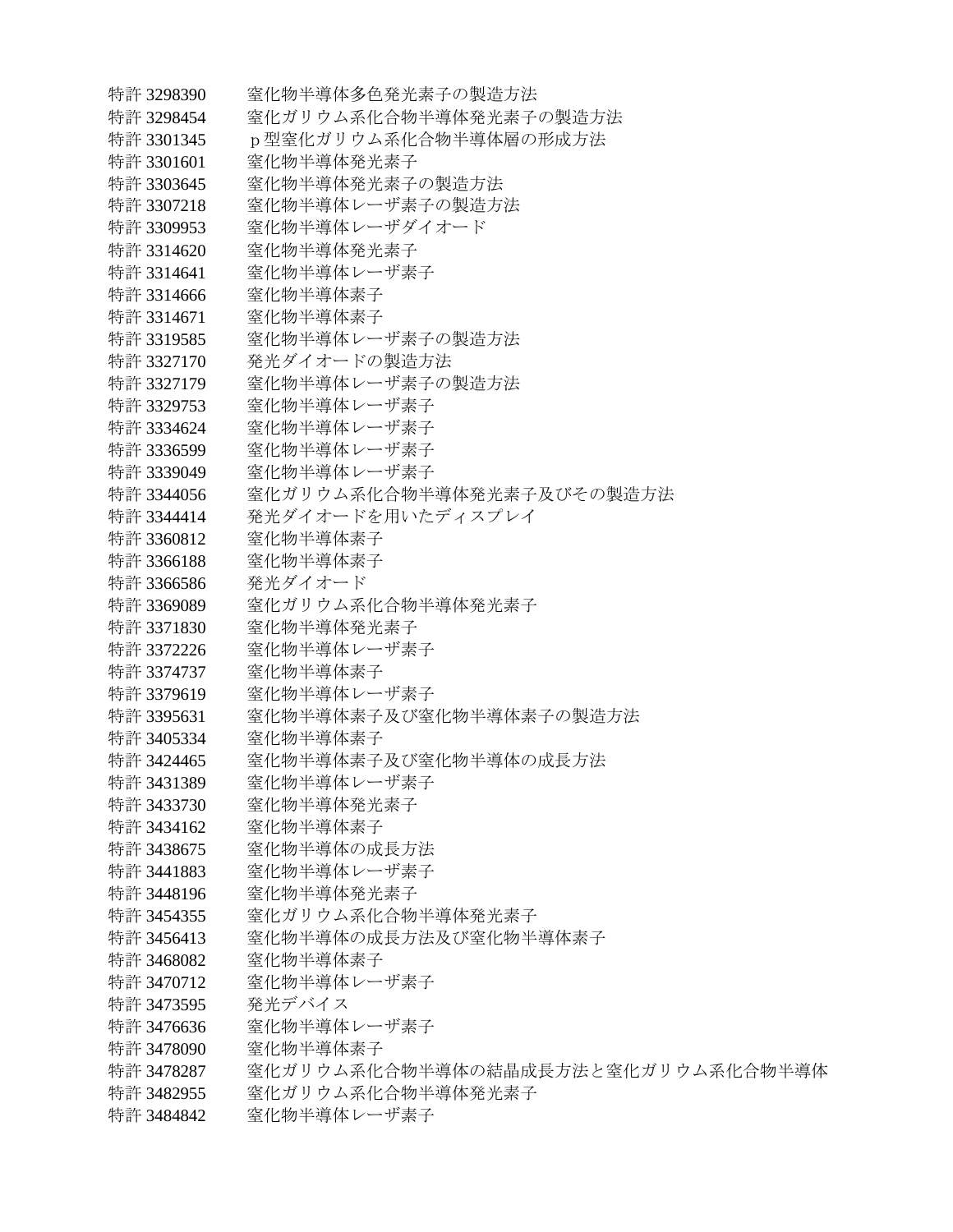特許 3484997 窒化ガリウム系化合物半導体発光素子 特許 3496480 窒化物半導体素子 特許 3496512 雲化物半導体素子 特許 3502527 窒化物半導体レーザ素子 特許 3505167 雲化ガリウム系化合物半導体発光素子の製造方法 特許 3511970 窒化物半導体発光素子 特許 3523700 窒化物半導体レーザ素子 特許 3529286 窒化物半導体レーザ素子の製造方法 特許 3537977 窒化物半導体レーザ素子の製造方法 特許 3537984 窒化物半導体レーザ素子 特許 3538275 窒化物半導体発光素子 特許 3548442 宰化ガリウム系化合物半導体発光素子 特許 3551751 窒化物半導体の成長方法 特許 3557894 窒化物半導体基板および窒化物半導体素子 特許 3562455 宰化物半導体レーザ素子の形成方法 特許 3565202 窒化物半導体レーザ素子 特許 3593952 窒化物半導体レーザ素子 特許 3604205 窒化物半導体の成長方法 特許 3604278 窒化物半導体レーザー素子 特許 3617565 窒化物半道体レーザ素子 特許 3620292 窒化物半導体素子 特許 3622045 窒化物半導体レーザ素子及びその製造方法 特許 3645207 発光ダイオード 特許 3646649 宰化ガリウム系化合物半導体発光素子 特許 3647236 窒化物半導体レーザ素子 特許 3651260 窒化物半導体素子 特許 3656454 窒化物半導体レーザ素子 特許 3657795 発光素子 特許 3658112 窒化物半導体レーザダイオード 特許 3658892 p型窒化物半導体の成長方法及び窒化物半導体素子 特許 3659050 客化物半導体の成長方法及び窒化物半導体素子 特許 3660446 宰化物半導体素子及びその製造方法 特許 3669848 窒化物半導体レーザ素子 特許 3679626 宰化ガリウム系化合物半導体チップ 特許 3685682 窒化物半導体レーザ素子 特許 3705047 窒化物半導体発光素子 特許 3724490 発光ダイオード 特許 3724498 発光ダイオード 特許 3744211 窒化物半導体素子 特許 3758562 窒化物半導体多色発光素子 特許 3767491 宰化ガリウム系化合物半導体発光素子 特許 3767534 発光デバイス 特許 3770014 窒化物半導体素子 特許 3772651 窒化物半導体レーザ素子 特許 3772807 窒化ガリウム系化合物半導体発光素子 特許 3775259 窒化物半導体レーザ素子 特許 3786000 宰化物半導体レーザダイオードとその製造方法